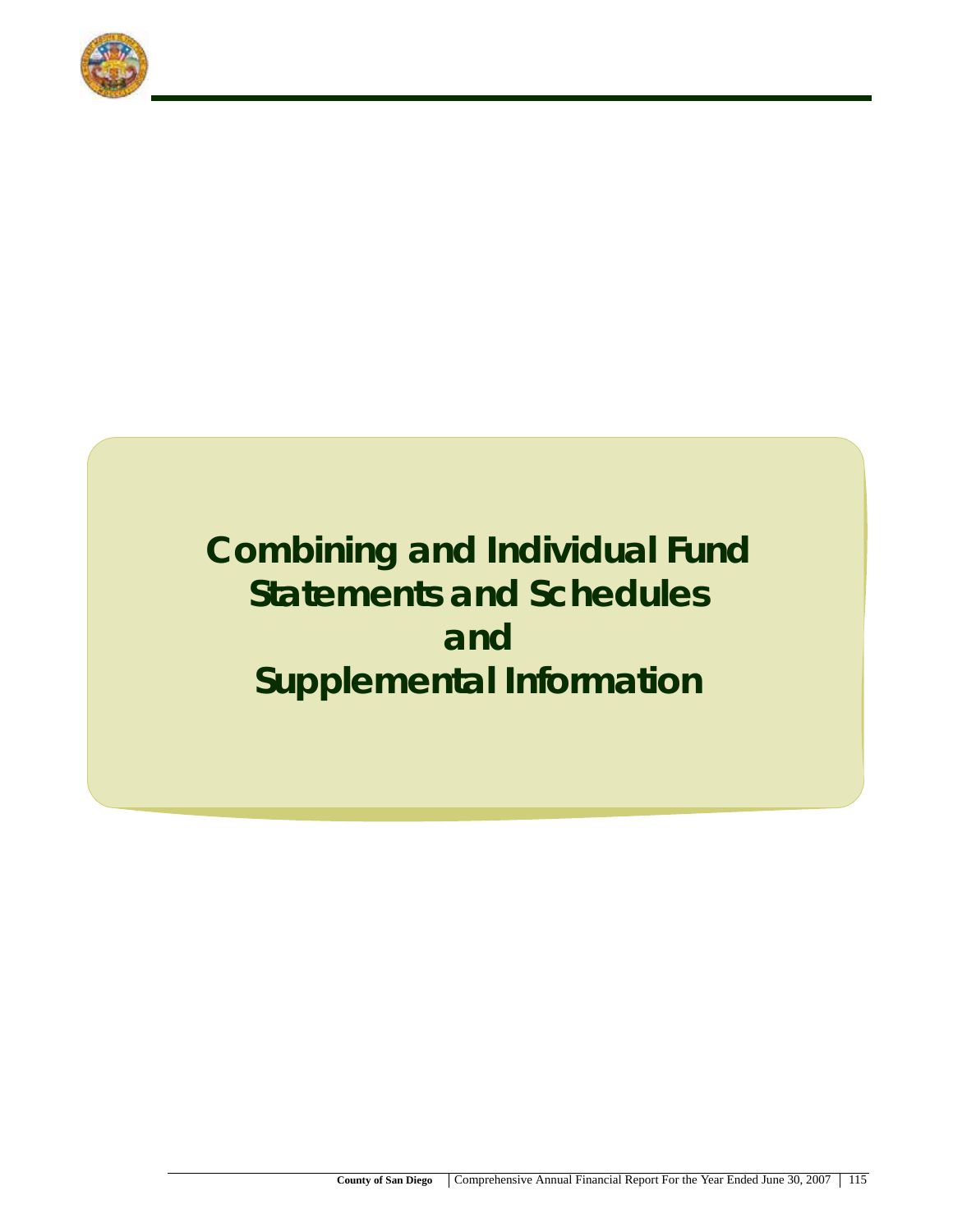

## **NONMAJOR GOVERNMENTAL FUNDS**

## **SPECIAL REVENUE FUNDS**

Special revenue funds are used to account for the proceeds of specific revenue sources (other than for major capital projects) that are legally restricted to expenditure for specific purposes.

## **ROAD FUND**

This fund was established to provide for maintenance and construction of roadways and for specialized engineering services to other governmental units and the public. Revenues consist primarily of the County's share of state highway user taxes and are supplemented by federal funds, vehicle code fines, and fees and reimbursements for engineering services provided.

## **HOUSING AND COMMUNITY DEVELOPMENT FUND**

The Housing and Community Development Fund was established to receive federal community development block grants as well as state grants. Expenditures are for special projects related to various housing programs within the County.

## **AIR POLLUTION FUND**

This fund was established to provide for control of air pollution from motor vehicles and other sources in order to attain health based air quality standards. Revenue sources include license and permit fees, fines, state and federal funds, charges to property owners and vehicle registration fees.

## **LIGHTING MAINTENANCE DISTRICT FUND**

This fund was established to provide street and road lighting services to specified areas of the County. Revenue sources include ad valorem taxes, benefit fees, state funding and charges to property owners.

## **COUNTY LIBRARY FUND**

This fund was established to provide library services for the unincorporated area as well as 11 of the incorporated cities within the county. The County Library now operates a headquarters, 32 branches and 2 bookmobiles. Property taxes provide most of the fund's revenues; federal aid, state aid and fines provide the remaining revenues.

## **ASSET FORFEITURE PROGRAM FUND**

This fund was established to account for assets which have been seized by law enforcement agencies during the investigation of criminal activities. These monies and the interest derived therefrom are used for the prevention, investigation, apprehension and prosecution of drug and other criminal law violators.

## **INMATE WELFARE PROGRAM FUND**

This fund was established to receive telephone and other vending commissions and profits from stores operated in connection with the county jail and probation facilities. Fund expenditures, by law, must be solely for the benefit, education and welfare of confined inmates.

## **INACTIVE WASTESITES FUND**

This fund was established to receive one-time homeowner association deposits and residual funds from the sale of the County's Solid Waste System. Expenditures include repairs, maintenance and care for the County's inactive landfill sites in accordance with all applicable governmental regulations, laws and guidelines.

## **CABLE TV FUND**

This fund was established to account for revenue earned and expenditures made for cable television related projects appropriated for the benefit of the cable subscribers who have paid the user fees for this fund.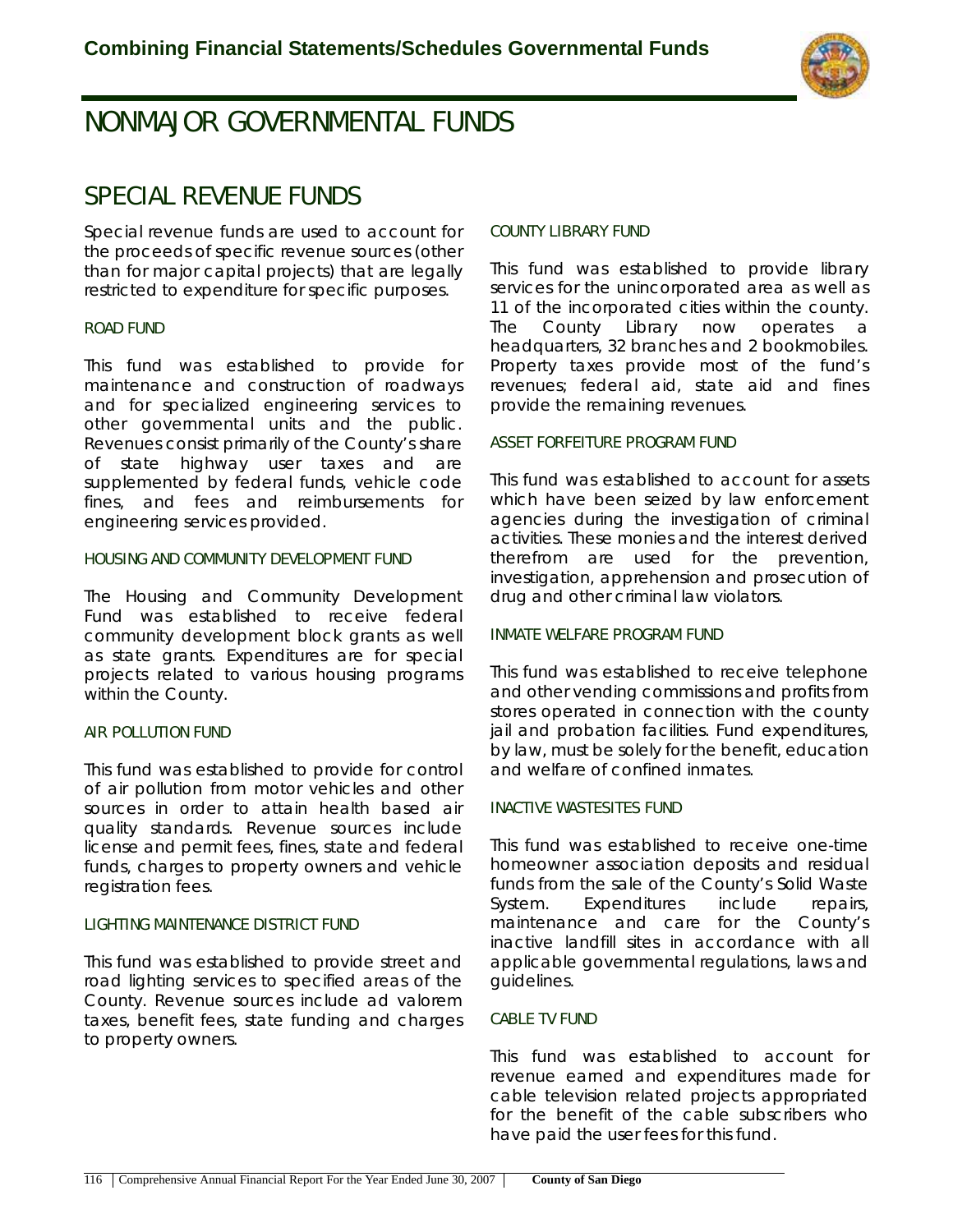

## **PARKLAND DEDICATION FUND**

This fund was established to receive and expend special park land dedication fees to developers of land as a condition for approval of any development. The fees are then used for the purchase of land and the development of land for park or recreational facilities. These facilities serve the future residents of such developments. In lieu of the payment of these fees, the developer may dedicate land for park or recreational facilities.

## **SANCAL FUND**

The nonprofit corporation fund, San Diego County Capital Asset Leasing Corporation, was established as a cost-effective means of financing the purchase of necessary equipment and the acquisition and construction of permanent buildings on behalf of the County through the sale of tax exempt certificates of participation.

### **COUNTY SERVICE DISTRICTS FUNDS**

These special district funds were established to provide authorized services such as road, park, lighting maintenance, fire protection or ambulance service to specific areas in the County. They are financed by ad valorem property taxes in the area benefited or by special assessments levied on specific properties.

## **FLOOD CONTROL DISTRICTS FUND**

This fund was established to account for revenues and expenditures related to providing flood control in the county. It is financed primarily by ad valorem property taxes and federal grants.

## **HOUSING AUTHORITY FUND**

This fund was established to account for revenues and expenditures related to providing decent housing in a suitable environment for individuals who cannot afford standard private housing. Contracts with the U.S. Department of Housing and Urban Development provide the major funding sources.

### **PUBLIC SAFETY FUND**

This fund was established to account for revenues and expenditures related to providing public safety services such as sheriffs, fire protection, county district attorneys and county corrections. It does not include courts, but provides for an allocation to cities. It is financed by a one-half sales and use tax passed through a voter approved state proposition.

## **IN HOME SUPPORT SERVICES (IHSS) PUBLIC AUTHORITY FUND**

This authority was established for the administration of the IHSS registry, investigation of the qualifications and background of potential registry personnel, referral of registry personnel to IHSS recipients and the provision for training of providers and recipients. Financing is provided by the Social Services realignment fund, federal and state programs.

## **OTHER SPECIAL DISTRICTS FUNDS**

These funds were established to receive user fees, and land lease revenues, fines and state funding. Expenditures include retracement or remonument surveys, improvements for grazing lands, wildlife propagation and aviation purpose capital improvements and repairs.

## **TOBACCO SECURITIZATION JOINT SPECIAL REVENUE FUND**

The Tobacco Securitization Joint Special Revenue Fund accounts for the transactions of the San Diego County Tobacco Asset Securitization Corporation and Tobacco Securitization Joint Powers Authority, two component units, that are blended into the County's financial statements.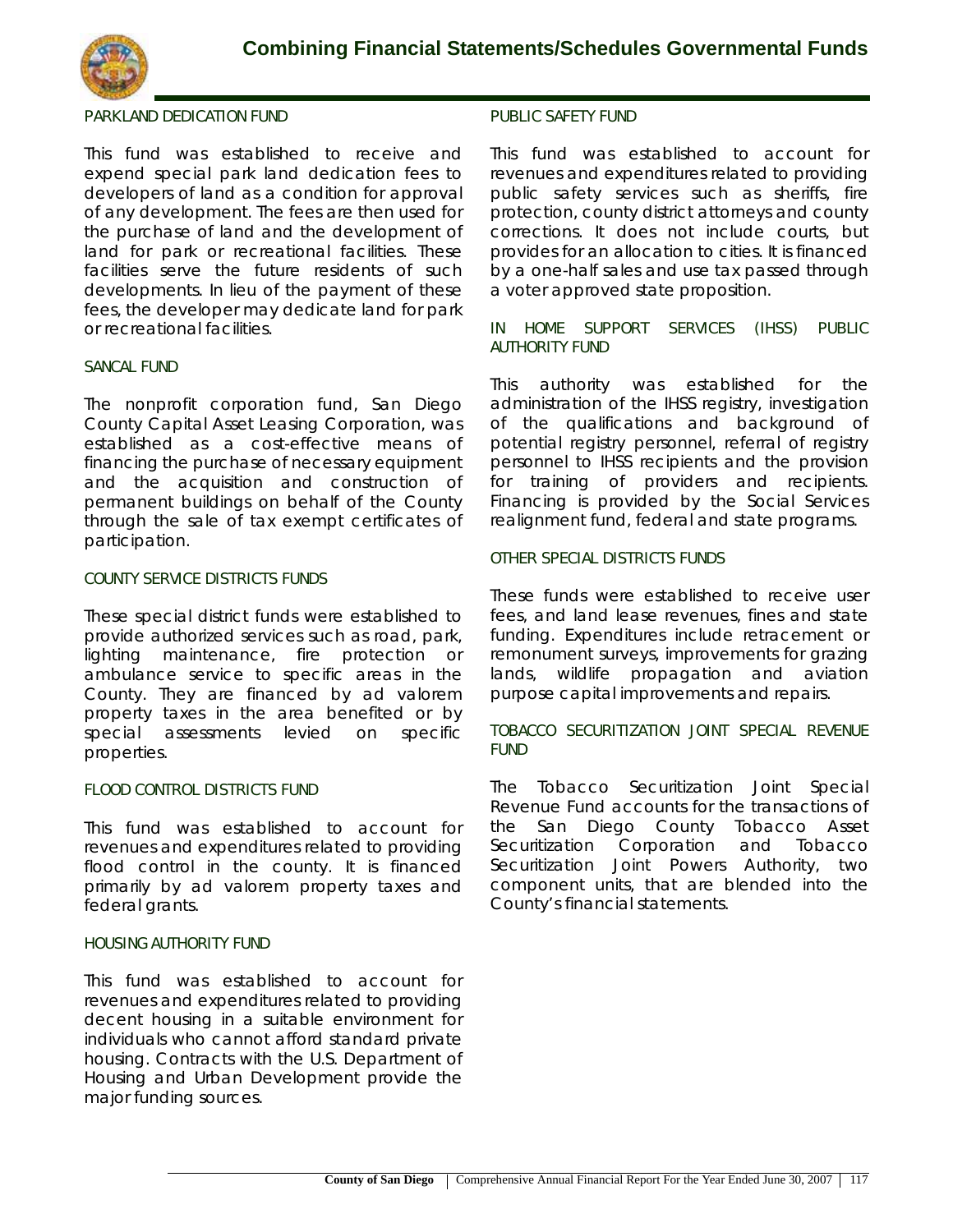

## **DEBT SERIVICE FUNDS**

Debts service funds are used to account for the accumulation of resources for, and the payment of, general long-term debt principal and interest.

## **PENSION OBLIGATION BONDS FUND**

This fund receives payments from the County and other agencies for payment of principal and interest due on taxable pension obligation bonds. The debt issue was used to satisfy the County's requirement to amortize the unfunded actuarial accrued liability with respect to retirement benefits accruing to members of the association.

## **SANCAL FUND**

This fund receives rental payments based on lease purchase agreements from the capital outlay fund and the general fund for payment of principal and interest due on certificates of participation. These debt issuances are legal obligations of a nonprofit corporation and were issued to finance the purchasing of necessary equipment and the acquisition and construction of permanent buildings by the County. Debt is secured by the lease purchase payments from the County.

## **REDEVELOPMENT AGENCY FUND**

This fund receives proceeds of redevelopment area incremental taxes and interest revenues based on a trust agreement between the agency and a trustee bank for payment of principal and interest due on revenue bonds. Pledged installments from the county airport system are deposited with a trustee and are available if taxes and interest are insufficient to pay debt service payments. In addition to the pledged amounts, a bond reserve was funded with bond proceeds.

## **CAPITAL PROJECTS FUNDS**

Capital projects funds are used to account for financial resources to be used for the acquisition or construction of major capital facilities (other than those financed by proprietary funds and trust funds)

## **CAPITAL OUTLAY FUND**

This fund is used exclusively to finance the acquisition, construction and completion of permanent public improvements including public buildings and for the costs of acquiring land and permanent improvements. The fund may also be used to make annual payments on bond indebtedness for the construction of public facilities and to acquire public facilities through lease purchases. Revenues are obtained from the sale of fixed assets, from lease or rental of county-owned facilities, and from other funds such as grants and contributions when allocated by the Board of Supervisors to the fund.

## **EDGEMOOR DEVELOPMENT FUND**

This fund is exclusively for assisting in the development of the Edgemoor property. The Edgemoor property represents approximately 375 acres of county owned land and 50 acres owned by the Grossmont Union High School District in the Santee area. Future development may include parks, a library, housing, a fire station, post office and others. Revenues are derived from the sale or lease of land within the Edgemoor property.

## **SANCAL FUND**

This fund is used to account for the expenditures of the proceeds from the sale of nonprofit corporation certificates of participation for the purchase of various types of equipment and the acquisition and construction of permanent buildings by the County.

## **REDEVELOPMENT AGENCY FUND**

This fund is used to count for the proceeds of redevelopment area incremental taxes, interest revenues and temporary loans. Redevelopment project expenditures, in accordance with California community redevelopment law, include redevelopment planning, design, improvement cost, professional services and administrative costs.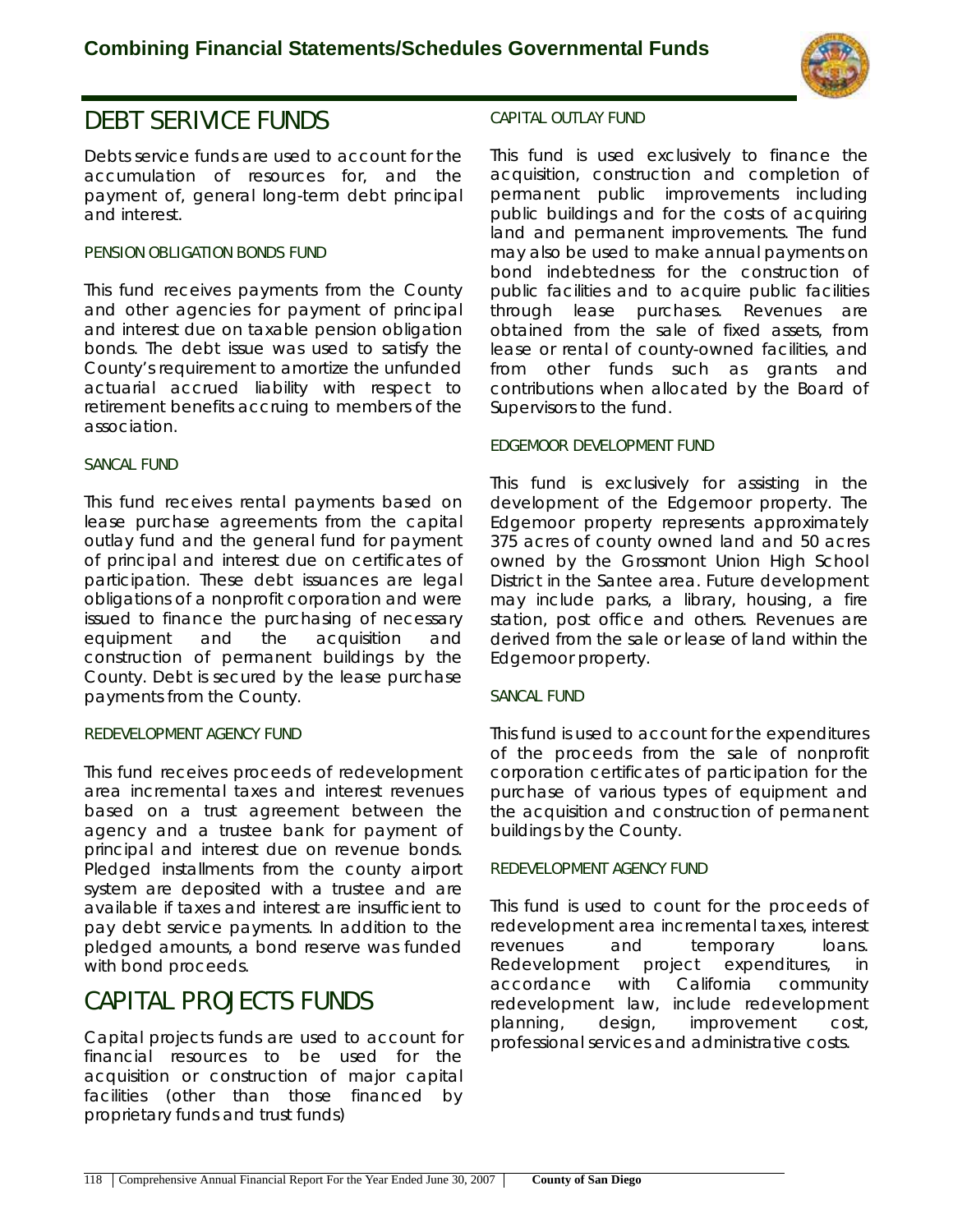

#### **COMBINING BALANCE SHEET NONMAJOR GOVERNMENTAL FUNDS June 30, 2007 (In Thousands)**

|                                                                   | <b>Special Revenue</b><br><b>Funds</b> | <b>Debt Service Funds</b> | <b>Capital Projects</b><br><b>Funds</b> | <b>Total Nonmajor</b><br>Governmental<br><b>Funds</b> |
|-------------------------------------------------------------------|----------------------------------------|---------------------------|-----------------------------------------|-------------------------------------------------------|
| <b>ASSETS</b>                                                     |                                        |                           |                                         |                                                       |
| Pooled cash and investments                                       | $\overline{\mathbf{S}}$<br>295,840     | 9,799                     | 28,659                                  | 334,298                                               |
| Cash with fiscal agents                                           | 1,292                                  |                           | 4,729                                   | 6,021                                                 |
| Investments with fiscal agents                                    | 53,594                                 |                           |                                         | 53,594                                                |
| Receivables, net                                                  | 120,510                                | 724                       | 10,138                                  | 131,372                                               |
| Property taxes receivables, net                                   | 628                                    | 132                       | 57                                      | 817                                                   |
| Due from other funds                                              | 4,938                                  | 1,843                     | 3,330                                   | 10.111                                                |
| Advances to other funds                                           |                                        | 64                        |                                         | 64                                                    |
| Inventories                                                       | 1,874                                  |                           |                                         | 1,874                                                 |
| Deposits with others                                              | 97                                     |                           |                                         | 97                                                    |
| Prepaid items                                                     |                                        |                           | 679                                     | 680                                                   |
| Restricted assets:                                                |                                        |                           |                                         |                                                       |
| Cash with fiscal agents                                           | 181                                    |                           |                                         | 188                                                   |
| Investments with fiscal agents                                    | 48,847                                 | 53,094                    | 55,277                                  | 157,218                                               |
| <b>Total assets</b>                                               | 527,802                                | 65,663                    | 102,869                                 | 696,334                                               |
| <b>LIABILITIES AND FUND BALANCES</b>                              |                                        |                           |                                         |                                                       |
| Liabilities:                                                      |                                        |                           |                                         |                                                       |
| Accounts payable                                                  | 19,231                                 |                           | 10,680                                  | 29,911                                                |
| Accrued payroll                                                   | 1,353                                  |                           |                                         | 1,353                                                 |
| Due to other funds                                                | 87,500                                 | 125                       | 6,438                                   | 94,063                                                |
| Advances from other funds                                         | 161                                    |                           | 4,229                                   | 4,390                                                 |
| Deferred revenues                                                 | 19,151                                 | 65                        | 141                                     | 19,357                                                |
| Unearned revenue                                                  | 4,672                                  | 23                        | 485                                     | 5,180                                                 |
| <b>Total liabilities</b>                                          | 132,068                                | 213                       | 21,973                                  | 154,254                                               |
| Fund balances                                                     |                                        |                           |                                         |                                                       |
| Reserved fund balance:                                            |                                        |                           |                                         |                                                       |
| Reserved for encumbrances                                         | 36,237                                 |                           | 5,044                                   | 41,281                                                |
| Reserved for loans, advances and prepaids                         | 40,293                                 | 64                        | 1,679                                   | 42,036                                                |
| Reserved for inventories                                          | 1,874                                  |                           |                                         | 1,874                                                 |
| Reserved for debt service                                         | 47,158                                 | 65,386                    |                                         | 112,544                                               |
| Reserved for other purposes                                       | 76,039                                 |                           | 250                                     | 76,289                                                |
| Unreserved:                                                       |                                        |                           |                                         |                                                       |
| Designated for subsequent years' expenditures                     | 626                                    |                           |                                         | 626                                                   |
| Designated for landfill postclosure and landfill<br>closure costs | 69,694                                 |                           |                                         | 69,694                                                |
| Undesignated                                                      | 123,813                                |                           | 73,923                                  | 197,736                                               |
| Total fund balances                                               | 395,734                                | 65,450                    | 80,896                                  | 542,080                                               |
| Total liabilities and fund balances                               | $\overline{\mathbb{S}}$<br>527,802     | 65,663                    | 102,869                                 | 696,334                                               |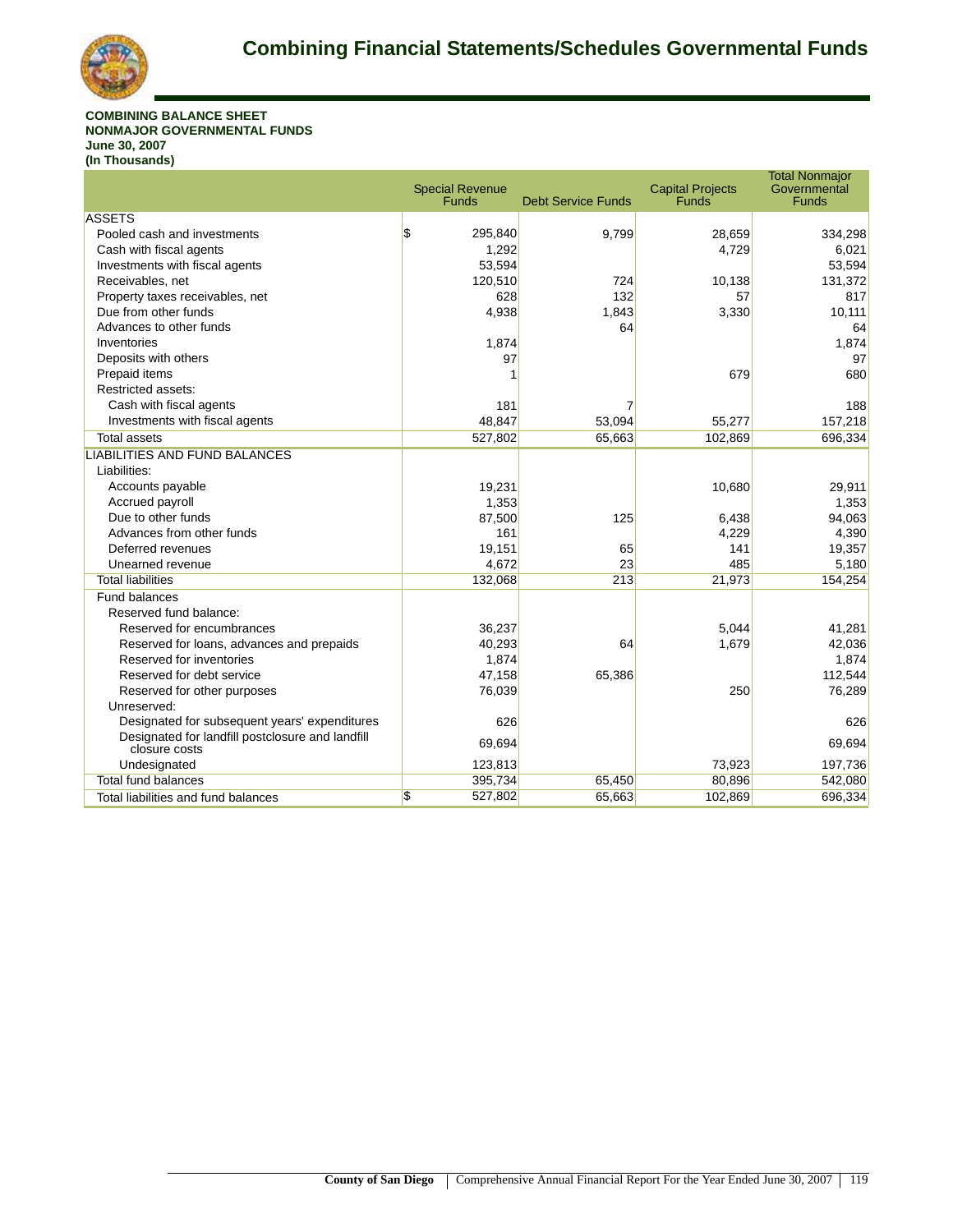

**COMBINING BALANCE SHEET NONMAJOR GOVERNMENTAL FUNDS Special Revenue Funds June 30, 2007 (In Thousands)**

|                                                  | Housing and<br>Lighting |                                      |                           |                                     |
|--------------------------------------------------|-------------------------|--------------------------------------|---------------------------|-------------------------------------|
|                                                  | <b>Road Fund</b>        | Community<br><b>Development Fund</b> | <b>Air Pollution Fund</b> | <b>Maintenance District</b><br>Fund |
| <b>ASSETS</b>                                    |                         |                                      |                           |                                     |
| Pooled cash and investments                      | \$<br>97,838            | 3,507                                | 21,132                    | 761                                 |
| Cash with fiscal agents                          | 1,292                   |                                      |                           |                                     |
| Investments with fiscal agents                   |                         |                                      |                           |                                     |
| Receivables, net                                 | 10,647                  | 34,127                               | 2,711                     | 11                                  |
| Property taxes receivables, net                  |                         |                                      |                           | 16                                  |
| Due from other funds                             | 2,576                   | 252                                  | 54                        | 1                                   |
| Inventories                                      | 1,480                   |                                      | 136                       |                                     |
| Deposits with others                             | 13                      |                                      |                           |                                     |
| Prepaid items                                    |                         |                                      |                           |                                     |
| <b>Restricted assets:</b>                        |                         |                                      |                           |                                     |
| Cash with fiscal agents                          |                         |                                      |                           |                                     |
| Investments with fiscal agents                   |                         |                                      |                           |                                     |
| <b>Total assets</b>                              | 113,846                 | 37,886                               | 24,033                    | 789                                 |
| <b>LIABILITIES AND FUND BALANCES</b>             |                         |                                      |                           |                                     |
| Liabilities:                                     |                         |                                      |                           |                                     |
| Accounts payable                                 | 12,070                  | 868                                  | 1,234                     | 94                                  |
| Accrued payroll                                  | 670                     |                                      | 246                       |                                     |
| Due to other funds                               | 1,864                   | 4,313                                | 152                       | 35                                  |
| Advances from other funds                        |                         |                                      |                           |                                     |
| Deferred revenues                                | 470                     |                                      |                           | 14                                  |
| Unearned revenue                                 | 403                     |                                      | 486                       | 16                                  |
| <b>Total liabilities</b>                         | 15,477                  | 5,185                                | 2,118                     | 159                                 |
| Fund balances                                    |                         |                                      |                           |                                     |
| Reserved fund balance:                           |                         |                                      |                           |                                     |
| Reserved for encumbrances                        | 24,008                  |                                      | 8,243                     | 5                                   |
| Reserved for loans, advances and prepaids        |                         | 32,705                               |                           |                                     |
| Reserved for inventories                         | 1,480                   |                                      | 136                       |                                     |
| Reserved for debt service                        |                         |                                      |                           |                                     |
| Reserved for other purposes                      | 55,362                  |                                      |                           | 16                                  |
| Unreserved:                                      |                         |                                      |                           |                                     |
| Designated for subsequent years' expenditures    |                         |                                      | 450                       |                                     |
| Designated for landfill postclosure and landfill |                         |                                      |                           |                                     |
| closure costs                                    |                         |                                      |                           |                                     |
| Undesignated                                     | 17,519                  | (4)                                  | 13,086                    | 609                                 |
| <b>Total fund balances</b>                       | 98,369                  | 32,701                               | 21,915                    | 630                                 |
| Total liabilities and fund balances              | \$<br>113,846           | 37,886                               | 24,033                    | 789                                 |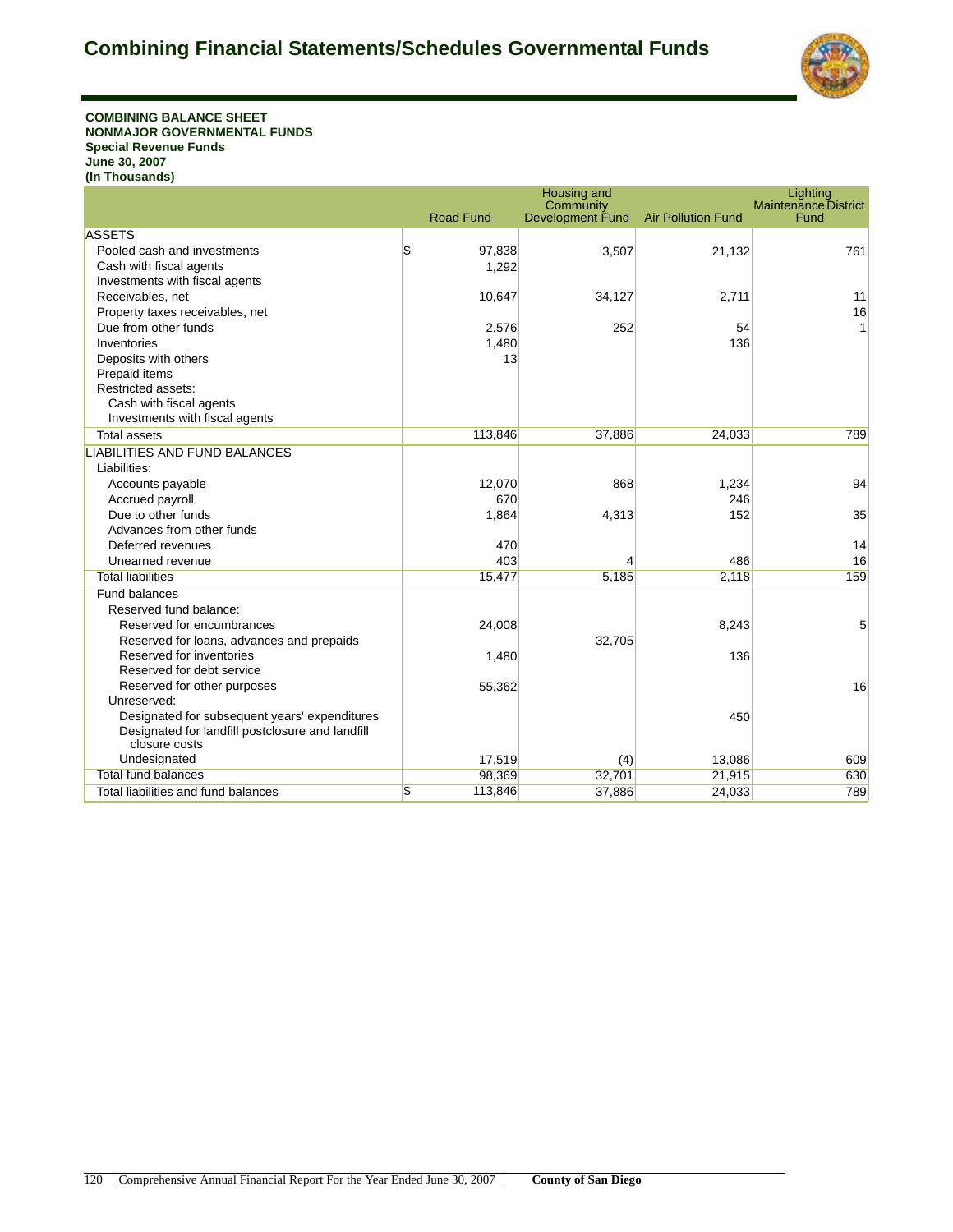

#### **COMBINING BALANCE SHEET NONMAJOR GOVERNMENTAL FUNDS Special Revenue Funds June 30, 2007 (In Thousands)**

| (Continued)                                      |                                     | <b>Asset Forfeiture</b> | <b>Inmate Welfare</b> | <b>Inactive Wastesites</b> |
|--------------------------------------------------|-------------------------------------|-------------------------|-----------------------|----------------------------|
|                                                  | <b>County Library Fund</b>          | <b>Program Fund</b>     | <b>Program Fund</b>   | Fund                       |
| <b>ASSETS</b>                                    |                                     |                         |                       |                            |
| Pooled cash and investments                      | $\boldsymbol{\mathsf{s}}$<br>12,815 | 6,006                   | 4,759                 | 16,005                     |
| Cash with fiscal agents                          |                                     |                         |                       |                            |
| Investments with fiscal agents                   |                                     |                         |                       | 53,594                     |
| Receivables, net                                 | 238                                 | 81                      | 432                   | 1,247                      |
| Property taxes receivables, net                  | 490                                 |                         |                       |                            |
| Due from other funds                             | 40                                  | 7                       | 10                    | 128                        |
| Inventories                                      | 62                                  | 28                      | 167                   |                            |
| Deposits with others                             |                                     |                         |                       |                            |
| Prepaid items                                    |                                     |                         |                       |                            |
| Restricted assets:                               |                                     |                         |                       |                            |
| Cash with fiscal agents                          |                                     |                         |                       |                            |
| Investments with fiscal agents                   |                                     |                         |                       |                            |
| <b>Total assets</b>                              | 13,645                              | 6,122                   | 5,368                 | 70,974                     |
| <b>LIABILITIES AND FUND BALANCES</b>             |                                     |                         |                       |                            |
| Liabilities:                                     |                                     |                         |                       |                            |
| Accounts payable                                 | 834                                 | 8                       | 103                   | 568                        |
| Accrued payroll                                  | 368                                 |                         |                       | 30                         |
| Due to other funds                               | 511                                 | 88                      | 153                   | 280                        |
| Advances from other funds                        |                                     |                         |                       |                            |
| Deferred revenues                                | 410                                 |                         |                       |                            |
| Unearned revenue                                 | 433                                 |                         |                       | 340                        |
| <b>Total liabilities</b>                         | 2,556                               | 96                      | 256                   | 1,218                      |
| <b>Fund balances</b>                             |                                     |                         |                       |                            |
| Reserved fund balance:                           |                                     |                         |                       |                            |
| Reserved for encumbrances                        | 607                                 | 25                      | 178                   | 62                         |
| Reserved for loans, advances and prepaids        |                                     |                         |                       |                            |
| Reserved for inventories                         | 62                                  | 28                      | 167                   |                            |
| Reserved for debt service                        |                                     |                         |                       |                            |
| Reserved for other purposes                      |                                     |                         |                       |                            |
| Unreserved:                                      |                                     |                         |                       |                            |
| Designated for subsequent years' expenditures    | 87                                  |                         |                       |                            |
| Designated for landfill postclosure and landfill |                                     |                         |                       | 69,694                     |
| closure costs                                    |                                     |                         |                       |                            |
| Undesignated                                     | 10,333                              | 5,973                   | 4,767                 |                            |
| <b>Total fund balances</b>                       | 11,089                              | 6,026                   | 5,112                 | 69,756                     |
| Total liabilities and fund balances              | \$<br>13,645                        | 6,122                   | 5,368                 | 70,974                     |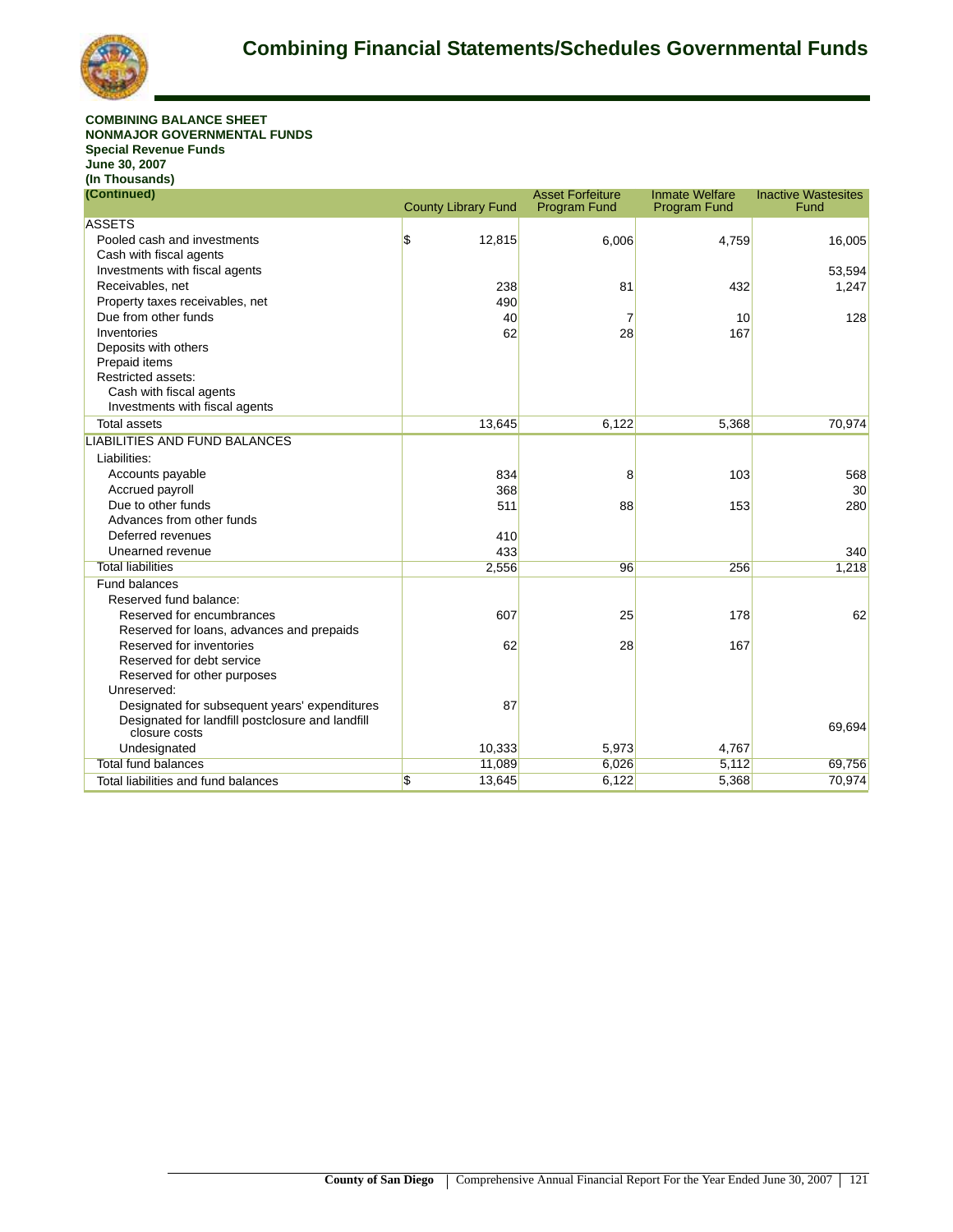

**COMBINING BALANCE SHEET NONMAJOR GOVERNMENTAL FUNDS Special Revenue Funds June 30, 2007 (In Thousands) (Continued)**

| (Continued)                                                       | <b>Cable TV Fund</b> | <b>Park Land</b><br><b>Dedication Fund</b> | <b>SANCAL Fund</b> | <b>County Service</b><br><b>District Funds</b> |
|-------------------------------------------------------------------|----------------------|--------------------------------------------|--------------------|------------------------------------------------|
| <b>ASSETS</b>                                                     |                      |                                            |                    |                                                |
| Pooled cash and investments                                       | \$<br>2,365          |                                            | 97                 |                                                |
| Cash with fiscal agents                                           |                      | 10,145                                     |                    | 18,438                                         |
| Investments with fiscal agents                                    |                      |                                            |                    |                                                |
| Receivables, net                                                  | 34                   | 136                                        |                    | 541                                            |
| Property taxes receivables, net                                   |                      |                                            |                    | 61                                             |
| Due from other funds                                              | 16                   |                                            |                    | 84                                             |
| Inventories                                                       |                      |                                            |                    |                                                |
| Deposits with others                                              |                      |                                            |                    |                                                |
| Prepaid items                                                     |                      |                                            |                    |                                                |
| <b>Restricted assets:</b>                                         |                      |                                            |                    |                                                |
| Cash with fiscal agents                                           |                      |                                            |                    |                                                |
| Investments with fiscal agents                                    |                      |                                            | 944                |                                                |
| <b>Total assets</b>                                               | 2,416                | 10,281                                     | 1,041              | 19,124                                         |
| <b>LIABILITIES AND FUND BALANCES</b>                              |                      |                                            |                    |                                                |
| Liabilities:                                                      |                      |                                            |                    |                                                |
| Accounts payable                                                  | 14                   | 43                                         | 4                  | 1,435                                          |
| Accrued payroll                                                   | 39                   |                                            |                    |                                                |
| Due to other funds                                                | 15                   | 392                                        |                    | 261                                            |
| Advances from other funds                                         |                      |                                            |                    | 161                                            |
| Deferred revenues                                                 |                      |                                            |                    | 52                                             |
| Unearned revenue                                                  |                      |                                            |                    | 349                                            |
| <b>Total liabilities</b>                                          | 68                   | 435                                        | $\overline{4}$     | 2,258                                          |
| Fund balances                                                     |                      |                                            |                    |                                                |
| Reserved fund balance:                                            |                      |                                            |                    |                                                |
| Reserved for encumbrances                                         | 295                  | 1,689                                      |                    | 108                                            |
| Reserved for loans, advances and prepaids                         |                      |                                            |                    |                                                |
| Reserved for inventories                                          |                      |                                            |                    |                                                |
| Reserved for debt service                                         |                      |                                            |                    |                                                |
| Reserved for other purposes                                       |                      |                                            |                    | 1,271                                          |
| Unreserved:                                                       |                      |                                            |                    |                                                |
| Designated for subsequent years' expenditures                     |                      |                                            |                    | 89                                             |
| Designated for landfill postclosure and landfill<br>closure costs |                      |                                            |                    |                                                |
| Undesignated                                                      | 2,052                | 8,157                                      | 1,037              | 15,398                                         |
| <b>Total fund balances</b>                                        | 2,348                | 9,846                                      | 1,037              | 16,866                                         |
| Total liabilities and fund balances                               | \$<br>2,416          | 10,281                                     | 1,041              | 19,124                                         |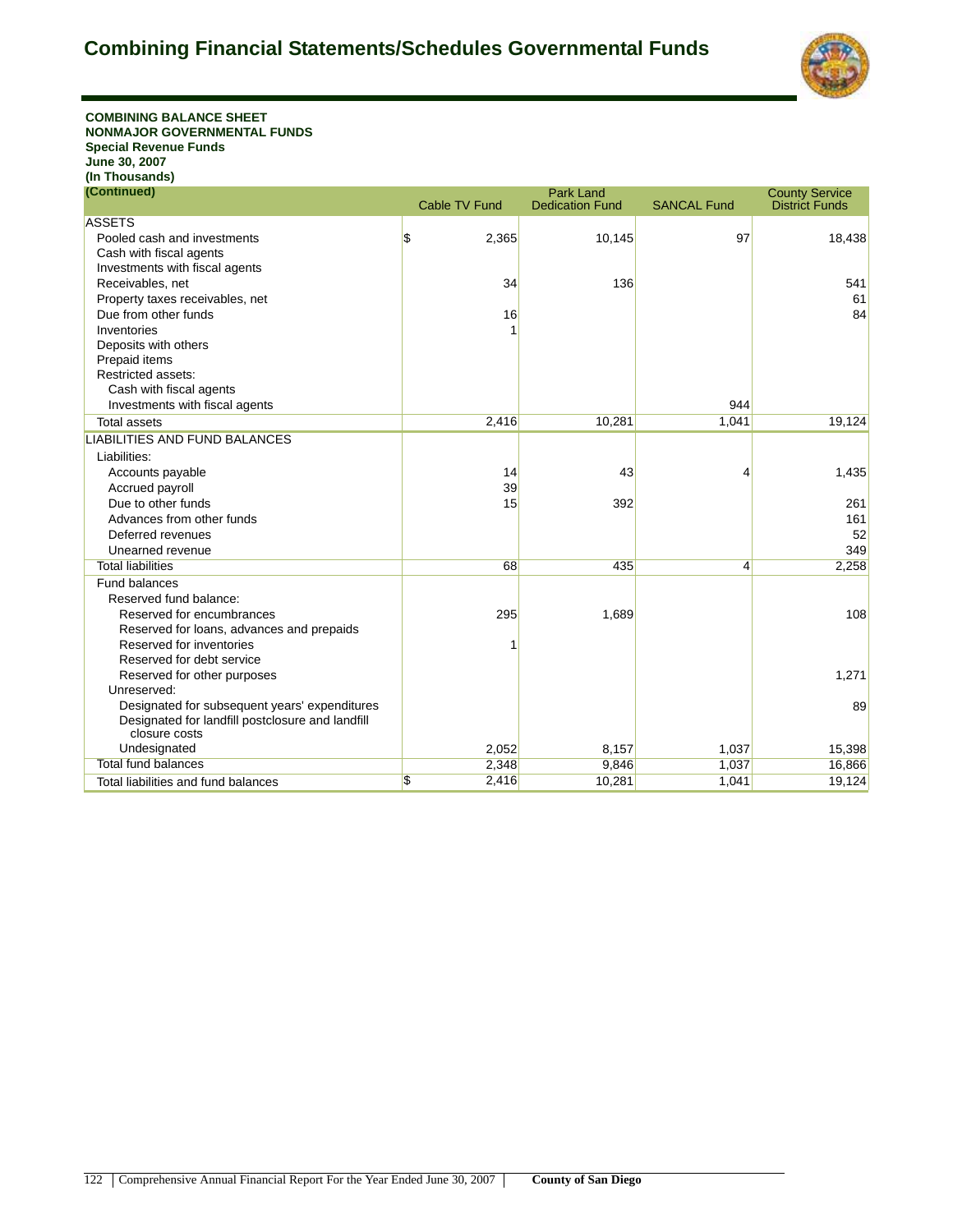

#### **COMBINING BALANCE SHEET NONMAJOR GOVERNMENTAL FUNDS Special Revenue Funds June 30, 2007 (In Thousands)**

| (Continued)                                                       | <b>Flood Control</b><br><b>District Fund</b> |        | <b>Housing Authority</b><br>Fund | <b>Public Safety Fund</b> | In Home Support<br><b>Services Fund</b> |
|-------------------------------------------------------------------|----------------------------------------------|--------|----------------------------------|---------------------------|-----------------------------------------|
| <b>ASSETS</b>                                                     |                                              |        |                                  |                           |                                         |
| Pooled cash and investments                                       | \$                                           | 23,645 | 33,307                           | 43,858                    | 508                                     |
| Cash with fiscal agents                                           |                                              |        |                                  |                           |                                         |
| Investments with fiscal agents                                    |                                              |        |                                  |                           |                                         |
| Receivables, net                                                  |                                              | 2,458  | 11,115                           | 40,544                    | 16                                      |
| Property taxes receivables, net                                   |                                              | 61     |                                  |                           |                                         |
| Due from other funds                                              |                                              | 1,633  | 31                               | 100                       |                                         |
| Inventories                                                       |                                              |        |                                  |                           |                                         |
| Deposits with others                                              |                                              |        | 84                               |                           |                                         |
| Prepaid items                                                     |                                              |        |                                  |                           |                                         |
| Restricted assets:                                                |                                              |        |                                  |                           |                                         |
| Cash with fiscal agents                                           |                                              |        | 181                              |                           |                                         |
| Investments with fiscal agents                                    |                                              |        | 625                              |                           |                                         |
| <b>Total assets</b>                                               |                                              | 27,797 | 45,344                           | 84,502                    | 524                                     |
| LIABILITIES AND FUND BALANCES                                     |                                              |        |                                  |                           |                                         |
| Liabilities:                                                      |                                              |        |                                  |                           |                                         |
| Accounts payable                                                  |                                              | 724    | 1,075                            |                           | 98                                      |
| Accrued payroll                                                   |                                              |        |                                  |                           |                                         |
| Due to other funds                                                |                                              | 623    | 1,712                            | 76,575                    | 400                                     |
| Advances from other funds                                         |                                              |        |                                  |                           |                                         |
| Deferred revenues                                                 |                                              | 52     | 2,140                            |                           |                                         |
| Unearned revenue                                                  |                                              | 62     | 2,579                            |                           |                                         |
| <b>Total liabilities</b>                                          |                                              | 1,461  | 7,506                            | 76,575                    | 498                                     |
| <b>Fund balances</b>                                              |                                              |        |                                  |                           |                                         |
| Reserved fund balance:                                            |                                              |        |                                  |                           |                                         |
| Reserved for encumbrances                                         |                                              |        |                                  | 1,000                     | 17                                      |
| Reserved for loans, advances and prepaids                         |                                              |        | 7,588                            |                           |                                         |
| Reserved for inventories                                          |                                              |        |                                  |                           |                                         |
| Reserved for debt service                                         |                                              |        | 250                              |                           |                                         |
| Reserved for other purposes                                       |                                              | 19,095 | 295                              |                           |                                         |
| Unreserved:                                                       |                                              |        |                                  |                           |                                         |
| Designated for subsequent years' expenditures                     |                                              |        |                                  |                           |                                         |
| Designated for landfill postclosure and landfill<br>closure costs |                                              |        |                                  |                           |                                         |
| Undesignated                                                      |                                              | 7,241  | 29,705                           | 6,927                     | 9                                       |
| <b>Total fund balances</b>                                        |                                              | 26,336 | 37,838                           | 7,927                     | 26                                      |
| Total liabilities and fund balances                               | \$                                           | 27,797 | 45,344                           | 84,502                    | 524                                     |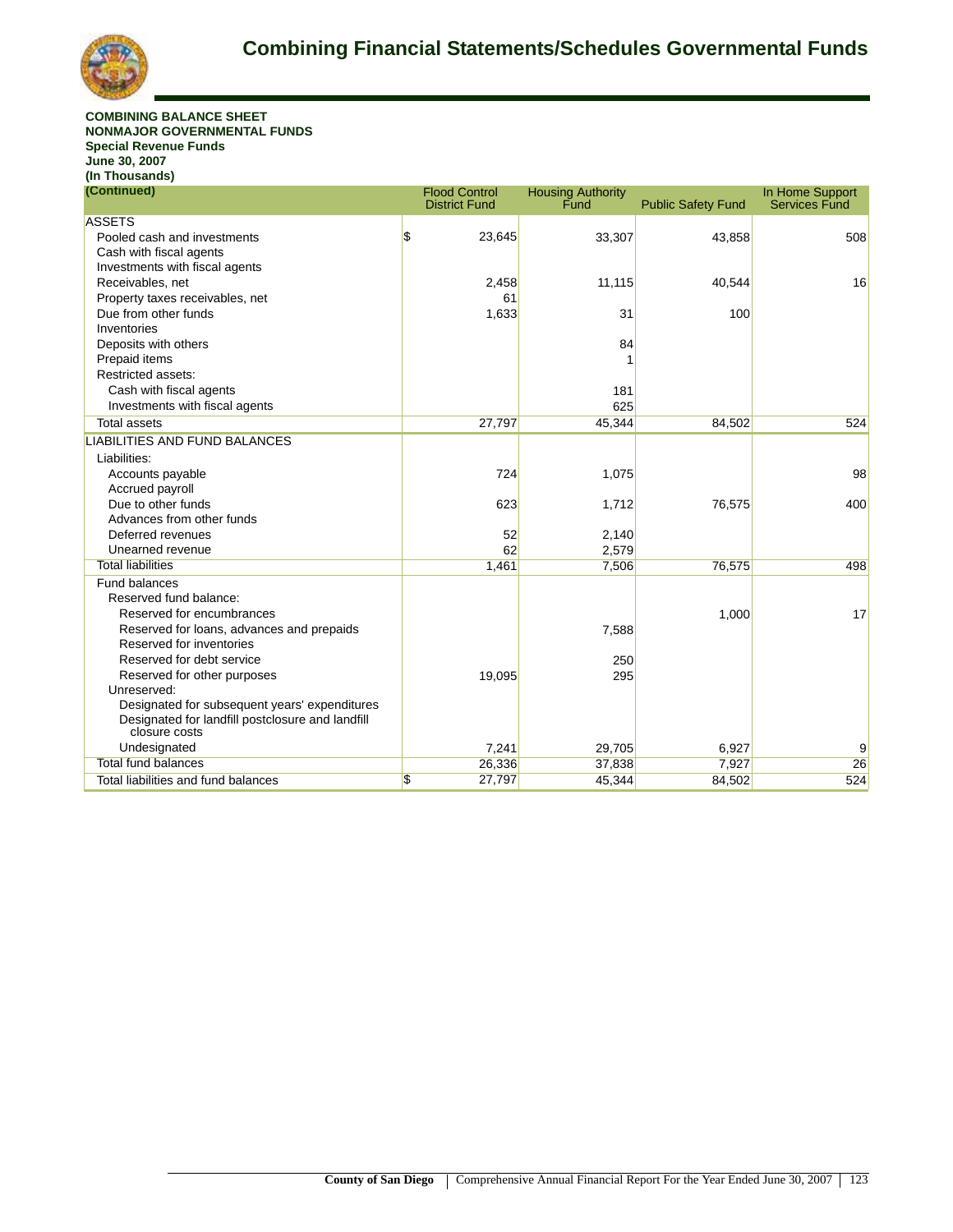

**COMBINING BALANCE SHEET NONMAJOR GOVERNMENTAL FUNDS Special Revenue Funds June 30, 2007 (In Thousands) (Continued)**

| (Continued)                                                    |                        | <b>Tobacco</b>                 |                      |
|----------------------------------------------------------------|------------------------|--------------------------------|----------------------|
|                                                                | <b>Other Special</b>   | <b>Securitization Joint</b>    | <b>Total Special</b> |
|                                                                | <b>Districts Funds</b> | <b>Special Revenue</b><br>Fund | <b>Revenue Funds</b> |
| <b>ASSETS</b>                                                  |                        |                                |                      |
| Pooled cash and investments                                    | \$<br>654              |                                | 295,840              |
| Cash with fiscal agents                                        |                        |                                | 1,292                |
| Investments with fiscal agents                                 |                        |                                | 53,594               |
| Receivables, net                                               | 2                      | 16,170                         | 120,510              |
| Property taxes receivables, net                                |                        |                                | 628                  |
| Due from other funds                                           | 6                      |                                | 4,938                |
| Inventories                                                    |                        |                                | 1,874                |
| Deposits with others                                           |                        |                                | 97                   |
| Prepaid items                                                  |                        |                                |                      |
| Restricted assets:                                             |                        |                                |                      |
| Cash with fiscal agents                                        |                        |                                | 181                  |
| Investments with fiscal agents                                 |                        | 47,278                         | 48.847               |
| <b>Total assets</b>                                            | 662                    | 63,448                         | 527,802              |
| <b>LIABILITIES AND FUND BALANCES</b>                           |                        |                                |                      |
| Liabilities:                                                   |                        |                                |                      |
| Accounts payable                                               |                        | 59                             | 19,231               |
| Accrued payroll                                                |                        |                                | 1,353                |
| Due to other funds                                             | 126                    |                                | 87,500               |
| Advances from other funds                                      |                        |                                | 161                  |
| Deferred revenues                                              |                        | 16,013                         | 19,151               |
| Unearned revenue                                               |                        |                                | 4,672                |
| <b>Total liabilities</b>                                       | 126                    | 16,072                         | 132,068              |
| <b>Fund balances</b>                                           |                        |                                |                      |
| Reserved fund balance:                                         |                        |                                |                      |
| Reserved for encumbrances                                      |                        |                                | 36,237               |
| Reserved for loans, advances and prepaids                      |                        |                                | 40,293               |
| Reserved for inventories                                       |                        |                                | 1,874                |
| Reserved for debt service                                      |                        | 46,908                         | 47,158               |
| Reserved for other purposes                                    |                        |                                | 76,039               |
| Unreserved:                                                    |                        |                                |                      |
| Designated for subsequent years' expenditures                  |                        |                                | 626                  |
| Designated for landfill postclosure and landfill closure costs |                        |                                | 69,694               |
| Undesignated                                                   | 536                    | 468                            | 123,813              |
| <b>Total fund balances</b>                                     | 536                    | 47,376                         | 395,734              |
| Total liabilities and fund balances                            | \$<br>662              | 63,448                         | 527,802              |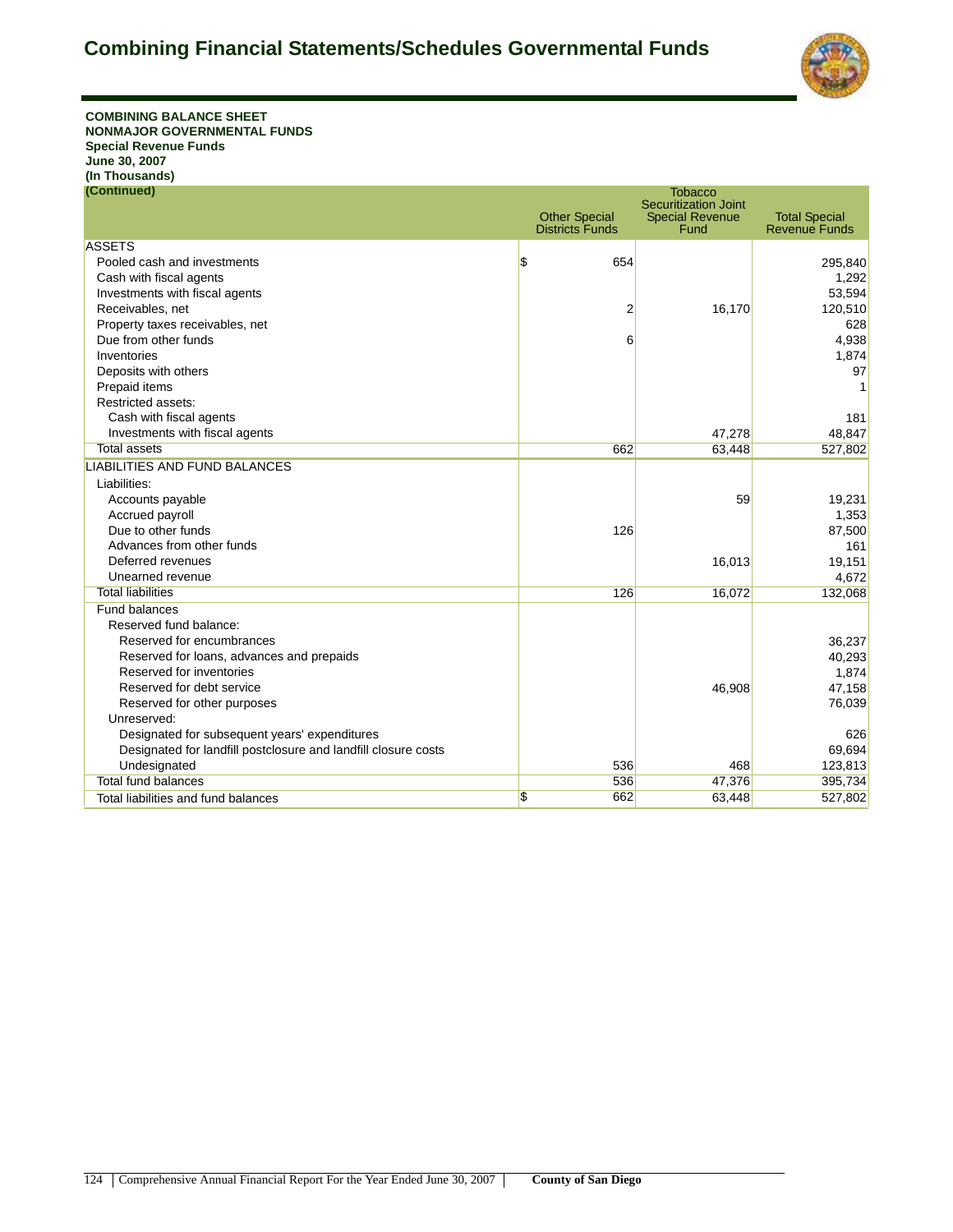

#### **COMBINING BALANCE SHEET NONMAJOR GOVERNMENTAL FUNDS Debt Service Funds June 30, 2007 (In Thousands)**

|                                           | <b>Pension Obligation</b><br><b>Bonds Fund</b> | <b>SANCAL Fund</b> | Redevelopment<br><b>Agency Fund</b> | <b>Total Debt Service</b><br><b>Funds</b> |
|-------------------------------------------|------------------------------------------------|--------------------|-------------------------------------|-------------------------------------------|
| <b>ASSETS</b>                             |                                                |                    |                                     |                                           |
| Pooled cash and investments               | \$<br>6,984                                    | 1,070              | 1,745                               | 9,799                                     |
| Receivables, net                          | 247                                            | 449                | 28                                  | 724                                       |
| Property taxes receivables, net           |                                                |                    | 132                                 | 132                                       |
| Due from other funds                      | 1,843                                          |                    |                                     | 1,843                                     |
| Advances to other funds                   |                                                | 64                 |                                     | 64                                        |
| Restricted assets:                        |                                                |                    |                                     |                                           |
| Cash with fiscal agents                   |                                                |                    |                                     | $\overline{7}$                            |
| Investments with fiscal agents            | 18,279                                         | 33,655             | 1,160                               | 53,094                                    |
| Total assets                              | 27,360                                         | 35,238             | 3,065                               | 65,663                                    |
| <b>LIABILITIES AND FUND BALANCES</b>      |                                                |                    |                                     |                                           |
| Liabilities:                              |                                                |                    |                                     |                                           |
| Due to other funds                        | 32                                             |                    | 93                                  | 125                                       |
| Deferred revenues                         |                                                |                    | 65                                  | 65                                        |
| Unearned revenue                          |                                                |                    | 23                                  | 23                                        |
| <b>Total liabilities</b>                  | 32                                             |                    | 181                                 | 213                                       |
| <b>Fund balances</b>                      |                                                |                    |                                     |                                           |
| Reserved fund balance:                    |                                                |                    |                                     |                                           |
| Reserved for loans, advances and prepaids |                                                | 64                 |                                     | 64                                        |
| Reserved for debt service                 | 27,328                                         | 35,174             | 2,884                               | 65,386                                    |
| <b>Total fund balances</b>                | 27,328                                         | 35,238             | 2,884                               | 65,450                                    |
| Total liabilities and fund balances       | \$<br>27,360                                   | 35,238             | 3,065                               | 65,663                                    |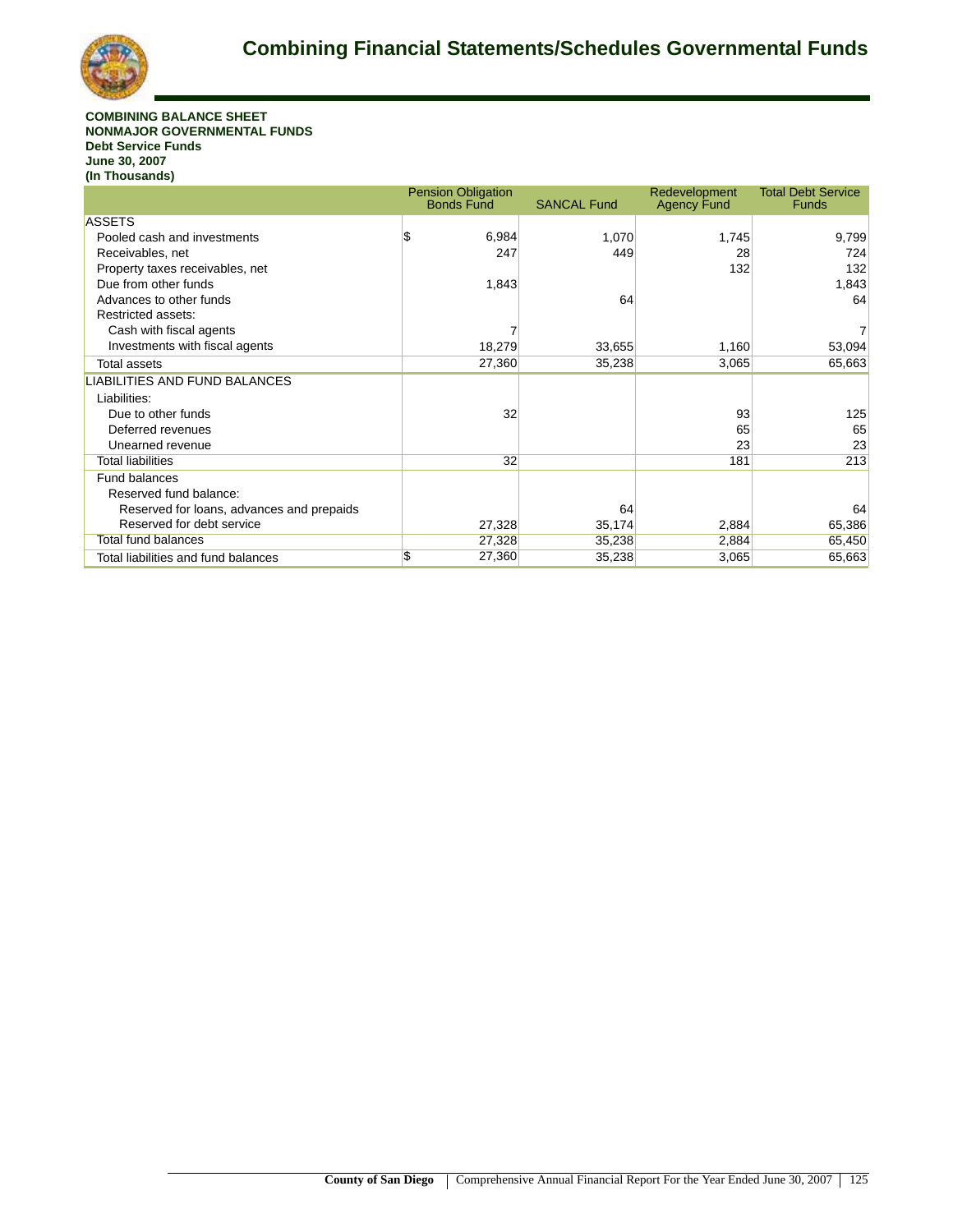

**COMBINING BALANCE SHEET NONMAJOR GOVERNMENTAL FUNDS Capital Projects Funds June 30, 2007 (In Thousands)**

|                                              |                                      | Edgemoor |                    | Redevelopment      | <b>Total Capital</b>  |
|----------------------------------------------|--------------------------------------|----------|--------------------|--------------------|-----------------------|
|                                              | Capital Outlay Fund Development Fund |          | <b>SANCAL Fund</b> | <b>Agency Fund</b> | <b>Projects Funds</b> |
| <b>ASSETS</b>                                |                                      |          |                    |                    |                       |
| Pooled cash and investments                  | \$<br>5,727                          | 18,766   |                    | 4,166              | 28,659                |
| Cash with fiscal agents                      | 4.729                                |          |                    |                    | 4.729                 |
| Receivables, net                             | 7,860                                | 256      | 878                | 1,144              | 10,138                |
| Property taxes receivables, net              |                                      |          |                    | 57                 | 57                    |
| Due from other funds                         | 3,237                                |          |                    | 93                 | 3,330                 |
| Prepaid items                                |                                      |          |                    | 679                | 679                   |
| Restricted assets:                           |                                      |          |                    |                    |                       |
| Investments with fiscal agents               |                                      |          | 55,277             |                    | 55,277                |
| <b>Total assets</b>                          | 21,553                               | 19,022   | 56,155             | 6,139              | 102,869               |
| <b>LIABILITIES AND FUND</b>                  |                                      |          |                    |                    |                       |
| <b>BALANCES</b>                              |                                      |          |                    |                    |                       |
| Liabilities:                                 |                                      |          |                    |                    |                       |
| Accounts payable                             | 7,138                                |          | 3,541              |                    | 10,680                |
| Due to other funds                           | 6,092                                | 26       | 53                 | 267                | 6,438                 |
| Advances from other funds                    |                                      |          |                    | 4,229              | 4,229                 |
| Deferred revenues                            |                                      |          |                    | 141                | 141                   |
| Unearned revenue                             | 460                                  |          |                    | 25                 | 485                   |
| <b>Total liabilities</b>                     | 13.690                               | 27       | 3,594              | 4,662              | 21,973                |
| <b>Fund balances</b>                         |                                      |          |                    |                    |                       |
| Reserved fund balance:                       |                                      |          |                    |                    |                       |
| Reserved for encumbrances                    |                                      | 5,044    |                    |                    | 5,044                 |
| Reserved for loans, advances<br>and prepaids |                                      |          |                    | 1,679              | 1,679                 |
| Reserved for other purposes                  |                                      | 250      |                    |                    | 250                   |
| Unreserved:                                  |                                      |          |                    |                    |                       |
| Undesignated                                 | 7,863                                | 13,701   | 52,561             | (202)              | 73,923                |
| <b>Total fund balances</b>                   | 7,863                                | 18,995   | 52,561             | 1,477              | 80,896                |
| Total liabilities and fund balances          | 21,553<br>$\sqrt{3}$                 | 19,022   | 56,155             | 6,139              | 102,869               |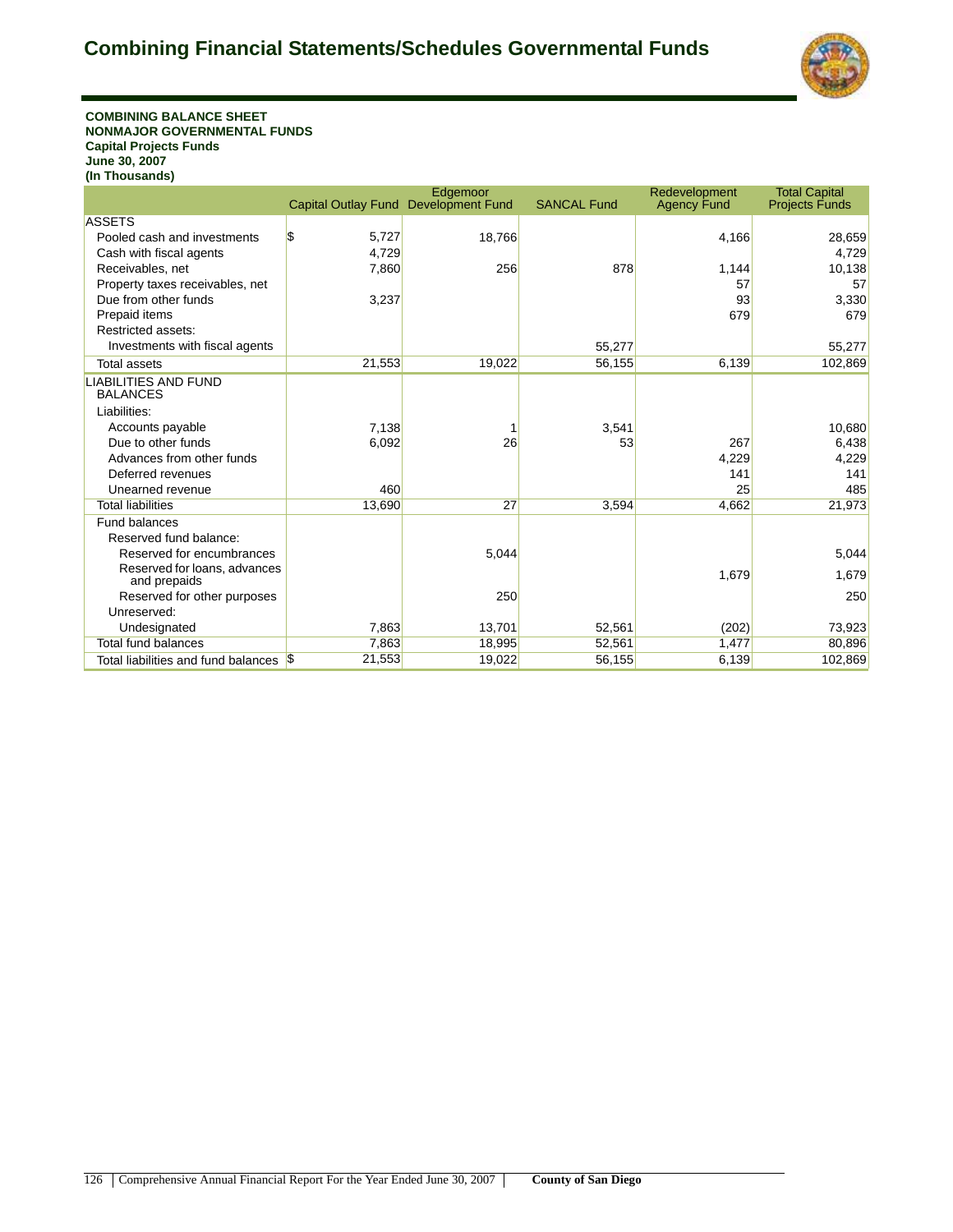

## **COMBINING STATEMENT OF REVENUES, EXPENDITURES, AND CHANGES IN FUND BALANCES**

**NONMAJOR GOVERNMENTAL FUNDS For the Year Ended June 30, 2007**

| (in Thousands) |  |
|----------------|--|
|                |  |

|                                        | <b>Special Revenue</b><br><b>Funds</b> | <b>Debt Service Funds</b> | <b>Capital Projects</b><br><b>Funds</b> | <b>Total Nonmajor</b><br>Governmental<br><b>Funds</b> |
|----------------------------------------|----------------------------------------|---------------------------|-----------------------------------------|-------------------------------------------------------|
| Revenues:                              |                                        |                           |                                         |                                                       |
| <b>Taxes</b>                           | S.<br>302,565                          | 1,744                     | 232                                     | 304,541                                               |
| Licenses, permits and franchise fees   | 10,055                                 |                           |                                         | 10,055                                                |
| Fines, forfeitures and penalties       | 3,103                                  |                           | 4                                       | 3,107                                                 |
| Revenue from use of money and property | 18,163                                 | 3,892                     | 4,172                                   | 26,227                                                |
| Aid from other governmental agencies:  |                                        |                           |                                         |                                                       |
| <b>State</b>                           | 70,384                                 |                           | 6,157                                   | 76,541                                                |
| Federal                                | 115,102                                |                           | 1,309                                   | 116,411                                               |
| Other                                  | 7,479                                  |                           | 75                                      | 7,554                                                 |
| Charges for current services           | 55,767                                 |                           |                                         | 55,767                                                |
| Other revenue                          | 33,012                                 | 6,692                     | 3,749                                   | 43,453                                                |
| <b>Total revenues</b>                  | 615,630                                | 12,328                    | 15,698                                  | 643,656                                               |
| Expenditures:<br>Current:              |                                        |                           |                                         |                                                       |
| General government                     | 3,426                                  | 5,250                     | 534                                     | 9,210                                                 |
| Public protection                      | 5,915                                  |                           | 243                                     | 6,158                                                 |
| Public ways and facilities             | 72,950                                 |                           |                                         | 72,950                                                |
| Health and sanitation                  | 37,435                                 |                           |                                         | 37,435                                                |
| Public assistance                      | 115,059                                |                           |                                         | 115,059                                               |
| Education                              | 31,804                                 |                           |                                         | 31,804                                                |
| Recreation and cultural                | 2,265                                  |                           |                                         | 2,265                                                 |
| Capital outlay                         | 64,708                                 |                           | 56,119                                  | 120,827                                               |
| Debt service:                          |                                        |                           |                                         |                                                       |
| Principal                              | 3,371                                  | 70,445                    |                                         | 73,816                                                |
| Interest and fiscal charges            | 26,902                                 | 78,350                    |                                         | 105,252                                               |
| Bond issuance costs                    |                                        | 885                       |                                         | 885                                                   |
| <b>Total expenditures</b>              | 363,835                                | 154,930                   | 56,896                                  | 575,661                                               |
| Excess (deficiency) of revenues over   |                                        |                           |                                         |                                                       |
| (under) expenditures                   | 251,795                                | (142, 602)                | (41, 198)                               | 67,995                                                |
| Other financing sources (uses)         |                                        |                           |                                         |                                                       |
| Sale of capital assets                 |                                        |                           | 1,464                                   | 1,471                                                 |
| Issuance of bonds and loans:           |                                        |                           |                                         |                                                       |
| Face value of bonds issued             |                                        | 10,884                    | 31,506                                  | 42,390                                                |
| Face value of loans issued             | 462                                    |                           |                                         | 462                                                   |
| Premium on issuance of bonds           |                                        | 606                       |                                         | 606                                                   |
| Transfers in                           | 66,812                                 | 114,772                   | 47,267                                  | 228,851                                               |
| <b>Transfers out</b>                   | (305, 984)                             | (1,077)                   | (30, 565)                               | (337, 626)                                            |
| Total other financing sources (uses)   | (238, 703)                             | 125,185                   | 49,672                                  | (63, 846)                                             |
| Net change in fund balances            | 13,092                                 | (17, 417)                 | 8,474                                   | 4,149                                                 |
| Fund balances at beginning of year     | 382,533                                | 82,867                    | 72,422                                  | 537,822                                               |
| Increase (decrease) in                 |                                        |                           |                                         |                                                       |
| Reserve for inventories                | 109                                    |                           |                                         | 109                                                   |
| Fund balances at end of year           | \$<br>395,734                          | 65,450                    | 80,896                                  | 542,080                                               |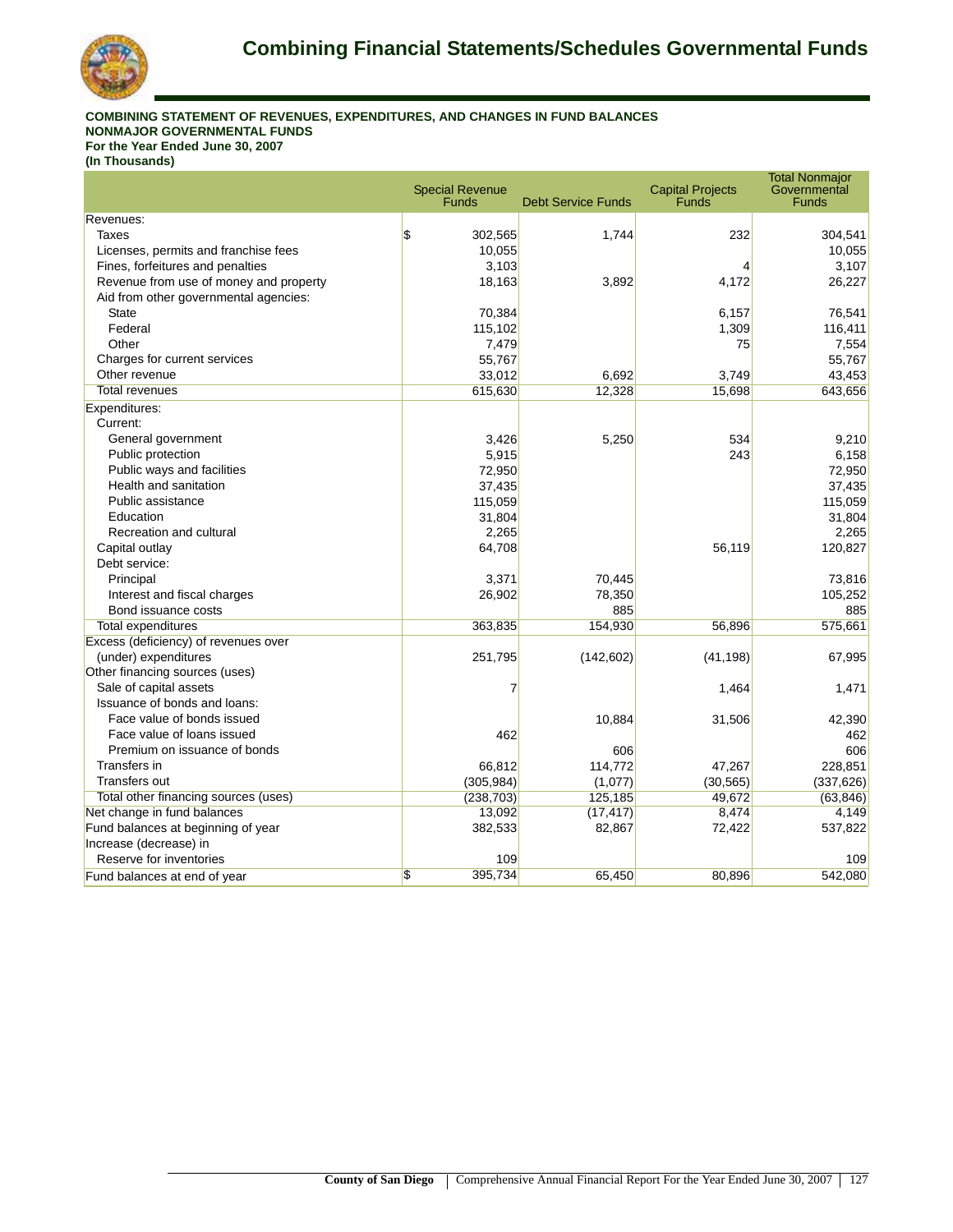

#### **COMBINING STATEMENT OF REVENUES, EXPENDITURES, AND CHANGES IN FUND BALANCES NONMAJOR GOVERNMENTAL FUNDS - SPECIAL REVENUE For the Year Ended June 30, 2007**

|                                        | <b>Housing and</b><br>Lighting      |                               |                           |                                     |
|----------------------------------------|-------------------------------------|-------------------------------|---------------------------|-------------------------------------|
|                                        | <b>Road Fund</b>                    | Community<br>Development Fund | <b>Air Pollution Fund</b> | <b>Maintenance District</b><br>Fund |
|                                        |                                     |                               |                           |                                     |
| Revenues:                              |                                     |                               |                           |                                     |
| Taxes                                  | $\boldsymbol{\mathsf{s}}$<br>30,735 |                               |                           | 1,017                               |
| Licenses, permits and franchise fees   | 105                                 |                               | 6,891                     |                                     |
| Fines, forfeitures and penalties       | 13                                  |                               | 1,297                     |                                     |
| Revenue from use of money and property | 2,782                               | 14                            | 978                       | 31                                  |
| Aid from other governmental agencies:  |                                     |                               |                           |                                     |
| <b>State</b>                           | 61,176                              | 20                            | 6,500                     | 15                                  |
| Federal                                | 2,075                               | 8,532                         | 2,494                     |                                     |
| Other                                  | 81                                  | 962                           | 5,017                     |                                     |
| Charges for current services           | 39,698                              |                               | 2,121                     | 586                                 |
| Other revenue                          | 164                                 | 96                            | 404                       |                                     |
| <b>Total revenues</b>                  | 136,829                             | 9,624                         | 25,702                    | 1,649                               |
| Expenditures:                          |                                     |                               |                           |                                     |
| Current:                               |                                     |                               |                           |                                     |
| General government                     |                                     |                               |                           |                                     |
| Public protection                      |                                     |                               |                           |                                     |
| Public ways and facilities             | 69,770                              |                               |                           | 1,532                               |
| Health and sanitation                  |                                     |                               | 20,869                    |                                     |
| Public assistance                      |                                     | 8,956                         |                           |                                     |
| Education                              |                                     |                               |                           |                                     |
| Recreation and cultural                |                                     |                               |                           |                                     |
| Capital outlay                         | 55,147                              |                               | 123                       |                                     |
| Debt service:                          |                                     |                               |                           |                                     |
| Principal                              |                                     |                               |                           |                                     |
| Interest and fiscal charges            |                                     |                               |                           |                                     |
| <b>Total expenditures</b>              | 124,917                             | 8,956                         | 20,992                    | 1,532                               |
| Excess (deficiency) of revenues over   |                                     |                               |                           |                                     |
| (under) expenditures                   | 11,912                              | 668                           | 4,710                     | 117                                 |
| Other financing sources (uses)         |                                     |                               |                           |                                     |
| Sale of capital assets                 |                                     |                               |                           |                                     |
| Issuance of bonds and loans:           |                                     |                               |                           |                                     |
| Face value of loans issued             |                                     |                               |                           |                                     |
| Transfers in                           | 141                                 |                               | 54                        |                                     |
| Transfers out                          | (1,775)                             |                               | (611)                     |                                     |
| Total other financing sources (uses)   | (1,634)                             |                               | (556)                     |                                     |
| Net change in fund balances            | 10,278                              | 668                           | 4,154                     | 117                                 |
| Fund balances at beginning of year     | 88,081                              | 32,033                        | 17,723                    | 513                                 |
| Increase (decrease) in                 |                                     |                               |                           |                                     |
| Reserve for inventories                | 10                                  |                               | 38                        |                                     |
| Fund balances at end of year           | \$<br>98,369                        | 32,701                        | 21,915                    | 630                                 |
|                                        |                                     |                               |                           |                                     |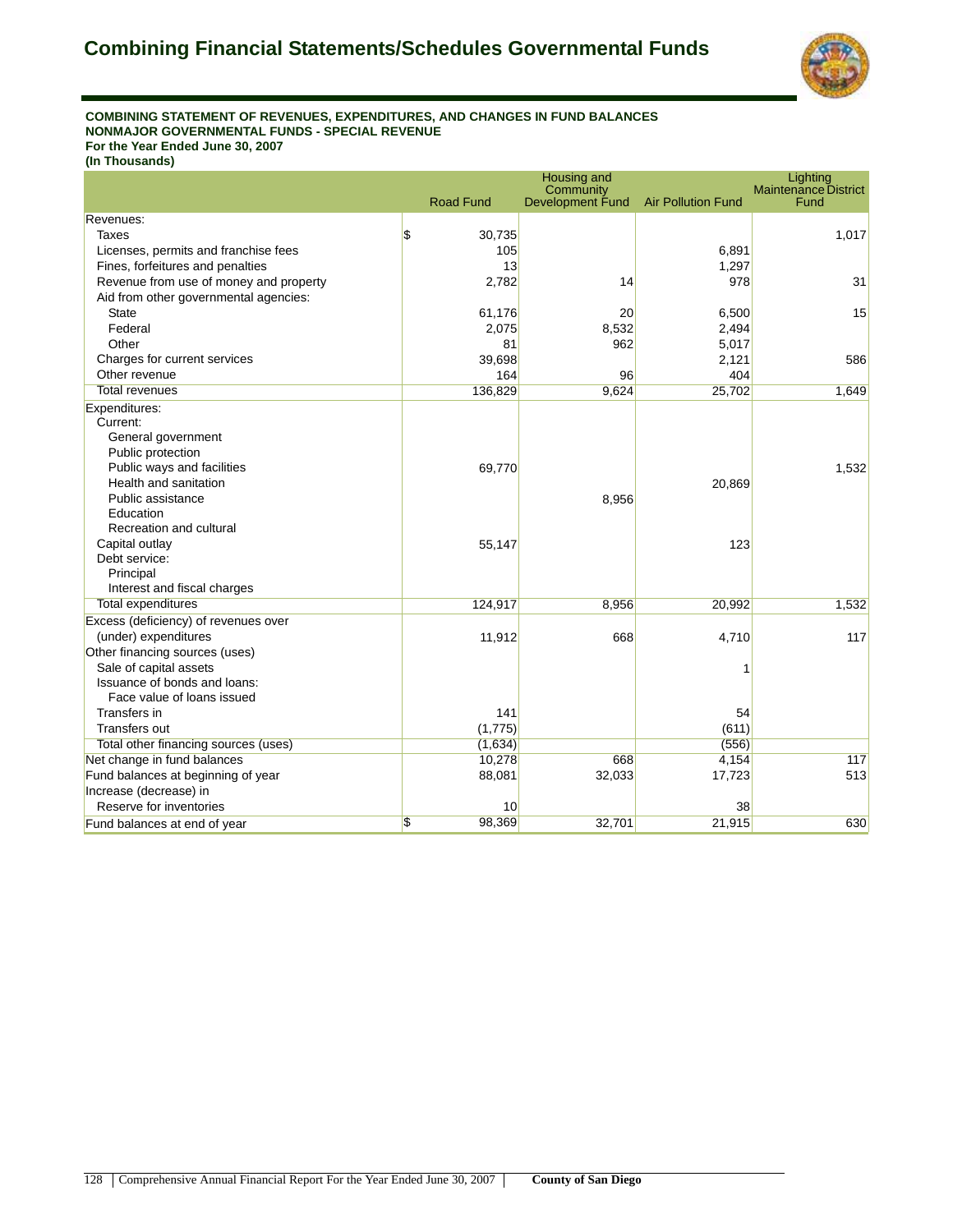

#### **COMBINING STATEMENT OF REVENUES, EXPENDITURES, AND CHANGES IN FUND BALANCES NONMAJOR GOVERNMENTAL FUNDS - SPECIAL REVENUE**

**For the Year Ended June 30, 2007**

| (Continued)                            |                                    | <b>Asset Forfeiture</b> | <b>Inmate Welfare</b> | <b>Inactive Wastesites</b> |
|----------------------------------------|------------------------------------|-------------------------|-----------------------|----------------------------|
|                                        | <b>County Library Fund</b>         | <b>Program Fund</b>     | <b>Program Fund</b>   | Fund                       |
| Revenues:                              |                                    |                         |                       |                            |
| Taxes                                  | S.<br>28,298                       |                         |                       |                            |
| Licenses, permits and franchise fees   |                                    |                         |                       |                            |
| Fines, forfeitures and penalties       |                                    | 1,752                   |                       |                            |
| Revenue from use of money and property | 552                                | 330                     | 1,930                 | 5,290                      |
| Aid from other governmental agencies:  |                                    |                         |                       |                            |
| <b>State</b>                           | 1,003                              |                         | 3                     | 287                        |
| Federal                                |                                    |                         |                       |                            |
| Other                                  |                                    |                         |                       |                            |
| Charges for current services           | 1,332                              |                         |                       | 1,247                      |
| Other revenue                          | 386                                |                         | 618                   |                            |
| <b>Total revenues</b>                  | 31,571                             | 2,082                   | 2,551                 | 6,831                      |
| Expenditures:                          |                                    |                         |                       |                            |
| Current:                               |                                    |                         |                       |                            |
| General government                     |                                    |                         |                       |                            |
| Public protection                      |                                    | 690                     | 2,606                 |                            |
| Public ways and facilities             |                                    |                         |                       |                            |
| Health and sanitation                  |                                    |                         |                       | 9,541                      |
| Public assistance                      |                                    |                         |                       |                            |
| Education                              | 31,804                             |                         |                       |                            |
| Recreation and cultural                |                                    |                         |                       |                            |
| Capital outlay                         | 278                                | 27                      | 16                    |                            |
| Debt service:                          |                                    |                         |                       |                            |
| Principal                              |                                    |                         |                       |                            |
| Interest and fiscal charges            |                                    |                         |                       |                            |
| <b>Total expenditures</b>              | 32,082                             | 717                     | 2,622                 | 9,541                      |
| Excess (deficiency) of revenues over   |                                    |                         |                       |                            |
| (under) expenditures                   | (511)                              | 1,365                   | (71)                  | (2,710)                    |
| Other financing sources (uses)         |                                    |                         |                       |                            |
| Sale of capital assets                 |                                    |                         |                       |                            |
| Issuance of bonds and loans:           |                                    |                         |                       |                            |
| Face value of loans issued             |                                    |                         |                       |                            |
| Transfers in                           | 3,569                              |                         | 500                   | 327                        |
| Transfers out                          | (773)                              | (1, 165)                | (1, 332)              | (196)                      |
| Total other financing sources (uses)   | 2,797                              | (1, 165)                | (832)                 | 131                        |
| Net change in fund balances            | 2,286                              | 200                     | (903)                 | (2, 579)                   |
| Fund balances at beginning of year     | 8,809                              | 5,825                   | 5,949                 | 72,335                     |
| Increase (decrease) in                 |                                    |                         |                       |                            |
| Reserve for inventories                | (6)                                |                         | 66                    |                            |
| Fund balances at end of year           | $\overline{\mathcal{S}}$<br>11,089 | 6,026                   | 5,112                 | 69,756                     |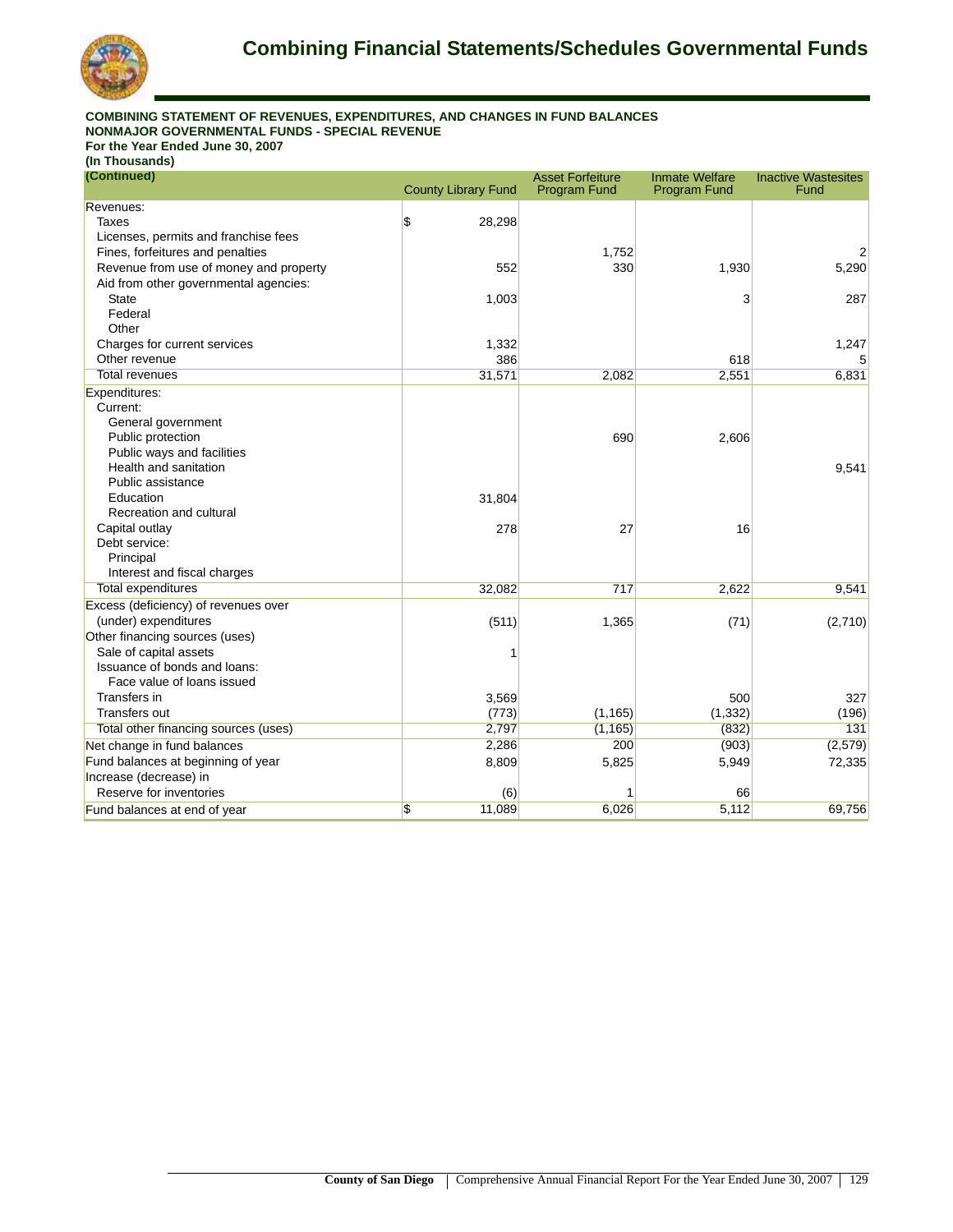

#### **COMBINING STATEMENT OF REVENUES, EXPENDITURES, AND CHANGES IN FUND BALANCES NONMAJOR GOVERNMENTAL FUNDS - SPECIAL REVENUE For the Year Ended June 30, 2007**

| (Continued)                            |               | <b>Park Land</b>       |                    | <b>County Service</b> |
|----------------------------------------|---------------|------------------------|--------------------|-----------------------|
|                                        | Cable TV Fund | <b>Dedication Fund</b> | <b>SANCAL Fund</b> | <b>District Funds</b> |
| Revenues:                              |               |                        |                    |                       |
| Taxes                                  | \$            |                        |                    | 3,889                 |
| Licenses, permits and franchise fees   | 2,247         | 812                    |                    |                       |
| Fines, forfeitures and penalties       |               |                        |                    |                       |
| Revenue from use of money and property | 134           | 530                    | 529                | 966                   |
| Aid from other governmental agencies:  |               |                        |                    |                       |
| <b>State</b>                           |               |                        |                    | 37                    |
| Federal                                |               |                        |                    | 14                    |
| Other                                  |               |                        | 23                 | 1,389                 |
| Charges for current services           | 159           |                        |                    | 6,810                 |
| Other revenue                          | 19            |                        |                    | 10                    |
| <b>Total revenues</b>                  | 2,559         | 1,342                  | 552                | 13,115                |
| Expenditures:                          |               |                        |                    |                       |
| Current:                               |               |                        |                    |                       |
| General government                     | 2,361         |                        | 39                 | 862                   |
| Public protection                      |               |                        |                    | 941                   |
| Public ways and facilities             |               |                        |                    | 1,485                 |
| Health and sanitation                  |               |                        |                    | 7,025                 |
| Public assistance                      |               |                        |                    |                       |
| Education                              |               |                        |                    |                       |
| Recreation and cultural                |               | 509                    |                    | 1,756                 |
| Capital outlay                         |               |                        |                    | 10                    |
| Debt service:                          |               |                        |                    |                       |
| Principal                              |               |                        |                    | 138                   |
| Interest and fiscal charges            |               |                        |                    | 50                    |
| <b>Total expenditures</b>              | 2,361         | 509                    | 39                 | 12,267                |
| Excess (deficiency) of revenues over   |               |                        |                    |                       |
| (under) expenditures                   | 198           | 833                    | 513                | 848                   |
| Other financing sources (uses)         |               |                        |                    |                       |
| Sale of capital assets                 |               |                        |                    | 5                     |
| Issuance of bonds and loans:           |               |                        |                    |                       |
| Face value of loans issued             |               |                        |                    | 462                   |
| Transfers in                           | 5             |                        | 45,756             |                       |
| <b>Transfers out</b>                   | (93)          | (421)                  | (47, 799)          | (287)                 |
| Total other financing sources (uses)   | (88)          | (421)                  | (2,043)            | 180                   |
| Net change in fund balances            | 110           | 412                    | (1,530)            | 1,028                 |
| Fund balances at beginning of year     | 2,238         | 9,434                  | 2,567              | 15,838                |
| Increase (decrease) in                 |               |                        |                    |                       |
| Reserve for inventories                |               |                        |                    |                       |
| Fund balances at end of year           | \$<br>2,348   | 9,846                  | 1,037              | 16,866                |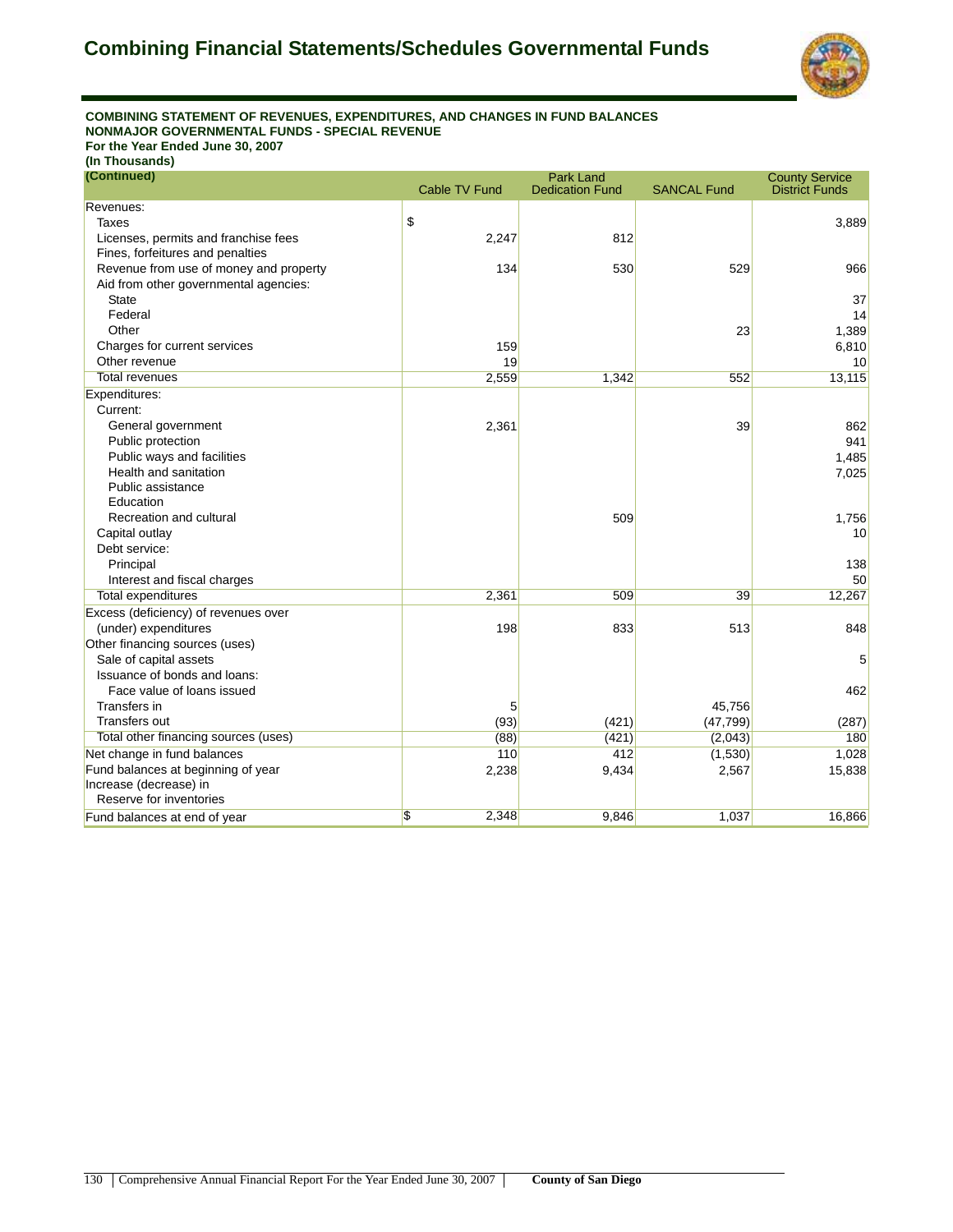

### **COMBINING STATEMENT OF REVENUES, EXPENDITURES, AND CHANGES IN FUND BALANCES NONMAJOR GOVERNMENTAL FUNDS - SPECIAL REVENUE**

**For the Year Ended June 30, 2007**

| (Continued)                            | <b>Flood Control</b> | <b>Housing Authority</b> |                           | In Home Support      |
|----------------------------------------|----------------------|--------------------------|---------------------------|----------------------|
|                                        | <b>District Fund</b> | Fund                     | <b>Public Safety Fund</b> | <b>Services Fund</b> |
| Revenues:                              |                      |                          |                           |                      |
| Taxes                                  | S.<br>3,829          |                          | 234,797                   |                      |
| Licenses, permits and franchise fees   |                      |                          |                           |                      |
| Fines, forfeitures and penalties       |                      |                          |                           |                      |
| Revenue from use of money and property | 185                  | 1,613                    |                           | 78                   |
| Aid from other governmental agencies:  |                      |                          |                           |                      |
| <b>State</b>                           | 1,180                |                          |                           |                      |
| Federal                                | 3,427                | 98,559                   |                           |                      |
| Other                                  |                      |                          |                           |                      |
| Charges for current services           | 1,817                | 1,870                    |                           |                      |
| Other revenue                          | 499                  | 1,592                    |                           |                      |
| <b>Total revenues</b>                  | 10,937               | 103,641                  | 234,797                   | 78                   |
| Expenditures:                          |                      |                          |                           |                      |
| Current:                               |                      |                          |                           |                      |
| General government                     |                      |                          |                           |                      |
| Public protection                      | 1,636                |                          |                           |                      |
| Public ways and facilities             |                      |                          |                           |                      |
| Health and sanitation                  |                      |                          |                           |                      |
| Public assistance                      |                      | 96,379                   |                           | 9,724                |
| Education                              |                      |                          |                           |                      |
| Recreation and cultural                |                      |                          |                           |                      |
| Capital outlay                         | 9,107                |                          |                           |                      |
| Debt service:                          |                      |                          |                           |                      |
| Principal                              |                      | 133                      |                           |                      |
| Interest and fiscal charges            |                      | 32                       |                           |                      |
| <b>Total expenditures</b>              | 10,743               | 96,544                   |                           | 9,724                |
| Excess (deficiency) of revenues over   |                      |                          |                           |                      |
| (under) expenditures                   | 194                  | 7,097                    | 234,797                   | (9,646)              |
| Other financing sources (uses)         |                      |                          |                           |                      |
| Sale of capital assets                 |                      |                          |                           |                      |
| Issuance of bonds and loans:           |                      |                          |                           |                      |
| Face value of loans issued             |                      |                          |                           |                      |
| Transfers in                           | 6,818                |                          |                           | 9,642                |
| Transfers out                          |                      |                          | (251, 406)                |                      |
| Total other financing sources (uses)   | 6,818                |                          | (251, 406)                | 9,642                |
| Net change in fund balances            | 7,012                | 7,097                    | (16, 609)                 | (4)                  |
| Fund balances at beginning of year     | 19,324               | 30,741                   | 24,536                    | 30                   |
| Increase (decrease) in                 |                      |                          |                           |                      |
| Reserve for inventories                |                      |                          |                           |                      |
| Fund balances at end of year           | S.<br>26,336         | 37,838                   | 7,927                     | 26                   |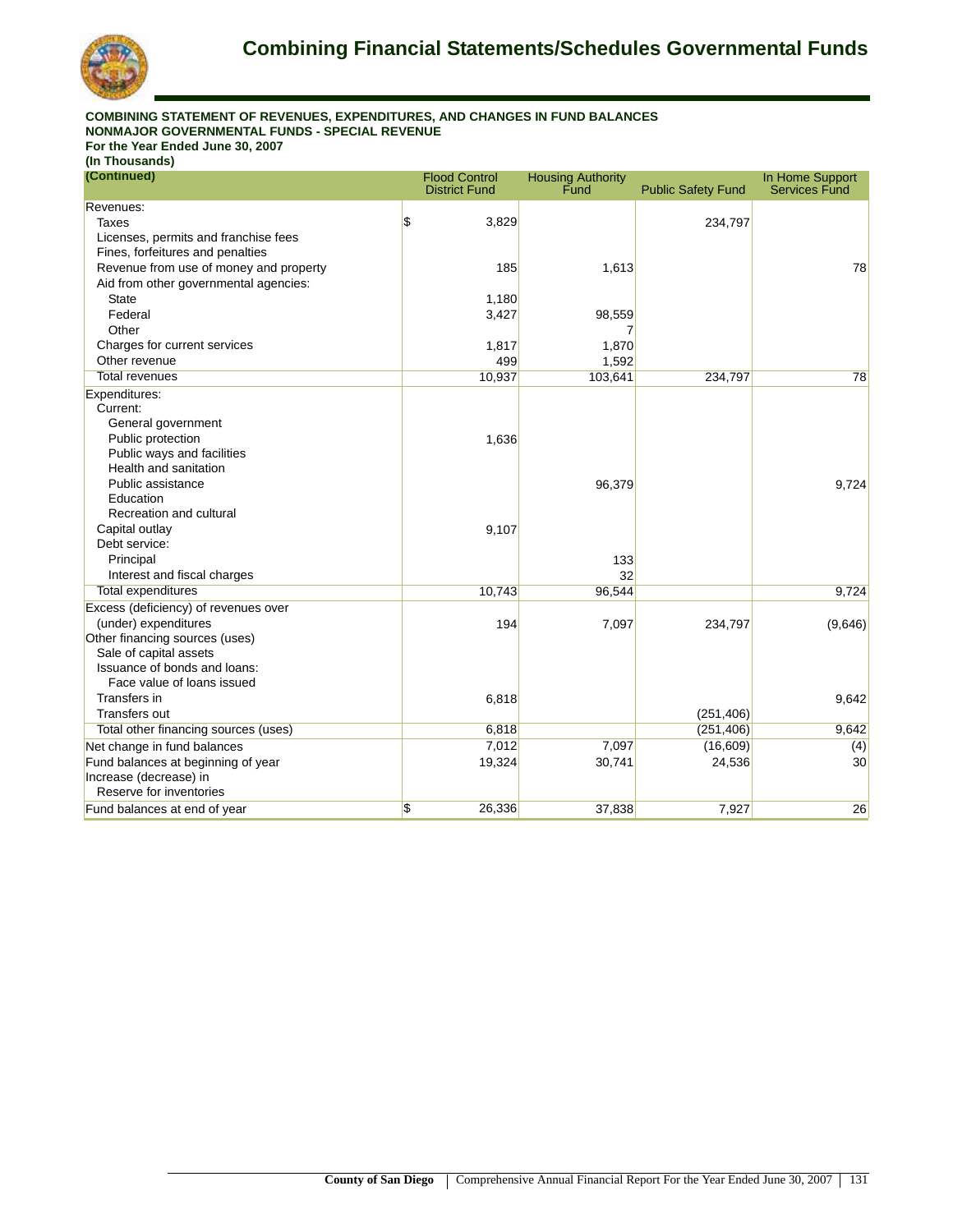

#### **COMBINING STATEMENT OF REVENUES, EXPENDITURES, AND CHANGES IN FUND BALANCES NONMAJOR GOVERNMENTAL FUNDS - SPECIAL REVENUE For the Year Ended June 30, 2007**

**(In Thousands)**

**(Continued)**

| (Continued)                            |                        | <b>Tobacco</b>                                        |                      |
|----------------------------------------|------------------------|-------------------------------------------------------|----------------------|
|                                        | <b>Other Special</b>   | <b>Securitization Joint</b><br><b>Special Revenue</b> | <b>Total Special</b> |
|                                        | <b>Districts Funds</b> | Fund                                                  | <b>Revenue Funds</b> |
| Revenues:                              |                        |                                                       |                      |
| Taxes                                  | \$                     |                                                       | 302,565              |
| Licenses, permits and franchise fees   |                        |                                                       | 10,055               |
| Fines, forfeitures and penalties       | 39                     |                                                       | 3,103                |
| Revenue from use of money and property | 11                     | 2,210                                                 | 18,163               |
| Aid from other governmental agencies:  |                        |                                                       |                      |
| <b>State</b>                           | 163                    |                                                       | 70,384               |
| Federal                                | 1                      |                                                       | 115,102              |
| Other                                  |                        |                                                       | 7,479                |
| Charges for current services           | 127                    |                                                       | 55,767               |
| Other revenue                          |                        | 29,219                                                | 33,012               |
| <b>Total revenues</b>                  | 341                    | 31,429                                                | 615,630              |
| Expenditures:                          |                        |                                                       |                      |
| Current:                               |                        |                                                       |                      |
| General government                     |                        | 164                                                   | 3,426                |
| Public protection                      | 42                     |                                                       | 5,915                |
| Public ways and facilities             | 163                    |                                                       | 72,950               |
| Health and sanitation                  |                        |                                                       | 37,435               |
| Public assistance                      |                        |                                                       | 115,059              |
| Education                              |                        |                                                       | 31,804               |
| Recreation and cultural                |                        |                                                       | 2,265                |
| Capital outlay                         |                        |                                                       | 64,708               |
| Debt service:                          |                        |                                                       |                      |
| Principal                              |                        | 3,100                                                 | 3,371                |
| Interest and fiscal charges            |                        | 26,820                                                | 26,902               |
| <b>Total expenditures</b>              | 205                    | 30,084                                                | 363,835              |
| Excess (deficiency) of revenues over   |                        |                                                       |                      |
| (under) expenditures                   | 136                    | 1,345                                                 | 251,795              |
| Other financing sources (uses)         |                        |                                                       |                      |
| Sale of capital assets                 |                        |                                                       | 7                    |
| Issuance of bonds and loans:           |                        |                                                       |                      |
| Face value of loans issued             |                        |                                                       | 462                  |
| Transfers in                           |                        |                                                       | 66,812               |
| Transfers out                          | (126)                  |                                                       | (305, 984)           |
| Total other financing sources (uses)   | (126)                  |                                                       | (238, 703)           |
| Net change in fund balances            | 10                     | 1,345                                                 | 13,092               |
| Fund balances at beginning of year     | 526                    | 46,031                                                | 382,533              |
| Increase (decrease) in                 |                        |                                                       |                      |
| Reserve for inventories                |                        |                                                       | 109                  |
| Fund balances at end of year           | $\sqrt[6]{3}$<br>536   | 47,376                                                | 395,734              |
|                                        |                        |                                                       |                      |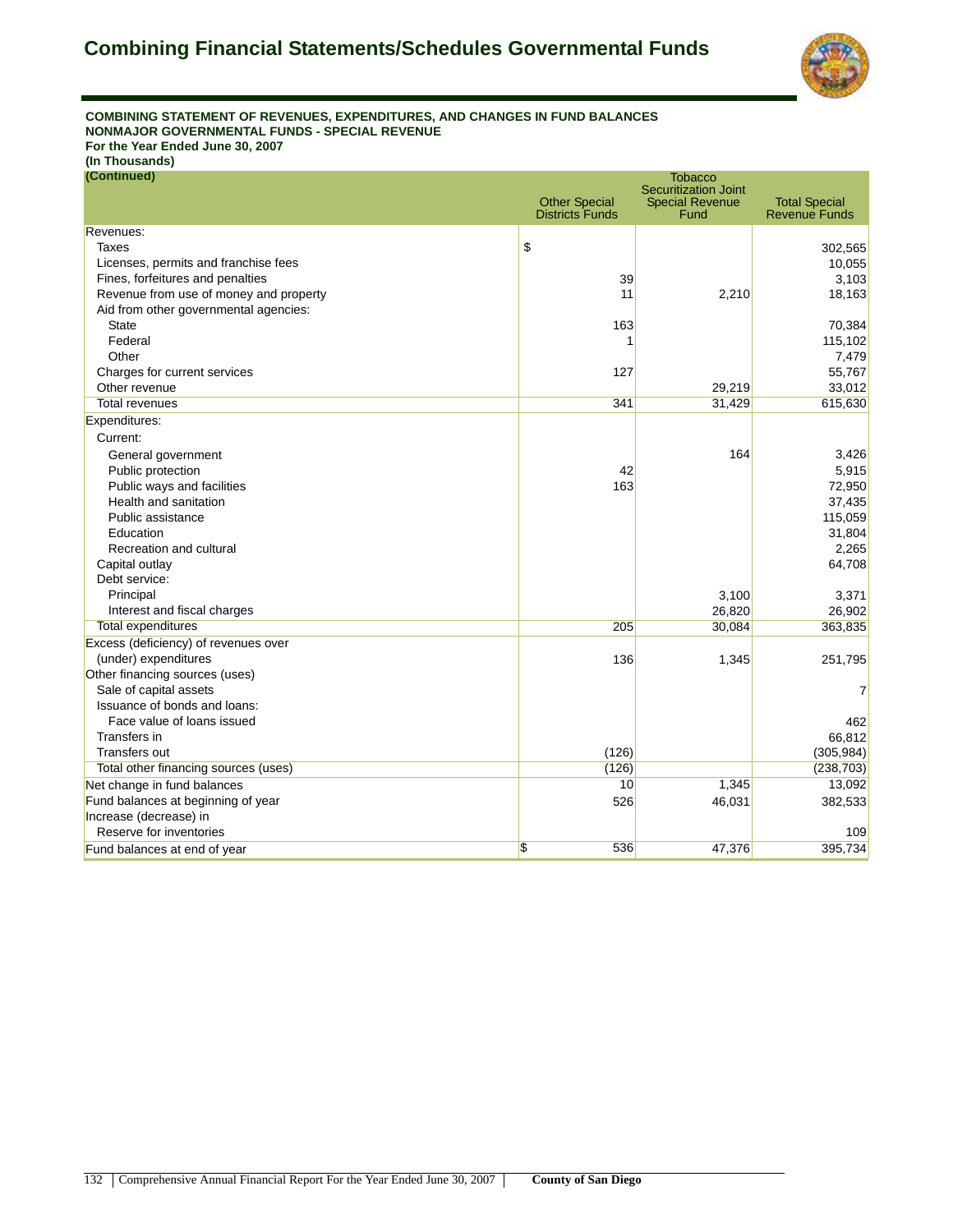

### **COMBINING STATEMENT OF REVENUES, EXPENDITURES, AND CHANGES IN FUND BALANCES NONMAJOR GOVERNMENTAL FUNDS - DEBT SERVICE**

**For the Year Ended June 30, 2007**

|                                        | <b>Pension Obligation</b><br><b>Bonds Fund</b> | <b>SANCAL Fund</b> | Redevelopment<br><b>Agency Fund</b> | <b>Total Debt Service</b><br><b>Funds</b> |
|----------------------------------------|------------------------------------------------|--------------------|-------------------------------------|-------------------------------------------|
| Revenues:                              |                                                |                    |                                     |                                           |
| Taxes                                  | \$                                             |                    | 1,744                               | 1,744                                     |
|                                        |                                                |                    | 153                                 |                                           |
| Revenue from use of money and property | 2,068                                          | 1,671              |                                     | 3,892                                     |
| Other revenue                          | 6,692                                          |                    |                                     | 6,692                                     |
| <b>Total revenues</b>                  | 8,760                                          | 1,671              | 1,897                               | 12,328                                    |
| Expenditures:                          |                                                |                    |                                     |                                           |
| Current:                               |                                                |                    |                                     |                                           |
| General government                     | 2,570                                          | 2,313              | 367                                 | 5,250                                     |
| Debt service:                          |                                                |                    |                                     |                                           |
| Principal                              | 35,360                                         | 34,725             | 360                                 | 70,445                                    |
| Interest and fiscal charges            | 61,010                                         | 16,503             | 837                                 | 78,350                                    |
| Bond issuance costs                    |                                                | 885                |                                     | 885                                       |
| <b>Total expenditures</b>              | 98,940                                         | 54,426             | 1,564                               | 154,930                                   |
| Excess (deficiency) of revenues over   |                                                |                    |                                     |                                           |
| (under) expenditures                   | (90, 180)                                      | (52, 755)          | 333                                 | (142, 602)                                |
| Other financing sources (uses)         |                                                |                    |                                     |                                           |
| Issuance of bonds and loans:           |                                                |                    |                                     |                                           |
| Face value of bonds issued             |                                                | 10,884             |                                     | 10,884                                    |
| Premium on issuance of bonds           |                                                | 606                |                                     | 606                                       |
| Transfers in                           | 66,686                                         | 47,799             | 287                                 | 114,772                                   |
| <b>Transfers out</b>                   |                                                | (676)              | (401)                               | (1,077)                                   |
| Total other financing sources (uses)   | 66,686                                         | 58,613             | (114)                               | 125,185                                   |
| Net change in fund balances            | (23, 494)                                      | 5,858              | 219                                 | (17, 417)                                 |
| Fund balances at beginning of year     | 50,822                                         | 29,380             | 2,665                               | 82,867                                    |
|                                        | \$<br>27,328                                   | 35,238             | 2,884                               | 65,450                                    |
| Fund balances at end of year           |                                                |                    |                                     |                                           |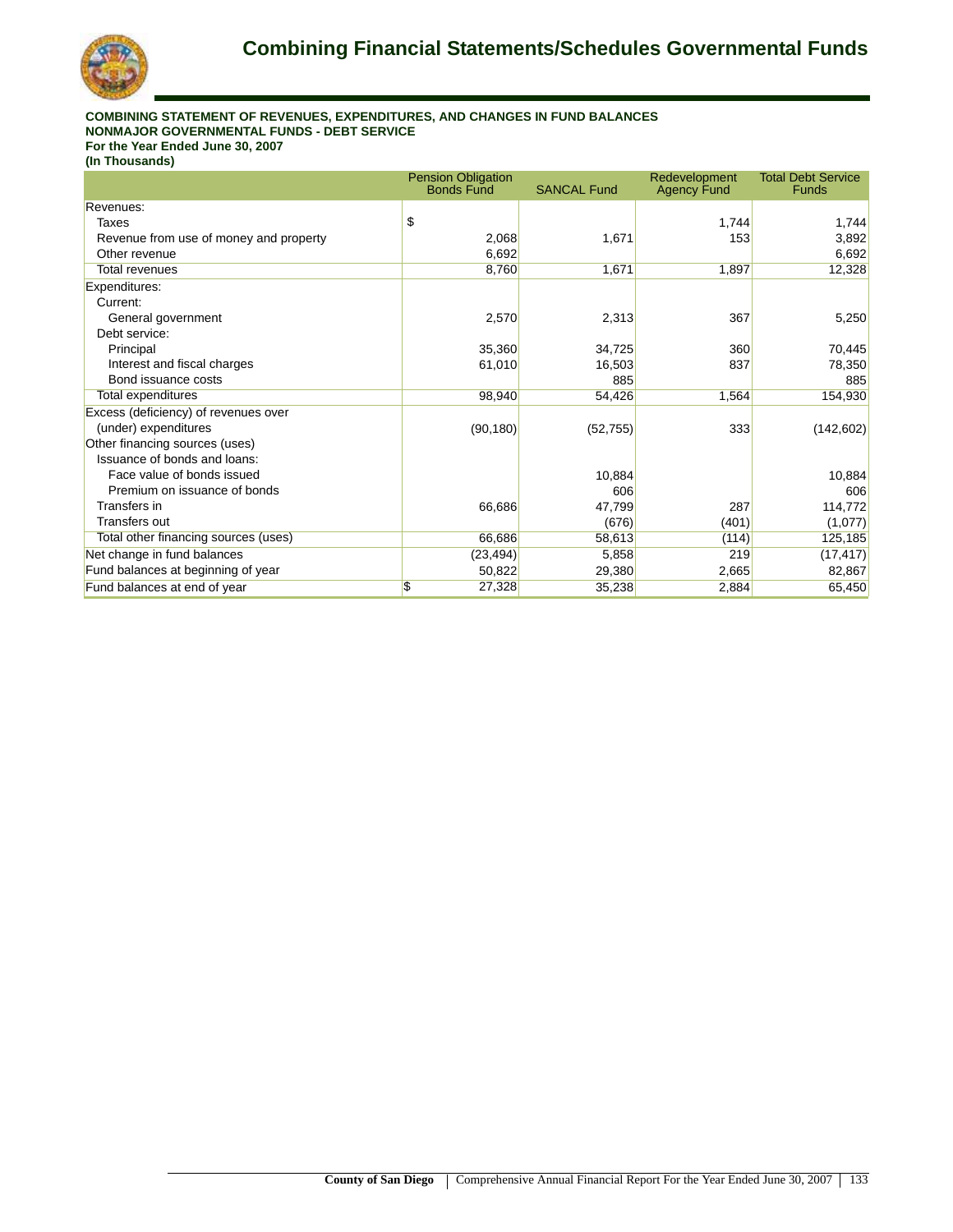

#### **COMBINING STATEMENT OF REVENUES, EXPENDITURES, AND CHANGES IN FUND BALANCES NONMAJOR GOVERNMENTAL FUNDS - CAPITAL PROJECTS For the Year Ended June 30, 2007**

|                                           | <b>Capital Outlay Fund</b> | Edgemoor<br><b>Development Fund</b> | <b>SANCAL Fund</b> | Redevelopment<br><b>Agency Fund</b> | <b>Total Capital</b><br><b>Projects Funds</b> |
|-------------------------------------------|----------------------------|-------------------------------------|--------------------|-------------------------------------|-----------------------------------------------|
| Revenues:                                 |                            |                                     |                    |                                     |                                               |
| Taxes                                     | \$                         |                                     |                    | 232                                 | 232                                           |
| Fines, forfeitures and penalties          |                            |                                     |                    |                                     | 4                                             |
| Revenue from use of money and<br>property | 305                        | 1,172                               | 2,493              | 202                                 | 4,172                                         |
| Aid from other governmental<br>agencies:  |                            |                                     |                    |                                     |                                               |
| <b>State</b>                              | 6,157                      |                                     |                    |                                     | 6,157                                         |
| Federal                                   | 1,309                      |                                     |                    |                                     | 1,309                                         |
| Other                                     | 75                         |                                     |                    |                                     | 75                                            |
| Other revenue                             | 1,456                      | 2,293                               |                    |                                     | 3,749                                         |
| <b>Total revenues</b>                     | 9,306                      | 3,465                               | 2,493              | 434                                 | 15,698                                        |
| Expenditures:                             |                            |                                     |                    |                                     |                                               |
| Current:                                  |                            |                                     |                    |                                     |                                               |
| General government                        | 10                         | 343                                 |                    | 181                                 | 534                                           |
| Public protection                         |                            |                                     |                    | 243                                 | 243                                           |
| Capital outlay                            | 56,119                     |                                     |                    |                                     | 56,119                                        |
| <b>Total expenditures</b>                 | 56,129                     | 343                                 |                    | 424                                 | 56,896                                        |
| Excess (deficiency) of revenues           |                            |                                     |                    |                                     |                                               |
| over (under) expenditures                 | (46, 823)                  | 3,122                               | 2,493              | 10                                  | (41, 198)                                     |
| Other financing sources (uses)            |                            |                                     |                    |                                     |                                               |
| Sale of capital assets                    |                            | 1,464                               |                    |                                     | 1,464                                         |
| Issuance of bonds and loans:              |                            |                                     |                    |                                     |                                               |
| Face value of bonds issued                |                            |                                     | 31,506             |                                     | 31,506                                        |
| Transfers in                              | 46,865                     |                                     |                    | 401                                 | 47,267                                        |
| <b>Transfers out</b>                      | (90)                       | (40)                                | (30, 149)          | (286)                               | (30, 565)                                     |
| Total other financing sources<br>(uses)   | 46,775                     | 1,424                               | 1,358              | 115                                 | 49,672                                        |
| Net change in fund balances               | (48)                       | 4,546                               | 3,851              | 125                                 | 8,474                                         |
| Fund balances at beginning of year        | 7,911                      | 14,449                              | 48,710             | 1,352                               | 72,422                                        |
| Fund balances at end of year              | S.<br>7,863                | 18,995                              | 52,561             | 1,477                               | 80,896                                        |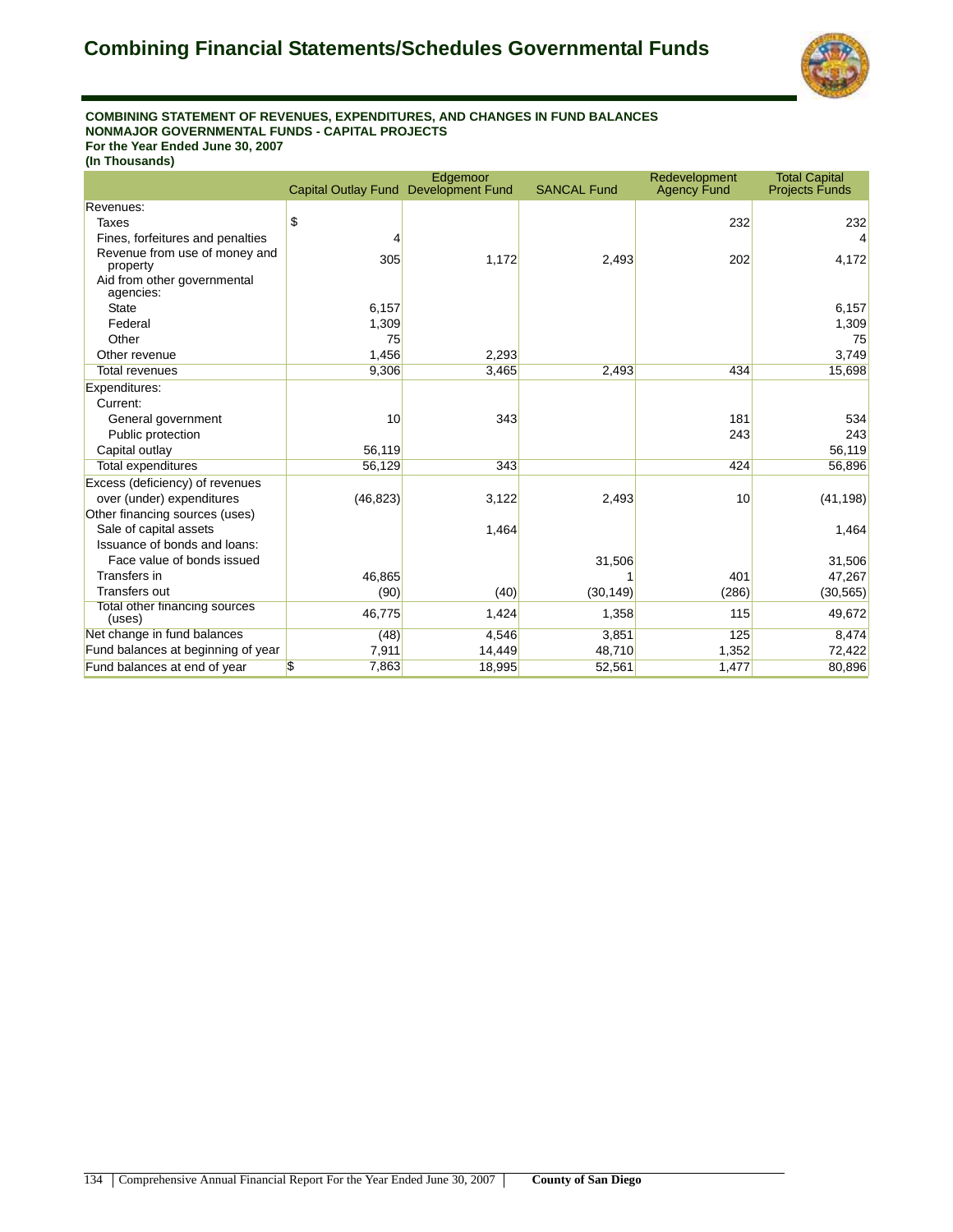

#### **SCHEDULE OF REVENUES, EXPENDITURES, AND CHANGES IN FUND BALANCE-BUDGET AND ACTUAL Road Fund For the Year Ended June 30, 2007 (In Thousands)**

|                                        | <b>Original Budget</b>  | <b>Final Budget</b> | Actual  |
|----------------------------------------|-------------------------|---------------------|---------|
| Revenues:                              |                         |                     |         |
| Taxes                                  | $\frac{1}{2}$<br>70,664 | 42,235              | 30,735  |
| Licenses, permits and franchise fees   | 202                     | 202                 | 105     |
| Fines, forfeitures and penalties       | 36                      | 36                  | 13      |
| Revenue from use of money and property | 643                     | 643                 | 2,782   |
| Aid from other governmental agencies:  |                         |                     |         |
| <b>State</b>                           | 61,379                  | 67,879              | 61,176  |
| Federal                                | 5,918                   | 5,468               | 2,075   |
| Other                                  | 125                     | 125                 | 81      |
| Charges for current services           | 32,702                  | 29,718              | 39,698  |
| Other revenue                          | 5                       | 350                 | 164     |
| <b>Total revenues</b>                  | 171,674                 | 146,656             | 136,829 |
| Expenditures:                          |                         |                     |         |
| Current:                               |                         |                     |         |
| Public ways and facilities:            |                         |                     |         |
| Public works, other budgetary entity   |                         |                     | 2,266   |
| Public works, road                     | 132,834                 | 93,115              | 67,504  |
| Total public ways and facilities       | 132,834                 | 93,115              | 69,770  |
| Capital outlay                         | 55,160                  | 55,151              | 55,147  |
| <b>Total expenditures</b>              | 187,994                 | 148,266             | 124,917 |
| Excess (deficiency) of revenues over   |                         |                     |         |
| (under) expenditures                   | (16, 320)               | (1,610)             | 11,912  |
| Other financing sources (uses)         |                         |                     |         |
| Transfers in                           | 100                     | 245                 | 141     |
| <b>Transfers out</b>                   | (1,718)                 | (1,718)             | (1,775) |
| Total other financing sources (uses)   | (1,618)                 | (1, 473)            | (1,634) |
| Net change in fund balance             | (17,938)                | (3,083)             | 10,278  |
| Fund balance at beginning of year      | 98,177                  | 88,081              | 88,081  |
| Increase (decrease) in                 |                         |                     |         |
| Reserve for inventories                |                         | 10                  | 10      |
| Fund balance at end of year            | \$                      | 85,008              | 98,369  |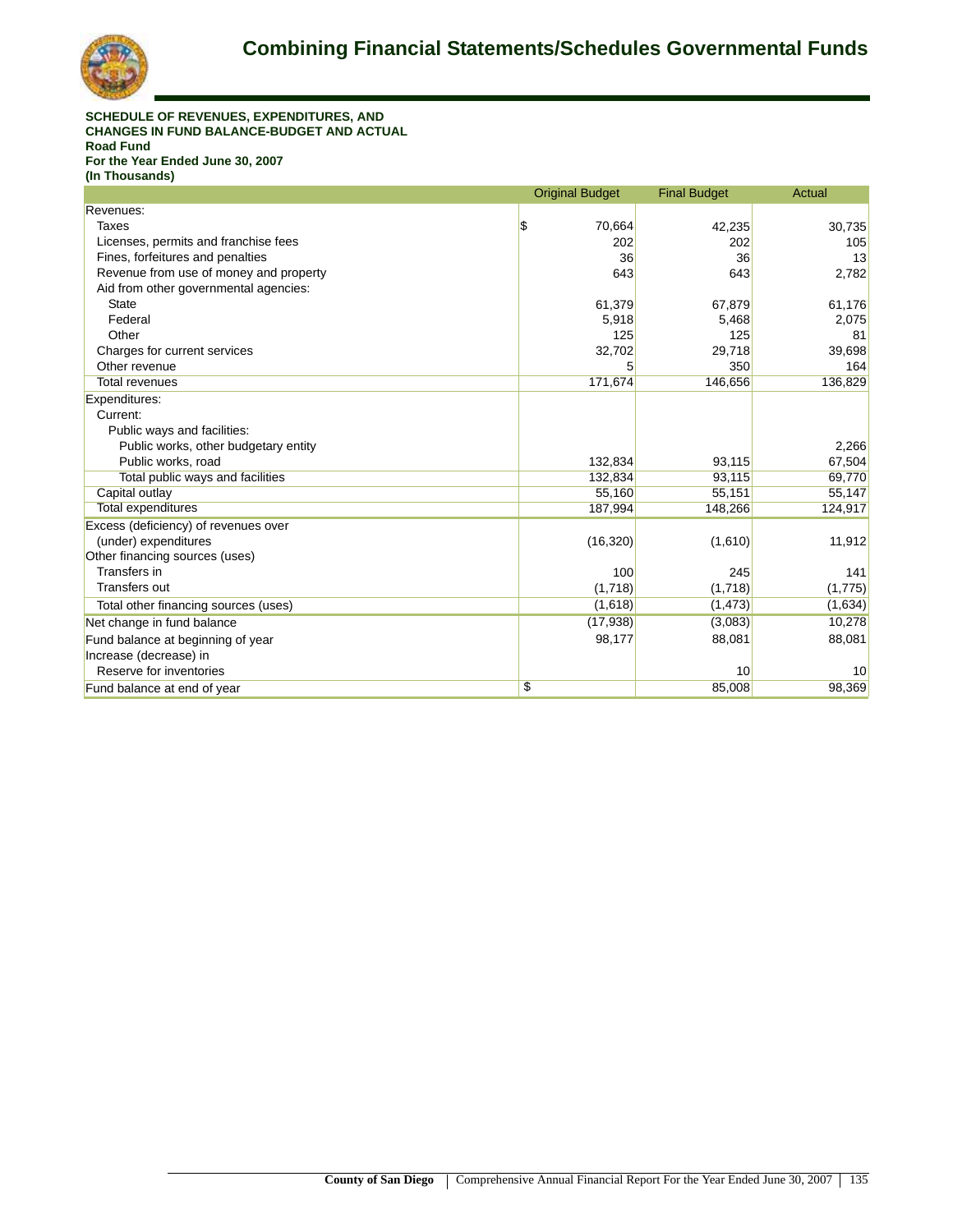

**SCHEDULE OF REVENUES, EXPENDITURES, AND CHANGES IN FUND BALANCE-BUDGET AND ACTUAL Housing and Community Development Fund For the Year Ended June 30, 2007 (In Thousands)**

|                                        | <b>Original Budget</b> | <b>Final Budget</b> | Actual |
|----------------------------------------|------------------------|---------------------|--------|
| Revenues:                              |                        |                     |        |
| Revenue from use of money and property | \$                     |                     | 14     |
| Aid from other governmental agencies:  |                        |                     |        |
| <b>State</b>                           | 10                     | 10                  | 20     |
| Federal                                | 31,381                 | 25,090              | 8,532  |
| Other                                  | 230                    | 230                 | 962    |
| Other revenue                          | 1,275                  | 1,275               | 96     |
| Total revenues                         | 32,896                 | 26,605              | 9,624  |
| Expenditures:                          |                        |                     |        |
| Current:                               |                        |                     |        |
| Public assistance:                     |                        |                     |        |
| Housing and community development      | 31,305                 | 26,606              | 8,956  |
| Total public assistance                | 31,305                 | 26,606              | 8,956  |
| Total expenditures                     | 31,305                 | 26,606              | 8,956  |
| Excess (deficiency) of revenues over   |                        |                     |        |
| (under) expenditures                   | 1,591                  | (1)                 | 668    |
| Other financing sources (uses)         |                        |                     |        |
| Transfers out                          | (1,592)                |                     |        |
| Total other financing sources (uses)   | (1,592)                |                     |        |
| Net change in fund balance             | (1)                    | (1)                 | 668    |
| Fund balance at beginning of year      | 6,629                  | 32,033              | 32,033 |
| Fund balance at end of year            | \$                     | 32,032              | 32,701 |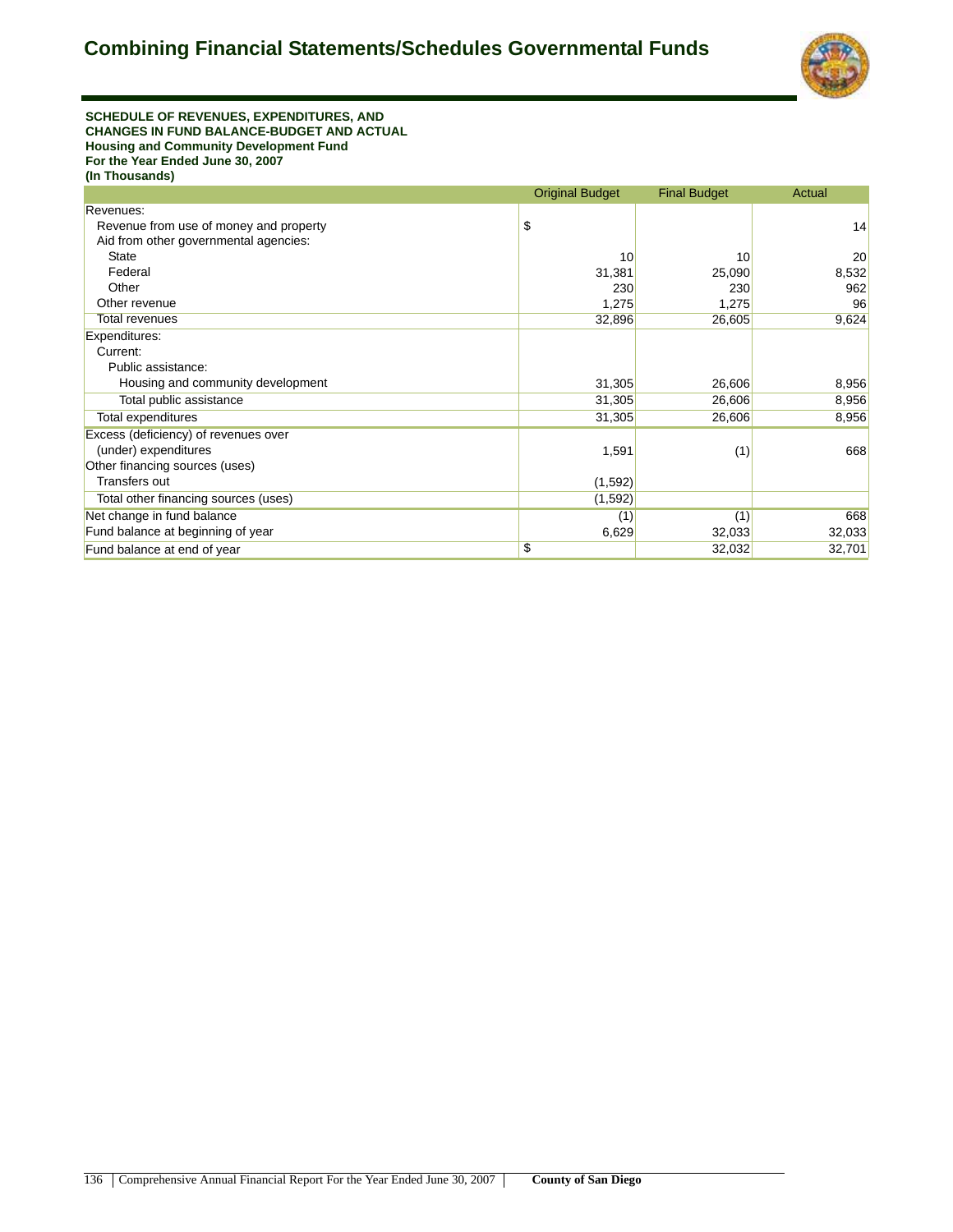

**SCHEDULE OF REVENUES, EXPENDITURES, AND CHANGES IN FUND BALANCE-BUDGET AND ACTUAL Air Pollution Fund For the Year Ended June 30, 2007 (In Thousands)**

|                                                 | <b>Original Budget</b>             | <b>Final Budget</b> | <b>Actual</b> |
|-------------------------------------------------|------------------------------------|---------------------|---------------|
| Revenues:                                       |                                    |                     |               |
| Licenses, permits and franchise fees            | $\boldsymbol{\mathsf{s}}$<br>8,066 | 8,066               | 6,891         |
| Fines, forfeitures and penalties                | 1,020                              | 1,020               | 1,297         |
| Revenue from use of money and property          | 231                                | 231                 | 978           |
| Aid from other governmental agencies:           |                                    |                     |               |
| <b>State</b>                                    | 5,220                              | 6,271               | 6,500         |
| Federal                                         | 2,379                              | 2,575               | 2,494         |
| Other                                           | 4,926                              | 4,926               | 5,017         |
| Charges for current services                    | 1,256                              | 2,591               | 2,121         |
| Other revenue                                   | 137                                | 137                 | 404           |
| <b>Total revenues</b>                           | 23,235                             | 25,817              | 25,702        |
| Expenditures:                                   |                                    |                     |               |
| Current:                                        |                                    |                     |               |
| Health and sanitation:                          |                                    |                     |               |
| Air pollution control                           | 17,926                             | 18,306              | 16,480        |
| Air pollution control, improvement trust        | 5,319                              | 2,691               | 1,388         |
| Air pollution control, moyer program            | 6,305                              | 2,874               | 2,579         |
| Air pollution control, power general mitigation | 1,659                              | 2,223               | 360           |
| Air pollution control, school bus program       | 175                                | 62                  | 62            |
| <b>Total health and sanitation</b>              | 31,384                             | 26,156              | 20,869        |
| Capital outlay                                  | 349                                | 454                 | 123           |
| Debt service:                                   |                                    |                     |               |
| Principal                                       | 26                                 | 26                  |               |
| Total expenditures                              | 31,759                             | 26,636              | 20,992        |
| Excess (deficiency) of revenues over            |                                    |                     |               |
| (under) expenditures                            | (8,524)                            | (819)               | 4,710         |
| Other financing sources (uses)                  |                                    |                     |               |
| Sale of capital assets                          |                                    |                     |               |
| Transfers in                                    | 5,100                              | 54                  | 54            |
| <b>Transfers out</b>                            | (5,647)                            | (601)               | (611)         |
| Total other financing sources (uses)            | (547)                              | (547)               | (556)         |
| Net change in fund balance                      | (9,071)                            | (1,366)             | 4,154         |
| Fund balance at beginning of year               | 13,766                             | 17,723              | 17,723        |
| Increase (decrease) in                          |                                    |                     |               |
| Reserve for inventories                         |                                    | 38                  | 38            |
| Fund balance at end of year                     | \$                                 | 16,395              | 21,915        |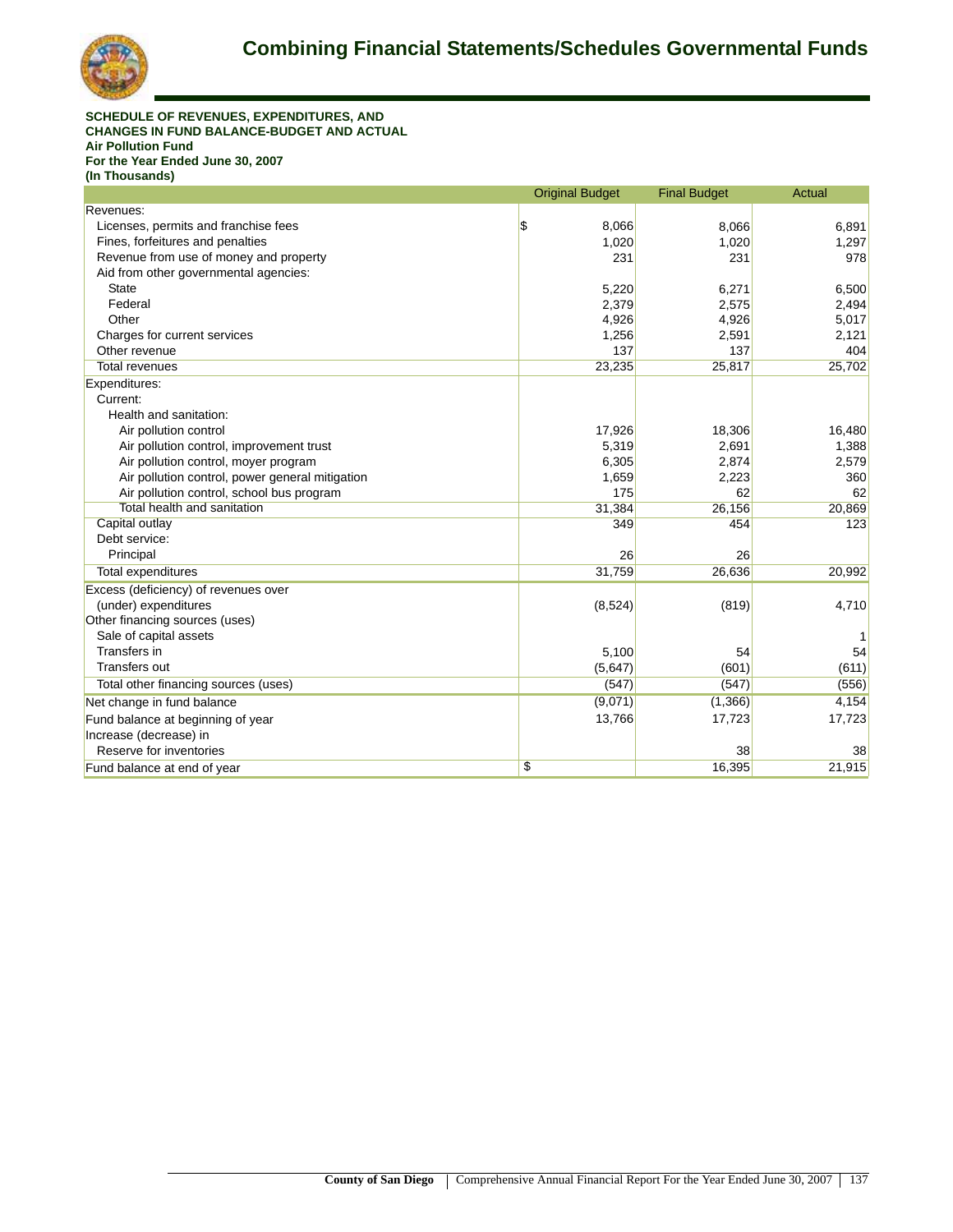

#### **SCHEDULE OF REVENUES, EXPENDITURES, AND CHANGES IN FUND BALANCE-BUDGET AND ACTUAL Lighting Maintenance District Fund For the Year Ended June 30, 2007 (In Thousands)**

|                                        | <b>Original Budget</b> | <b>Final Budget</b> | Actual |
|----------------------------------------|------------------------|---------------------|--------|
| Revenues:                              |                        |                     |        |
| Taxes                                  | 890                    | 890                 | 1,017  |
| Revenue from use of money and property |                        | 17                  | 31     |
| Aid from other governmental agencies:  |                        |                     |        |
| <b>State</b>                           | 8                      | 8                   | 15     |
| Charges for current services           | 599                    | 599                 | 586    |
| Total revenues                         | 1,497                  | 1,514               | 1,649  |
| Expenditures:                          |                        |                     |        |
| Current:                               |                        |                     |        |
| Public ways and facilities:            |                        |                     |        |
| San Diego Lighting Maintenance         | 1,517                  | 1,533               | 1,532  |
| Total expenditures                     | 1,517                  | 1,533               | 1,532  |
| Excess (deficiency) of revenues over   |                        |                     |        |
| (under) expenditures                   | (20)                   | (19)                | 117    |
| Net change in fund balance             | (20)                   | (19)                | 117    |
| Fund balance at beginning of year      | 17                     | 513                 | 513    |
| Fund balance at end of year            | \$                     | 494                 | 630    |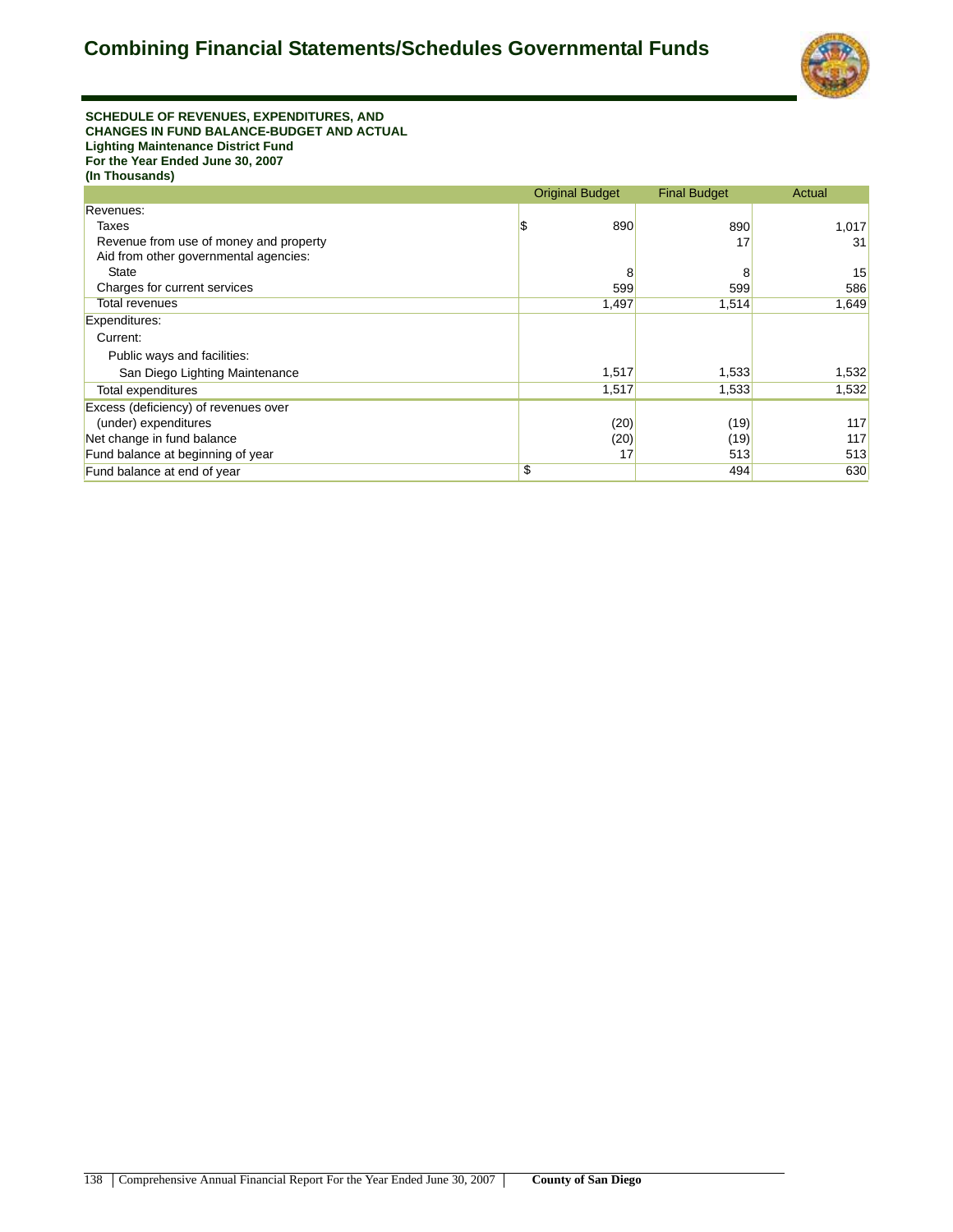

**SCHEDULE OF REVENUES, EXPENDITURES, AND CHANGES IN FUND BALANCE-BUDGET AND ACTUAL County Library Fund For the Year Ended June 30, 2007 (In Thousands)**

|                                        | <b>Original Budget</b> | <b>Final Budget</b> | Actual |
|----------------------------------------|------------------------|---------------------|--------|
| Revenues:                              |                        |                     |        |
| Taxes                                  | S.<br>26,417           | 26,417              | 28,298 |
| Fines, forfeitures and penalties       | (19)                   | (19)                |        |
| Revenue from use of money and property | 185                    | 185                 | 552    |
| Aid from other governmental agencies:  |                        |                     |        |
| <b>State</b>                           | 816                    | 816                 | 1,003  |
| Federal                                |                        |                     |        |
| Charges for current services           | 1,077                  | 1,077               | 1,332  |
| Other revenue                          | 548                    | 548                 | 386    |
| <b>Total revenues</b>                  | 29,029                 | 29,029              | 31,571 |
| Expenditures:                          |                        |                     |        |
| Current:                               |                        |                     |        |
| Education:                             |                        |                     |        |
| County library                         | 37,499                 | 38,748              | 31,804 |
| <b>Total education</b>                 | 37,499                 | 38,748              | 31,804 |
| Capital outlay                         | 2                      | 486                 | 278    |
| Total expenditures                     | 37,501                 | 39,234              | 32,082 |
| Excess (deficiency) of revenues over   |                        |                     |        |
| (under) expenditures                   | (8, 472)               | (10, 205)           | (511)  |
| Other financing sources (uses)         |                        |                     |        |
| Sale of capital assets                 |                        |                     |        |
| Transfers in                           | 3,550                  | 3,594               | 3,569  |
| <b>Transfers out</b>                   | (741)                  | (737)               | (773)  |
| Total other financing sources (uses)   | 2,809                  | 2,857               | 2,797  |
| Net change in fund balance             | (5,663)                | (7, 348)            | 2,286  |
| Fund balance at beginning of year      | 662                    | 8,809               | 8,809  |
| Increase (decrease) in                 |                        |                     |        |
| Reserve for inventories                |                        | (6)                 | (6)    |
| Fund balance at end of year            | \$                     | 1,455               | 11,089 |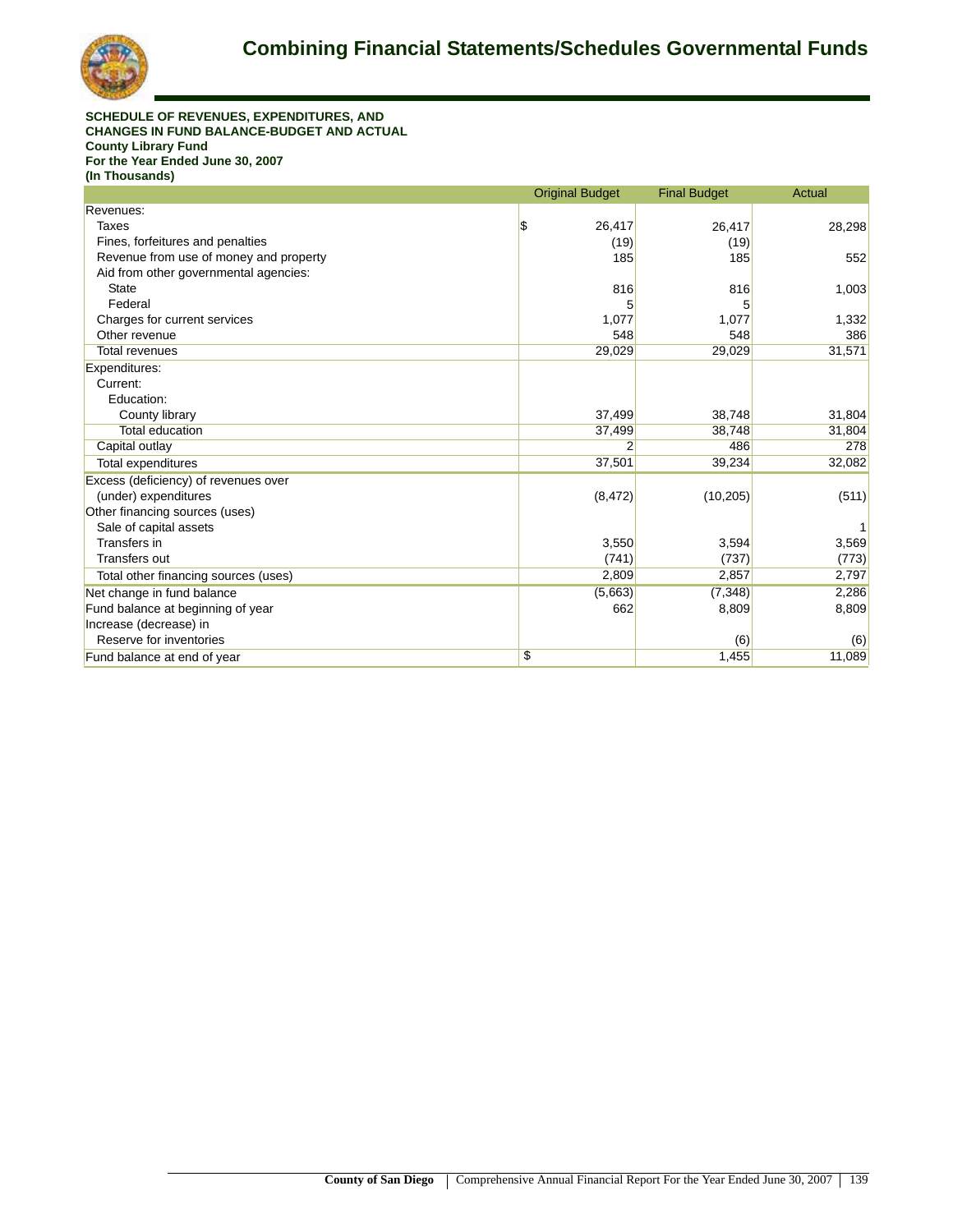

#### **SCHEDULE OF REVENUES, EXPENDITURES, AND CHANGES IN FUND BALANCE-BUDGET AND ACTUAL Asset Forfeiture Program Fund For the Year Ended June 30, 2007 (In Thousands)**

|                                                      | <b>Original Budget</b> | <b>Final Budget</b> | Actual   |
|------------------------------------------------------|------------------------|---------------------|----------|
| Revenues:                                            |                        |                     |          |
| Fines, forfeitures and penalties                     | 900                    | 951                 | 1,752    |
| Revenue from use of money and property               |                        |                     | 330      |
| Total revenues                                       | 900                    | 951                 | 2,082    |
| Expenditures:                                        |                        |                     |          |
| Current:                                             |                        |                     |          |
| Public protection:                                   |                        |                     |          |
| District attorney asset forfeiture program - federal | 50                     | 113                 | 87       |
| District attorney asset forfeiture program - state   | 200                    | 220                 | 32       |
| Probation asset forfeiture program                   | 50                     | 223                 | 150      |
| Sheriff's asset forfeiture program                   | 1,145                  | 1,119               | 421      |
| Total public protection                              | 1,445                  | 1,675               | 690      |
| Capital outlay                                       | 200                    | 200                 | 27       |
| Total expenditures                                   | 1,645                  | 1,875               | 717      |
| Excess (deficiency) of revenues over                 |                        |                     |          |
| (under) expenditures                                 | (745)                  | (924)               | 1,365    |
| Other financing sources (uses)                       |                        |                     |          |
| <b>Transfers out</b>                                 | (300)                  | (1,300)             | (1, 165) |
| Total other financing sources (uses)                 | (300)                  | (1,300)             | (1, 165) |
| Net change in fund balance                           | (1,045)                | (2,224)             | 200      |
| Fund balance at beginning of year                    | 245                    | 5,825               | 5,825    |
| Increase (decrease) in                               |                        |                     |          |
| Reserve for inventories                              |                        |                     |          |
| Fund balance at end of year                          | \$                     | 3,602               | 6,026    |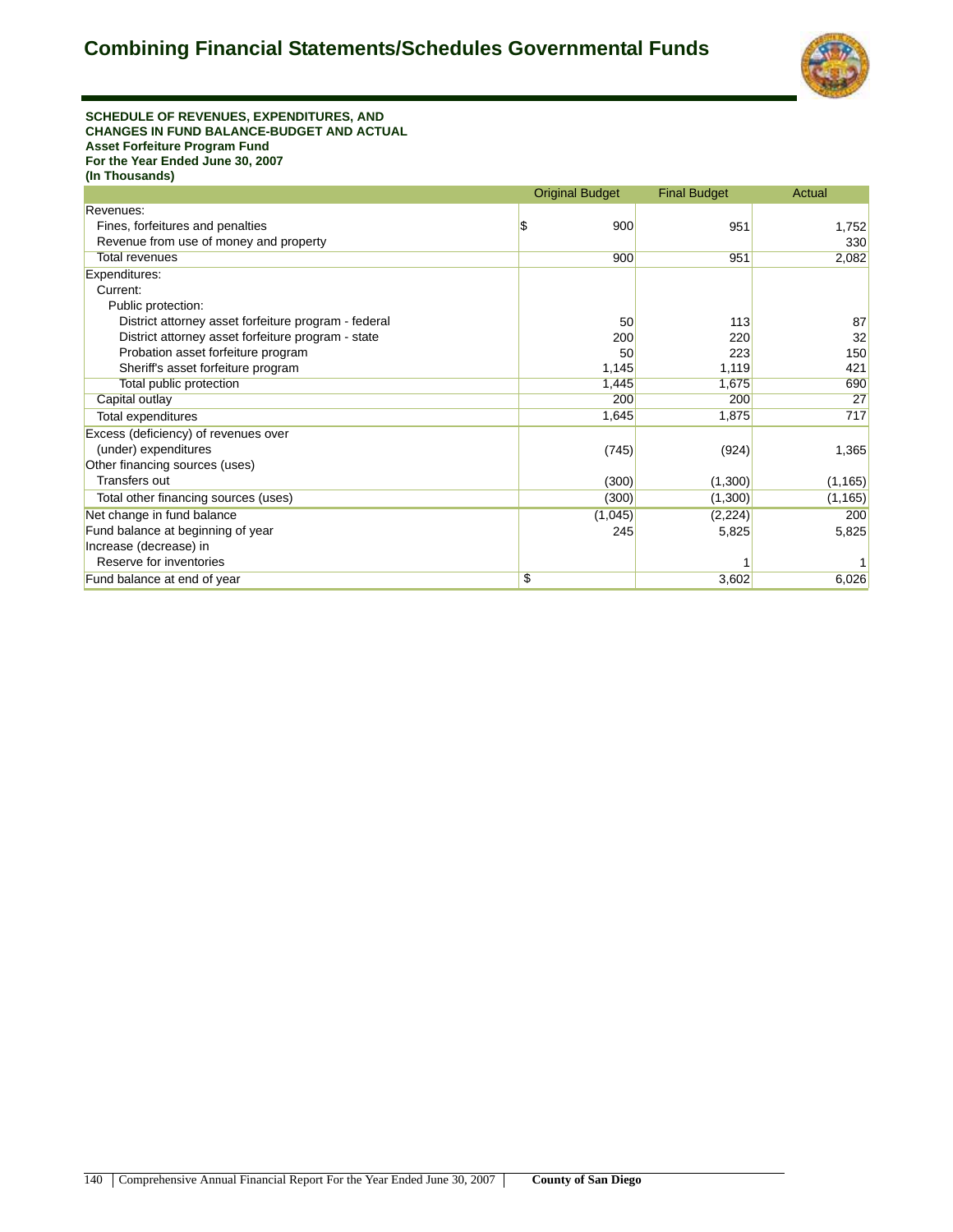

**SCHEDULE OF REVENUES, EXPENDITURES, AND CHANGES IN FUND BALANCE-BUDGET AND ACTUAL Inmate Welfare Program Fund For the Year Ended June 30, 2007 (In Thousands)**

|                                        | <b>Original Budget</b> | <b>Final Budget</b> | Actual   |
|----------------------------------------|------------------------|---------------------|----------|
| Revenues:                              |                        |                     |          |
| Revenue from use of money and property | \$.<br>3,925           | 3,925               | 1,930    |
| Aid from other governmental agencies:  |                        |                     |          |
| <b>State</b>                           |                        |                     | 3        |
| Other revenue                          | 300                    | 300                 | 618      |
| Total revenues                         | 4,226                  | 4,226               | 2,551    |
| Expenditures:                          |                        |                     |          |
| Current:                               |                        |                     |          |
| Public protection:                     |                        |                     |          |
| Probation inmate welfare               | 226                    | 225                 | 107      |
| Sheriff's inmate welfare               | 3,146                  | 3,051               | 2,499    |
| Total public protection                | 3,372                  | 3,276               | 2,606    |
| Capital outlay                         | 114                    | 32                  | 16       |
| Total expenditures                     | 3,486                  | 3,308               | 2,622    |
| Excess (deficiency) of revenues over   |                        |                     |          |
| (under) expenditures                   | 740                    | 918                 | (71)     |
| Other financing sources (uses)         |                        |                     |          |
| Transfers in                           | 500                    | 500                 | 500      |
| Transfers out                          | (1,962)                | (1,962)             | (1, 332) |
| Total other financing sources (uses)   | (1,462)                | (1,462)             | (832)    |
| Net change in fund balance             | (722)                  | (544)               | (903)    |
| Fund balance at beginning of year      | 516                    | 5,949               | 5,949    |
| Increase (decrease) in                 |                        |                     |          |
| Reserve for inventories                |                        | 66                  | 66       |
| Fund balance at end of year            | \$                     | 5,471               | 5,112    |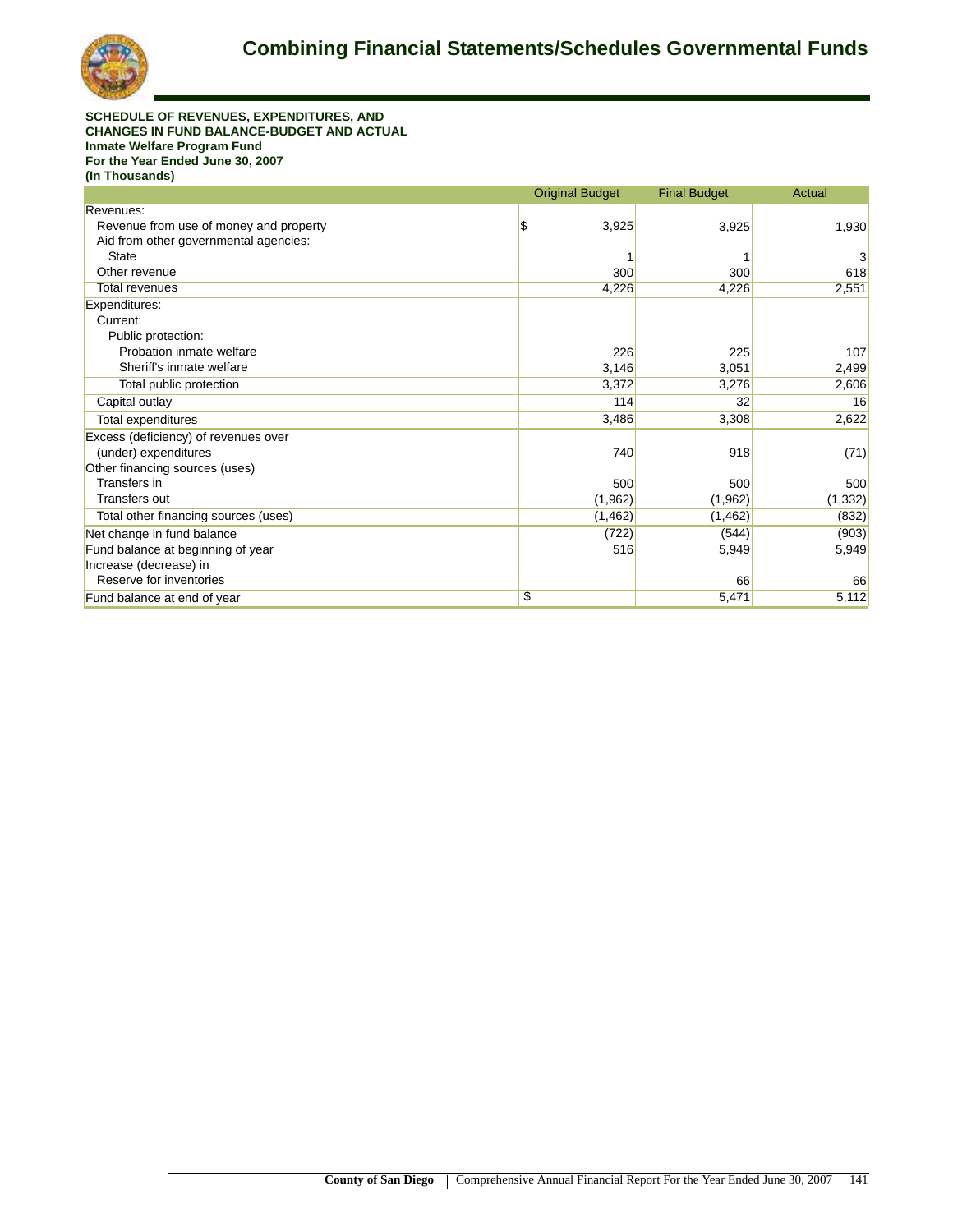

**SCHEDULE OF REVENUES, EXPENDITURES, AND CHANGES IN FUND BALANCE-BUDGET AND ACTUAL Inactive Wastesites Fund For the Year Ended June 30, 2007 (In Thousands)**

|                                        | <b>Original Budget</b> | <b>Final Budget</b> | Actual  |
|----------------------------------------|------------------------|---------------------|---------|
| Revenues:                              |                        |                     |         |
| Fines, forfeitures and penalties       | \$                     |                     |         |
| Revenue from use of money and property | 345                    | 349                 | 5,290   |
| Aid from other governmental agencies:  |                        |                     |         |
| <b>State</b>                           | 256                    | 248                 | 287     |
| Charges for current services           | 1,667                  | 1,659               | 1,247   |
| Other revenue                          | 12.355                 | 11,522              | 5       |
| <b>Total revenues</b>                  | 14,623                 | 13,778              | 6,831   |
| Expenditures:                          |                        |                     |         |
| Current:                               |                        |                     |         |
| Health and sanitation:                 |                        |                     |         |
| Duck pond landfill cleanup             | 15                     | 19                  | 18      |
| Hillsborough maintenance               | 302                    | 303                 | 139     |
| Inactive waste site management         | 14.846                 | 13,869              | 9,384   |
| Total health and sanitation            | 15,163                 | 14,191              | 9,541   |
| Capital outlay                         | 16                     | 16                  |         |
| Total expenditures                     | 15,179                 | 14,207              | 9,541   |
| Excess (deficiency) of revenues over   |                        |                     |         |
| (under) expenditures                   | (556)                  | (429)               | (2,710) |
| Other financing sources (uses)         |                        |                     |         |
| Transfers in                           | 334                    | 334                 | 327     |
| <b>Transfers out</b>                   | (249)                  | (204)               | (196)   |
| Total other financing sources (uses)   | 85                     | 130                 | 131     |
| Net change in fund balance             | (471)                  | (299)               | (2,579) |
| Fund balance at beginning of year      | 2,423                  | 72,335              | 72,335  |
| Fund balance at end of year            | \$                     | 72,036              | 69,756  |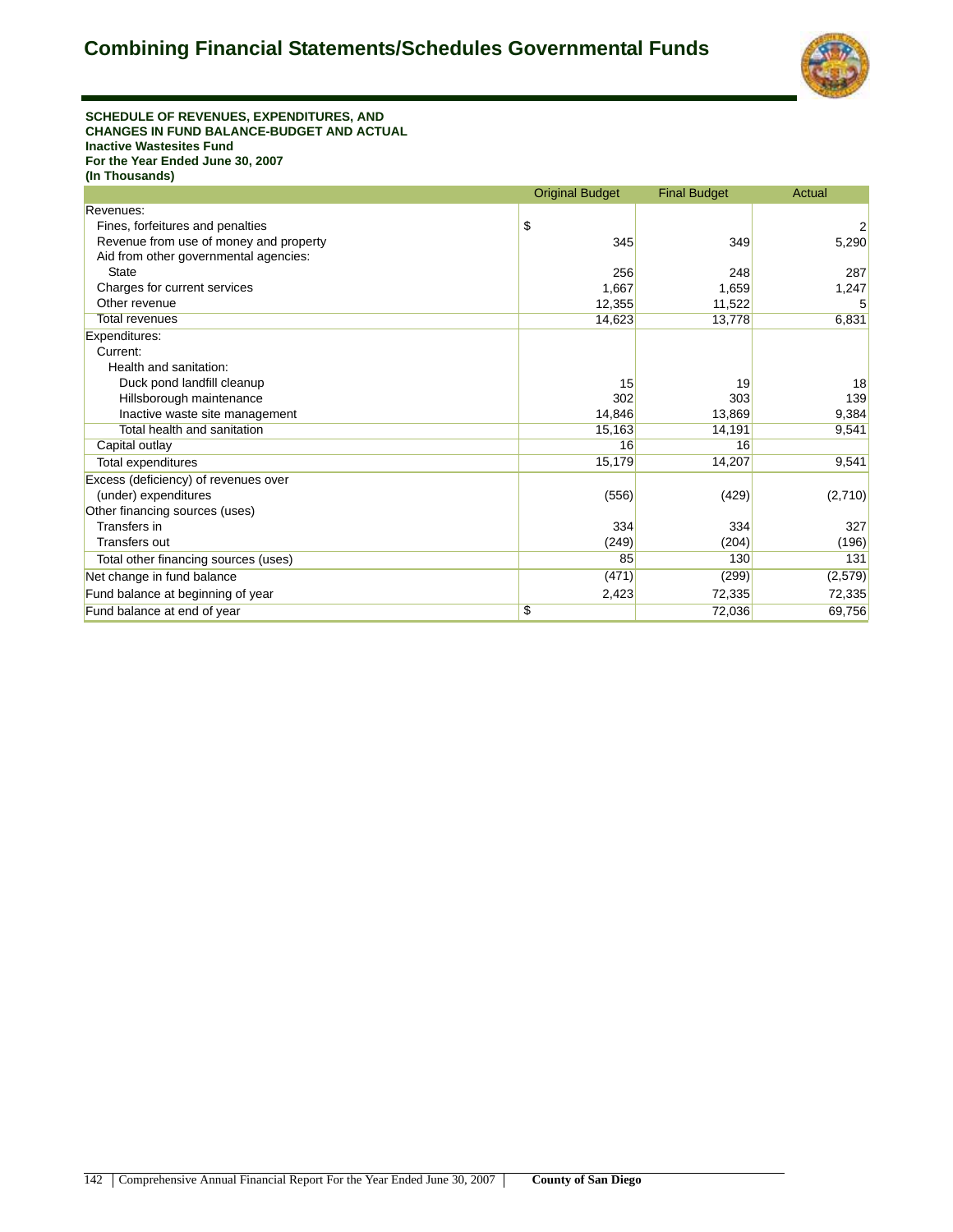

**SCHEDULE OF REVENUES, EXPENDITURES, AND CHANGES IN FUND BALANCE-BUDGET AND ACTUAL Cable TV Fund For the Year Ended June 30, 2007 (In Thousands)**

|                                        | <b>Original Budget</b> | <b>Final Budget</b> | Actual |
|----------------------------------------|------------------------|---------------------|--------|
| Revenues:                              |                        |                     |        |
| Licenses, permits and franchise fees   | 2,300<br>S             | 2,300               | 2,247  |
| Revenue from use of money and property |                        |                     | 134    |
| Charges for current services           | 150                    | 150                 | 159    |
| Other revenue                          |                        |                     | 19     |
| <b>Total revenues</b>                  | 2,450                  | 2,450               | 2,559  |
| Expenditures:                          |                        |                     |        |
| Current:                               |                        |                     |        |
| General government:                    |                        |                     |        |
| Media and public relation              | 2,752                  | 2,586               | 2,361  |
| Total general government               | 2,752                  | 2,586               | 2,361  |
| Capital outlay                         |                        |                     |        |
| Total expenditures                     | 2,753                  | 2,587               | 2,361  |
| Excess (deficiency) of revenues over   |                        |                     |        |
| (under) expenditures                   | (303)                  | (137)               | 198    |
| Other financing sources (uses)         |                        |                     |        |
| Transfers in                           |                        |                     | 5      |
| Transfers out                          | (95)                   | (95)                | (93)   |
| Total other financing sources (uses)   | (95)                   | (90)                | (88)   |
| Net change in fund balance             | (398)                  | (227)               | 110    |
| Fund balance at beginning of year      | 70                     | 2,238               | 2,238  |
| Fund balance at end of year            | \$                     | 2,011               | 2,348  |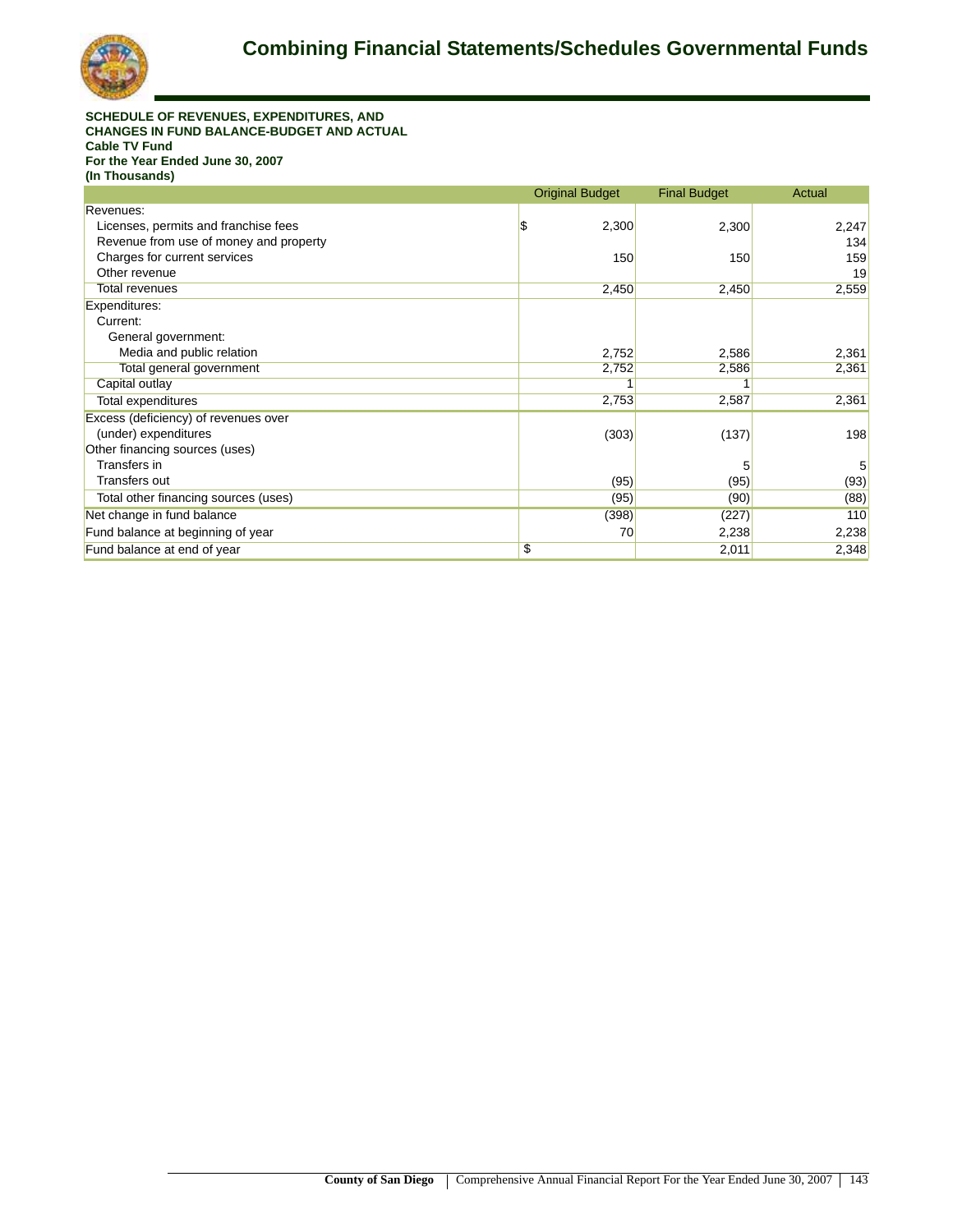

**SCHEDULE OF REVENUES, EXPENDITURES, AND CHANGES IN FUND BALANCE-BUDGET AND ACTUAL Park Land Dedication Fund For the Year Ended June 30, 2007 (In Thousands)**

| Revenues:<br>$\frac{1}{2}$<br>67<br>Licenses, permits and franchise fees<br>67<br>812<br>Revenue from use of money and property<br>530<br>1,342<br>67<br>67<br>Total revenues<br>Expenditures:<br>Current:<br>Recreation and cultural:<br>5<br>Local Park Planning Area 15 Sweetwater<br>6<br>4<br>Local Park Planning Area 16 Otay<br>1<br>Local Park Planning Area 19 Jamul<br>1<br>17<br>Local Park Planning Area 20 Spring Valley<br>13<br>4<br>5<br>Local Park Planning Area 25 Lakeside<br>7<br>Local Park Planning Area 26 Crest<br>3<br>3<br>Local Park Planning Area 27 Alpine<br>4<br>4<br>Local Park Planning Area 28 Ramona<br>128<br>10<br>26<br>Local Park Planning Area 29 Escondido<br>3<br>6<br>Local Park Planning Area 30 San Marcos<br>1<br>1<br>Local Park Planning Area 31 San Dieguito<br>20<br>1<br>4<br>Local Park Planning Area 32 Carlsbad<br>1<br>1<br>16<br>Local Park Planning Area 35 Fallbrook<br>4<br>6<br>2<br>Local Park Planning Area 36 Bonsall<br>$\overline{\mathbf{c}}$<br>Local Park Planning Area 37 Vista<br>1<br>$\overline{2}$<br>8<br>474<br>Local Park Planning Area 38 Valley Center<br>462<br>1<br>27<br>Local Park Planning Area 39 Pauma<br>31<br>Local Park Planning Area 4 Lincoln Acres<br>1<br>1<br>3<br>Local Park Planning Area 40 Palomar-Julian<br>3<br>3<br>Local Park Planning Area 41 Mount Empire<br>6<br>(2)<br>$\overline{c}$<br>Local Park Planning Area 42 Anza-Borrego<br>3<br>$\overline{c}$<br>2<br>Local Park Planning Central Mountain<br>$\mathbf{1}$<br>Local Park Planning Oceanside<br>1<br>Local Park Planning Valle de Oro<br>3<br>4<br>Total recreational and cultural<br>191<br>650<br>509<br>Total expenditures<br>191<br>650<br>509<br>Excess (deficiency) of revenues over<br>(under) expenditures<br>(124)<br>833<br>(583)<br>Other financing sources (uses)<br>Transfers in<br>Transfers out<br>(1, 295)<br>(540)<br>(421)<br>(1, 295)<br>(540)<br>(421)<br>Total other financing sources (uses)<br>(1, 419)<br>(1, 123)<br>412<br>Net change in fund balance<br>Fund balance at beginning of year<br>1,218<br>9,434<br>9,434 |                             | <b>Original Budget</b>   | <b>Final Budget</b> | <b>Actual</b> |
|--------------------------------------------------------------------------------------------------------------------------------------------------------------------------------------------------------------------------------------------------------------------------------------------------------------------------------------------------------------------------------------------------------------------------------------------------------------------------------------------------------------------------------------------------------------------------------------------------------------------------------------------------------------------------------------------------------------------------------------------------------------------------------------------------------------------------------------------------------------------------------------------------------------------------------------------------------------------------------------------------------------------------------------------------------------------------------------------------------------------------------------------------------------------------------------------------------------------------------------------------------------------------------------------------------------------------------------------------------------------------------------------------------------------------------------------------------------------------------------------------------------------------------------------------------------------------------------------------------------------------------------------------------------------------------------------------------------------------------------------------------------------------------------------------------------------------------------------------------------------------------------------------------------------------------------------------------------------------------------------------------------------------------------------------------------------------------------------------------------------|-----------------------------|--------------------------|---------------------|---------------|
|                                                                                                                                                                                                                                                                                                                                                                                                                                                                                                                                                                                                                                                                                                                                                                                                                                                                                                                                                                                                                                                                                                                                                                                                                                                                                                                                                                                                                                                                                                                                                                                                                                                                                                                                                                                                                                                                                                                                                                                                                                                                                                                    |                             |                          |                     |               |
|                                                                                                                                                                                                                                                                                                                                                                                                                                                                                                                                                                                                                                                                                                                                                                                                                                                                                                                                                                                                                                                                                                                                                                                                                                                                                                                                                                                                                                                                                                                                                                                                                                                                                                                                                                                                                                                                                                                                                                                                                                                                                                                    |                             |                          |                     |               |
|                                                                                                                                                                                                                                                                                                                                                                                                                                                                                                                                                                                                                                                                                                                                                                                                                                                                                                                                                                                                                                                                                                                                                                                                                                                                                                                                                                                                                                                                                                                                                                                                                                                                                                                                                                                                                                                                                                                                                                                                                                                                                                                    |                             |                          |                     |               |
|                                                                                                                                                                                                                                                                                                                                                                                                                                                                                                                                                                                                                                                                                                                                                                                                                                                                                                                                                                                                                                                                                                                                                                                                                                                                                                                                                                                                                                                                                                                                                                                                                                                                                                                                                                                                                                                                                                                                                                                                                                                                                                                    |                             |                          |                     |               |
|                                                                                                                                                                                                                                                                                                                                                                                                                                                                                                                                                                                                                                                                                                                                                                                                                                                                                                                                                                                                                                                                                                                                                                                                                                                                                                                                                                                                                                                                                                                                                                                                                                                                                                                                                                                                                                                                                                                                                                                                                                                                                                                    |                             |                          |                     |               |
|                                                                                                                                                                                                                                                                                                                                                                                                                                                                                                                                                                                                                                                                                                                                                                                                                                                                                                                                                                                                                                                                                                                                                                                                                                                                                                                                                                                                                                                                                                                                                                                                                                                                                                                                                                                                                                                                                                                                                                                                                                                                                                                    |                             |                          |                     |               |
|                                                                                                                                                                                                                                                                                                                                                                                                                                                                                                                                                                                                                                                                                                                                                                                                                                                                                                                                                                                                                                                                                                                                                                                                                                                                                                                                                                                                                                                                                                                                                                                                                                                                                                                                                                                                                                                                                                                                                                                                                                                                                                                    |                             |                          |                     |               |
|                                                                                                                                                                                                                                                                                                                                                                                                                                                                                                                                                                                                                                                                                                                                                                                                                                                                                                                                                                                                                                                                                                                                                                                                                                                                                                                                                                                                                                                                                                                                                                                                                                                                                                                                                                                                                                                                                                                                                                                                                                                                                                                    |                             |                          |                     |               |
|                                                                                                                                                                                                                                                                                                                                                                                                                                                                                                                                                                                                                                                                                                                                                                                                                                                                                                                                                                                                                                                                                                                                                                                                                                                                                                                                                                                                                                                                                                                                                                                                                                                                                                                                                                                                                                                                                                                                                                                                                                                                                                                    |                             |                          |                     |               |
|                                                                                                                                                                                                                                                                                                                                                                                                                                                                                                                                                                                                                                                                                                                                                                                                                                                                                                                                                                                                                                                                                                                                                                                                                                                                                                                                                                                                                                                                                                                                                                                                                                                                                                                                                                                                                                                                                                                                                                                                                                                                                                                    |                             |                          |                     |               |
|                                                                                                                                                                                                                                                                                                                                                                                                                                                                                                                                                                                                                                                                                                                                                                                                                                                                                                                                                                                                                                                                                                                                                                                                                                                                                                                                                                                                                                                                                                                                                                                                                                                                                                                                                                                                                                                                                                                                                                                                                                                                                                                    |                             |                          |                     |               |
|                                                                                                                                                                                                                                                                                                                                                                                                                                                                                                                                                                                                                                                                                                                                                                                                                                                                                                                                                                                                                                                                                                                                                                                                                                                                                                                                                                                                                                                                                                                                                                                                                                                                                                                                                                                                                                                                                                                                                                                                                                                                                                                    |                             |                          |                     |               |
|                                                                                                                                                                                                                                                                                                                                                                                                                                                                                                                                                                                                                                                                                                                                                                                                                                                                                                                                                                                                                                                                                                                                                                                                                                                                                                                                                                                                                                                                                                                                                                                                                                                                                                                                                                                                                                                                                                                                                                                                                                                                                                                    |                             |                          |                     |               |
|                                                                                                                                                                                                                                                                                                                                                                                                                                                                                                                                                                                                                                                                                                                                                                                                                                                                                                                                                                                                                                                                                                                                                                                                                                                                                                                                                                                                                                                                                                                                                                                                                                                                                                                                                                                                                                                                                                                                                                                                                                                                                                                    |                             |                          |                     |               |
|                                                                                                                                                                                                                                                                                                                                                                                                                                                                                                                                                                                                                                                                                                                                                                                                                                                                                                                                                                                                                                                                                                                                                                                                                                                                                                                                                                                                                                                                                                                                                                                                                                                                                                                                                                                                                                                                                                                                                                                                                                                                                                                    |                             |                          |                     |               |
|                                                                                                                                                                                                                                                                                                                                                                                                                                                                                                                                                                                                                                                                                                                                                                                                                                                                                                                                                                                                                                                                                                                                                                                                                                                                                                                                                                                                                                                                                                                                                                                                                                                                                                                                                                                                                                                                                                                                                                                                                                                                                                                    |                             |                          |                     |               |
|                                                                                                                                                                                                                                                                                                                                                                                                                                                                                                                                                                                                                                                                                                                                                                                                                                                                                                                                                                                                                                                                                                                                                                                                                                                                                                                                                                                                                                                                                                                                                                                                                                                                                                                                                                                                                                                                                                                                                                                                                                                                                                                    |                             |                          |                     |               |
|                                                                                                                                                                                                                                                                                                                                                                                                                                                                                                                                                                                                                                                                                                                                                                                                                                                                                                                                                                                                                                                                                                                                                                                                                                                                                                                                                                                                                                                                                                                                                                                                                                                                                                                                                                                                                                                                                                                                                                                                                                                                                                                    |                             |                          |                     |               |
|                                                                                                                                                                                                                                                                                                                                                                                                                                                                                                                                                                                                                                                                                                                                                                                                                                                                                                                                                                                                                                                                                                                                                                                                                                                                                                                                                                                                                                                                                                                                                                                                                                                                                                                                                                                                                                                                                                                                                                                                                                                                                                                    |                             |                          |                     |               |
|                                                                                                                                                                                                                                                                                                                                                                                                                                                                                                                                                                                                                                                                                                                                                                                                                                                                                                                                                                                                                                                                                                                                                                                                                                                                                                                                                                                                                                                                                                                                                                                                                                                                                                                                                                                                                                                                                                                                                                                                                                                                                                                    |                             |                          |                     |               |
|                                                                                                                                                                                                                                                                                                                                                                                                                                                                                                                                                                                                                                                                                                                                                                                                                                                                                                                                                                                                                                                                                                                                                                                                                                                                                                                                                                                                                                                                                                                                                                                                                                                                                                                                                                                                                                                                                                                                                                                                                                                                                                                    |                             |                          |                     |               |
|                                                                                                                                                                                                                                                                                                                                                                                                                                                                                                                                                                                                                                                                                                                                                                                                                                                                                                                                                                                                                                                                                                                                                                                                                                                                                                                                                                                                                                                                                                                                                                                                                                                                                                                                                                                                                                                                                                                                                                                                                                                                                                                    |                             |                          |                     |               |
|                                                                                                                                                                                                                                                                                                                                                                                                                                                                                                                                                                                                                                                                                                                                                                                                                                                                                                                                                                                                                                                                                                                                                                                                                                                                                                                                                                                                                                                                                                                                                                                                                                                                                                                                                                                                                                                                                                                                                                                                                                                                                                                    |                             |                          |                     |               |
|                                                                                                                                                                                                                                                                                                                                                                                                                                                                                                                                                                                                                                                                                                                                                                                                                                                                                                                                                                                                                                                                                                                                                                                                                                                                                                                                                                                                                                                                                                                                                                                                                                                                                                                                                                                                                                                                                                                                                                                                                                                                                                                    |                             |                          |                     |               |
|                                                                                                                                                                                                                                                                                                                                                                                                                                                                                                                                                                                                                                                                                                                                                                                                                                                                                                                                                                                                                                                                                                                                                                                                                                                                                                                                                                                                                                                                                                                                                                                                                                                                                                                                                                                                                                                                                                                                                                                                                                                                                                                    |                             |                          |                     |               |
|                                                                                                                                                                                                                                                                                                                                                                                                                                                                                                                                                                                                                                                                                                                                                                                                                                                                                                                                                                                                                                                                                                                                                                                                                                                                                                                                                                                                                                                                                                                                                                                                                                                                                                                                                                                                                                                                                                                                                                                                                                                                                                                    |                             |                          |                     |               |
|                                                                                                                                                                                                                                                                                                                                                                                                                                                                                                                                                                                                                                                                                                                                                                                                                                                                                                                                                                                                                                                                                                                                                                                                                                                                                                                                                                                                                                                                                                                                                                                                                                                                                                                                                                                                                                                                                                                                                                                                                                                                                                                    |                             |                          |                     |               |
|                                                                                                                                                                                                                                                                                                                                                                                                                                                                                                                                                                                                                                                                                                                                                                                                                                                                                                                                                                                                                                                                                                                                                                                                                                                                                                                                                                                                                                                                                                                                                                                                                                                                                                                                                                                                                                                                                                                                                                                                                                                                                                                    |                             |                          |                     |               |
|                                                                                                                                                                                                                                                                                                                                                                                                                                                                                                                                                                                                                                                                                                                                                                                                                                                                                                                                                                                                                                                                                                                                                                                                                                                                                                                                                                                                                                                                                                                                                                                                                                                                                                                                                                                                                                                                                                                                                                                                                                                                                                                    |                             |                          |                     |               |
|                                                                                                                                                                                                                                                                                                                                                                                                                                                                                                                                                                                                                                                                                                                                                                                                                                                                                                                                                                                                                                                                                                                                                                                                                                                                                                                                                                                                                                                                                                                                                                                                                                                                                                                                                                                                                                                                                                                                                                                                                                                                                                                    |                             |                          |                     |               |
|                                                                                                                                                                                                                                                                                                                                                                                                                                                                                                                                                                                                                                                                                                                                                                                                                                                                                                                                                                                                                                                                                                                                                                                                                                                                                                                                                                                                                                                                                                                                                                                                                                                                                                                                                                                                                                                                                                                                                                                                                                                                                                                    |                             |                          |                     |               |
|                                                                                                                                                                                                                                                                                                                                                                                                                                                                                                                                                                                                                                                                                                                                                                                                                                                                                                                                                                                                                                                                                                                                                                                                                                                                                                                                                                                                                                                                                                                                                                                                                                                                                                                                                                                                                                                                                                                                                                                                                                                                                                                    |                             |                          |                     |               |
|                                                                                                                                                                                                                                                                                                                                                                                                                                                                                                                                                                                                                                                                                                                                                                                                                                                                                                                                                                                                                                                                                                                                                                                                                                                                                                                                                                                                                                                                                                                                                                                                                                                                                                                                                                                                                                                                                                                                                                                                                                                                                                                    |                             |                          |                     |               |
|                                                                                                                                                                                                                                                                                                                                                                                                                                                                                                                                                                                                                                                                                                                                                                                                                                                                                                                                                                                                                                                                                                                                                                                                                                                                                                                                                                                                                                                                                                                                                                                                                                                                                                                                                                                                                                                                                                                                                                                                                                                                                                                    |                             |                          |                     |               |
|                                                                                                                                                                                                                                                                                                                                                                                                                                                                                                                                                                                                                                                                                                                                                                                                                                                                                                                                                                                                                                                                                                                                                                                                                                                                                                                                                                                                                                                                                                                                                                                                                                                                                                                                                                                                                                                                                                                                                                                                                                                                                                                    |                             |                          |                     |               |
|                                                                                                                                                                                                                                                                                                                                                                                                                                                                                                                                                                                                                                                                                                                                                                                                                                                                                                                                                                                                                                                                                                                                                                                                                                                                                                                                                                                                                                                                                                                                                                                                                                                                                                                                                                                                                                                                                                                                                                                                                                                                                                                    |                             |                          |                     |               |
|                                                                                                                                                                                                                                                                                                                                                                                                                                                                                                                                                                                                                                                                                                                                                                                                                                                                                                                                                                                                                                                                                                                                                                                                                                                                                                                                                                                                                                                                                                                                                                                                                                                                                                                                                                                                                                                                                                                                                                                                                                                                                                                    |                             |                          |                     |               |
|                                                                                                                                                                                                                                                                                                                                                                                                                                                                                                                                                                                                                                                                                                                                                                                                                                                                                                                                                                                                                                                                                                                                                                                                                                                                                                                                                                                                                                                                                                                                                                                                                                                                                                                                                                                                                                                                                                                                                                                                                                                                                                                    |                             |                          |                     |               |
|                                                                                                                                                                                                                                                                                                                                                                                                                                                                                                                                                                                                                                                                                                                                                                                                                                                                                                                                                                                                                                                                                                                                                                                                                                                                                                                                                                                                                                                                                                                                                                                                                                                                                                                                                                                                                                                                                                                                                                                                                                                                                                                    |                             |                          |                     |               |
|                                                                                                                                                                                                                                                                                                                                                                                                                                                                                                                                                                                                                                                                                                                                                                                                                                                                                                                                                                                                                                                                                                                                                                                                                                                                                                                                                                                                                                                                                                                                                                                                                                                                                                                                                                                                                                                                                                                                                                                                                                                                                                                    |                             |                          |                     |               |
|                                                                                                                                                                                                                                                                                                                                                                                                                                                                                                                                                                                                                                                                                                                                                                                                                                                                                                                                                                                                                                                                                                                                                                                                                                                                                                                                                                                                                                                                                                                                                                                                                                                                                                                                                                                                                                                                                                                                                                                                                                                                                                                    |                             |                          |                     |               |
|                                                                                                                                                                                                                                                                                                                                                                                                                                                                                                                                                                                                                                                                                                                                                                                                                                                                                                                                                                                                                                                                                                                                                                                                                                                                                                                                                                                                                                                                                                                                                                                                                                                                                                                                                                                                                                                                                                                                                                                                                                                                                                                    | Fund balance at end of year | $\overline{\mathcal{L}}$ | 8,311               | 9,846         |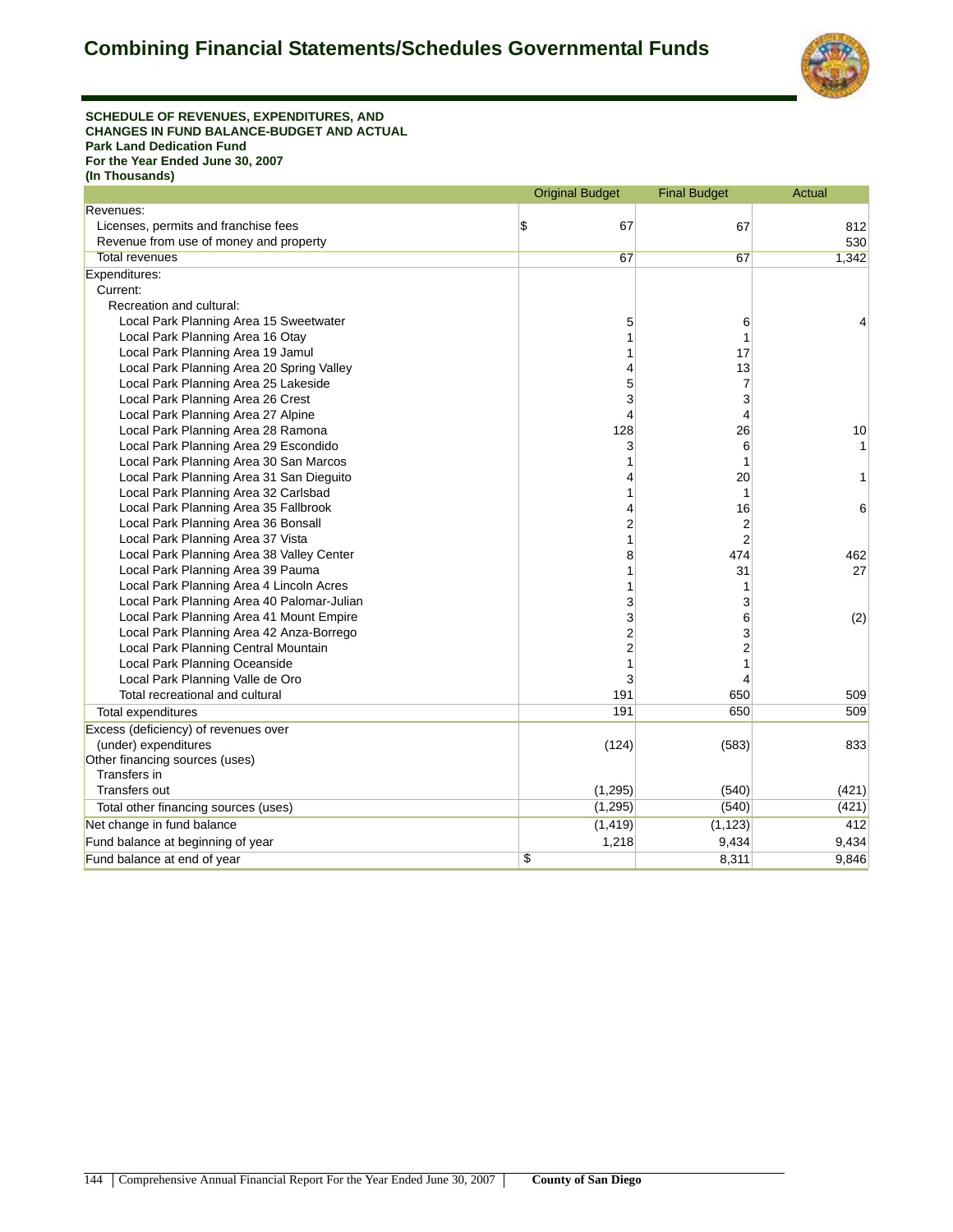

**SCHEDULE OF REVENUES, EXPENDITURES, AND CHANGES IN FUND BALANCE-BUDGET AND ACTUAL County Service District Funds For the Year Ended June 30, 2007 (In Thousands)**

|                                                            | <b>Original Budget</b> | <b>Final Budget</b> | Actual         |
|------------------------------------------------------------|------------------------|---------------------|----------------|
| Revenues:                                                  |                        |                     |                |
| Taxes                                                      | \$<br>3,312            | 3,492               | 3,889          |
| Revenue from use of money and property                     | 179                    | 177                 | 966            |
| Aid from other governmental agencies:                      |                        |                     |                |
| <b>State</b>                                               | 25                     | 25                  | 37             |
| Federal                                                    |                        | 7                   | 14             |
| Other                                                      | 1,538                  | 1,538               | 1,389          |
| Charges for current services                               | 7,330                  | 7,331               | 6,810          |
| Other revenue                                              | 194                    | 194                 | 10             |
| Total revenues                                             | 12,578                 | 12,764              | 13,115         |
| Expenditures:                                              |                        |                     |                |
| Current:                                                   |                        |                     |                |
| General government:                                        |                        |                     |                |
| Regional Communication System CSA 135                      | 633                    | 633                 | 623            |
| Regional Communication System CSA 135 Zone B Del Mar       | 57                     | 57                  | 56             |
| Regional Communication System CSA 135 Zone F Poway         | 145                    | 147                 | 146            |
| Regional Communications System CSA 135 Zone H Solana Beach | 38                     | 38                  | 37             |
| Total general government                                   | 873                    | 875                 | 862            |
| Public protection:                                         |                        |                     |                |
| Fire protection, PRD 107 Elfin Forest                      | 306                    | 306                 | 253            |
| Fire protection, PRD 109 MT Laguna F                       | 48                     | 48                  | 34             |
| Fire protection, PRD 110 MT Palomar F                      | 194                    | 194                 | 118            |
| Fire protection, PRD 111 Boulevard F                       | 58                     | 95                  | 80             |
| Fire protection, PRD 112 Campo Fire                        | 47                     | 28                  | 24             |
| Fire protection, PRD 113 San Pasqual                       | 119                    | 95                  | 50             |
| Fire protection, PRD 115 Pepper Drive                      | 384                    | 384                 | 382            |
| Total public protection                                    | 1,156                  | 1,150               | 941            |
| Public ways and facilities:                                |                        |                     |                |
| PRD 10 Davis Dr                                            | 21                     | 21                  | 4              |
| PRD 100 Viejas View                                        | 16                     | 16                  | 4              |
| PRD 1002 Sunny Acres                                       | 7                      | 7                   | $\overline{2}$ |
| PRD 1003 Alamo Way                                         | 7                      | $\overline{7}$      |                |
| PRD 1004 Butterfly                                         | 14                     | 14                  | 2              |
| PRD 1005 Eden Valley                                       | 21                     | 21                  | 4              |
| PRD 1007 Tumbler Creek                                     | 1                      | 1                   |                |
| PRD 1008 Canter                                            | 17                     | 17                  | 4              |
| PRD 1009 Golf Drive                                        | 2                      | $\overline{2}$      |                |
| PRD 101 A Hi-Ridge R                                       | 25                     | 25                  | 3              |
| PRD 101 Johnson LK                                         | 58                     | 58                  | 4              |
| PRD 1010 Alpine Highlands ZN                               | 149                    | 152                 | 143            |
| PRD 1011 La Cuesta ZN                                      | 23                     | 23                  | 6              |
| PRD 1012 8112 Millar                                       | 45                     | 42                  | 2              |
| PRD 1013 Singing Trails                                    | 50                     | 50                  | 8              |
| PRD 1015 Landavo Drive ET AL                               | 198                    | 420                 | 347            |
| PRD 1016 El Sereno Way                                     |                        | 142                 | 111            |
| PRD 102 MTN Meadow                                         | 83                     | 83                  | 8              |
| PRD 103 Alto Drive                                         | 96                     | 96                  | 6              |
| PRD 104 Artesian RO                                        | 51                     | 51                  | $\overline{7}$ |
| PRD 105 A Alta Loma D                                      | 21                     | 21                  | 4              |
| PRD 105 Alta Loma D                                        | 17                     | 17                  | 4              |
| PRD 106 Garrison Ay                                        | 62                     | 62                  | 11             |
| PRD 11 A Bernardo RD                                       | 37                     | 37                  | 16             |
| PRD 11 A Bernardo RD                                       | 25                     | 25                  | 17             |
| PRD 11 D Bernardo RD                                       | 19                     | 19                  | 4              |
| PRD 117 Legend Rock                                        | 42                     | 49                  | 48             |
| PRD 12 Lomair                                              | 95                     | 95                  | $\overline{7}$ |
| PRD 123 Mizpah Lane                                        | 19                     | 19                  | $\overline{4}$ |
|                                                            |                        |                     |                |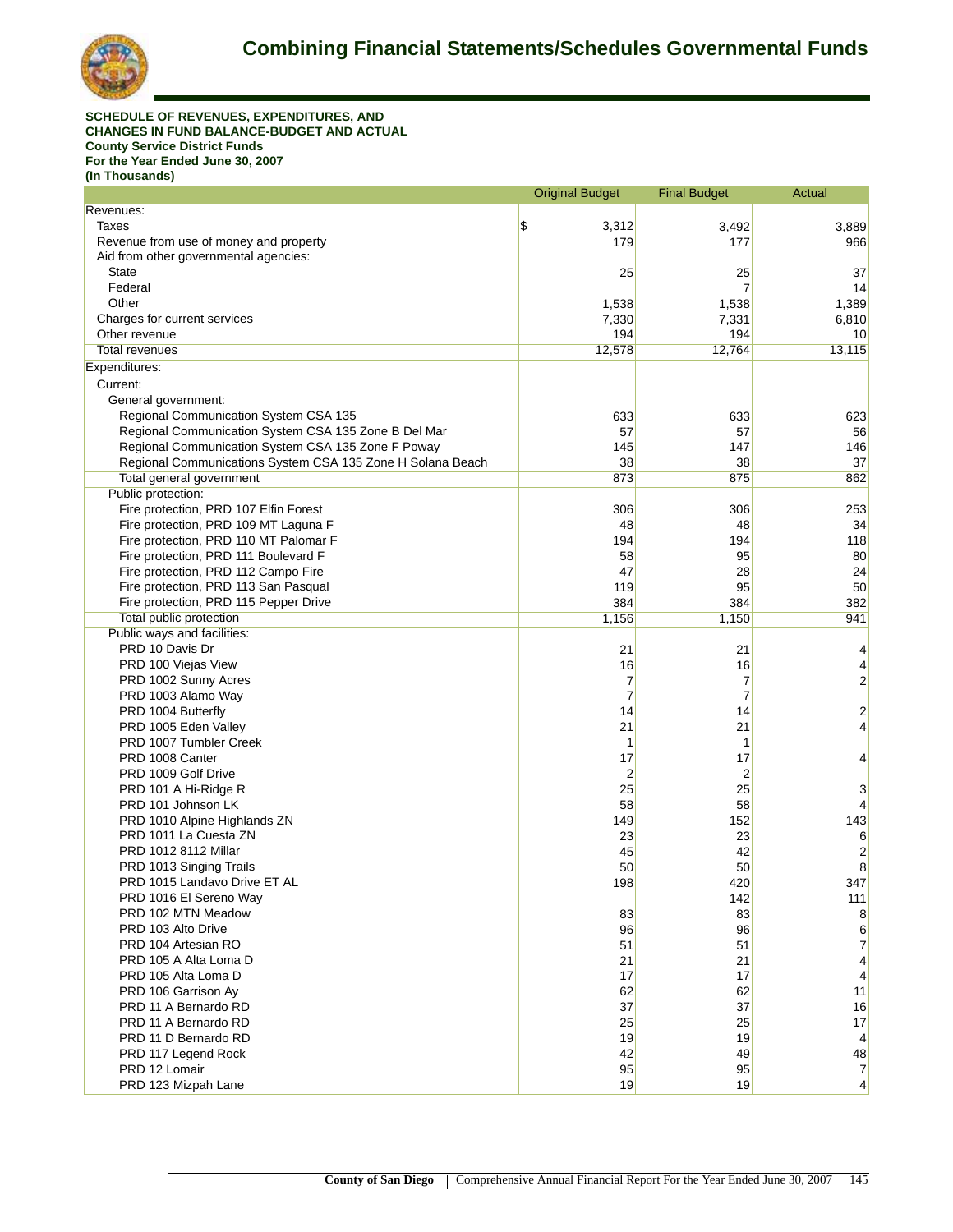

**SCHEDULE OF REVENUES, EXPENDITURES, AND CHANGES IN FUND BALANCE-BUDGET AND ACTUAL County Service District Funds For the Year Ended June 30, 2007 (In Thousands)**

| (Continued)                             | <b>Original Budget</b>           | <b>Final Budget</b> | Actual                  |
|-----------------------------------------|----------------------------------|---------------------|-------------------------|
| PRD 125 Wrightwood                      | $\overline{\mathbb{S}}$<br>41    | 41                  | $6\overline{6}$         |
| PRD 126 Sandhurst W                     | 23                               | 23                  | 5                       |
| PRD 127 Singing Trails                  | 24                               | 24                  | $\overline{4}$          |
| PRD 13 A Pala Mesa                      | 155                              | 155                 | 134                     |
| PRD 13 B Stewart Canyon                 | 58                               | 58                  | 39                      |
| PRD 130 Wilkes Road                     | 83                               | 69                  | 31                      |
| PRD 133 Rnch Creek Rd                   | 40                               | 40                  | 5                       |
| PRD 134 Kenora Lane                     | 50                               | 50                  | 29                      |
| PRD 14 Rancho Diego                     | 12                               | 12                  | $\overline{7}$          |
| PRD 16 Wynola                           | 52                               | 49                  | 9                       |
| PRD 18 Harrison Park                    | 122                              | 121                 | 116                     |
| PRD 20 Daily Road                       | 288                              | 288                 | 18                      |
| PRD 21 Pauma Heights                    | 107                              | 107                 | 15                      |
| PRD 22 W Dougherty St                   | 20                               | 20                  | 4                       |
| PRD 23 Rock Terrce RD                   | 6                                | 6                   | $\overline{\mathbf{c}}$ |
| PRD 24 MT Whitney RD                    | 54                               | 54                  | 1                       |
| PRD 30 Royal Oaks-CAR                   | 35                               | 35                  | 4                       |
| PRD 38 Gay Rio Terrace                  | 35                               | 35                  | 4                       |
| PRD 39 Sunbeam Lane                     | 9                                | 9                   | 4                       |
| PRD 45 Rincon Springs                   | 117                              | 117                 | 5                       |
| PRD 46 Rocoso Road                      | 19                               | 19                  | 3                       |
| PRD 49 Sunset Knls RD                   | 23                               | 23                  | 4                       |
| PRD 50 Knoll Park LN                    | 48                               | 48                  | 5                       |
| PRD 53 Knoll Park LN EX                 | 94                               | 94                  | 5                       |
| PRD 54 MT Helix                         | 37                               | 37                  | 8                       |
| PRD 55 Rainbow Crest                    | 178                              | 178                 | 8                       |
| PRD 6 Pauma Valley                      | 229                              | 229                 | 28                      |
| PRD 60 River Drive                      | 31                               | 31                  | 5                       |
| PRD 61 GRN Meadow Way                   | 88                               | 88                  | 44                      |
| PRD 63 Hillview Road                    | 206                              | 206                 | 51                      |
| PRD 64 Lila Lane                        | 5                                | 5                   | 3                       |
| PRD 70 El Camino Cort                   | 26                               | 26                  | $\overline{4}$          |
| PRD 75 A Gay Rio Drive                  | 76                               | 76                  | 5                       |
| PRD 75 B Gay Rio Drive                  | 123                              | 123                 | 6                       |
| PRD 76 Kingford CT                      | 17                               | 17                  | 3                       |
| PRD 77 Montiel TRK TR                   | 75                               | 75                  | 18                      |
| PRD 78 Gardena Ay                       | 55                               | 55                  | $\overline{7}$          |
| PRD 8 Magee RD-PAL                      | 89                               | 89                  | 5                       |
| PRD 80 Harris TRK TRL                   | 89                               | 89                  | $\overline{4}$          |
| PRD 86 Watson Place                     | 1                                | 1                   |                         |
| PRD 88 East Fifth St                    | 39                               | 39                  | 3                       |
| PRD 9 B Santa Fe                        | 54                               | 54                  | $\overline{7}$          |
| PRD 90 South Cordov                     | 41                               | 41                  | 6                       |
| PRD 94 Roble Grnde                      | 189                              | 189                 | 15                      |
| PRD 95 Valle Del Sol                    | 99                               | 99                  | $\overline{7}$          |
| PRD 99 Via Allndra                      | 30                               | 30                  | 5                       |
| Public works, PRD 1014 Lavender PT Lane | 121                              | 121                 | 4                       |
| Total public ways and facilities        | $\overline{\mathbb{S}}$<br>4,634 | 4,987               | 1,485                   |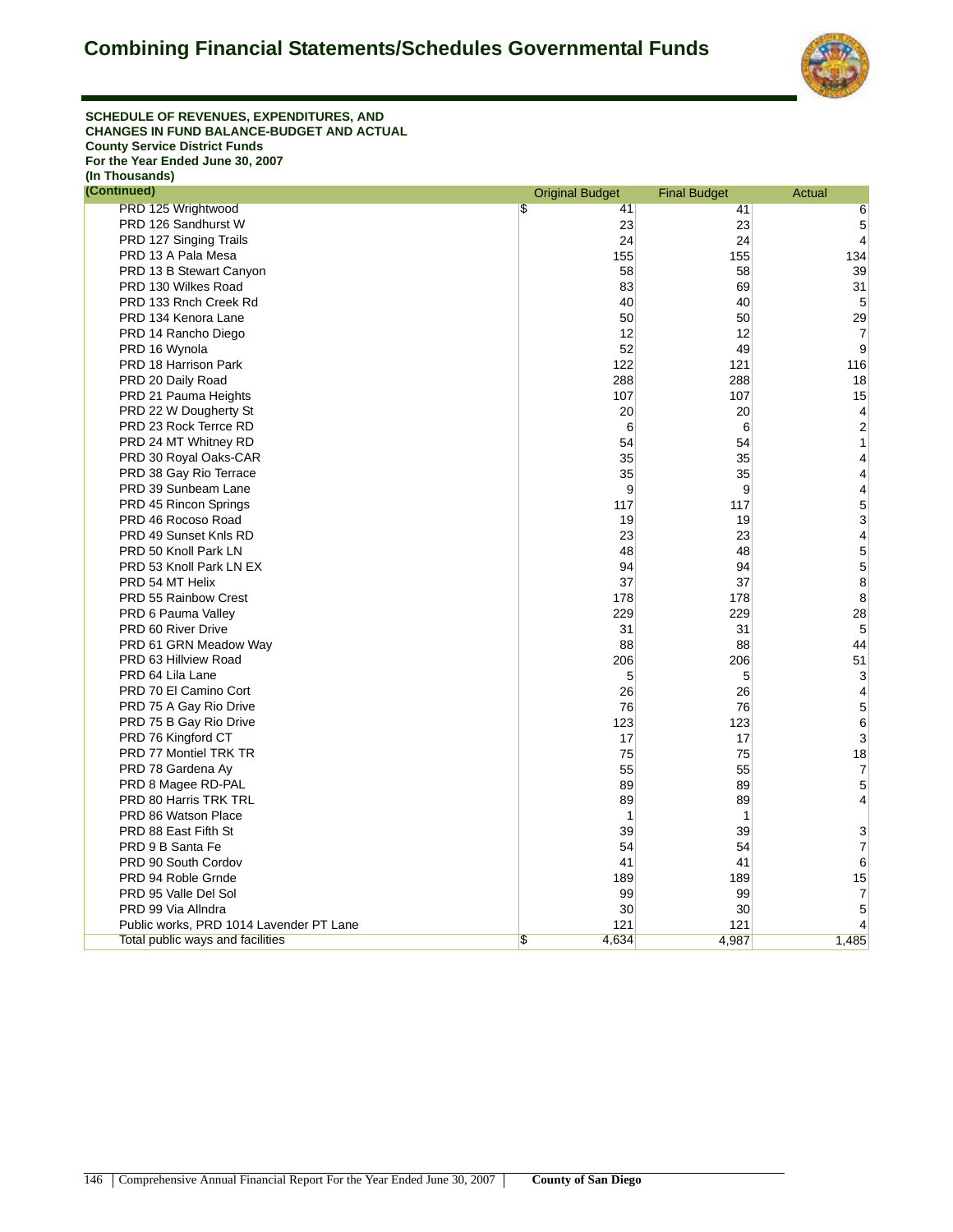

| <b>SCHEDULE OF REVENUES, EXPENDITURES, AND</b>   |                        |                     |        |
|--------------------------------------------------|------------------------|---------------------|--------|
| <b>CHANGES IN FUND BALANCE-BUDGET AND ACTUAL</b> |                        |                     |        |
| <b>County Service District Funds</b>             |                        |                     |        |
| For the Year Ended June 30, 2007                 |                        |                     |        |
| (In Thousands)                                   |                        |                     |        |
| (Continued)                                      | <b>Original Budget</b> | <b>Final Budget</b> | Actual |
| Health and sanitation:                           |                        |                     |        |
| CSA 17 San Dieguito Ambulance                    | \$<br>2,705            | 2.706               | 2,623  |
| CSA 69 Heartland Paramedics                      | 4,752                  | 4,727               | 4,373  |
| PRD 136 Sundance Detention Basin                 | 85                     | 85                  | 15     |
| Sanitation, PRD 122 Otay Mesa East               | 76                     | 75                  | 14     |
| <b>Total health and sanitation</b>               | 7,618                  | 7,593               | 7,025  |
| Recreation and cultural:                         |                        |                     |        |
| CSA 128 San Miguel Park                          | 387                    | 387                 | 387    |
| CSA 26 Rancho San Diego                          | 234                    | 234                 | 226    |
| CSA 26 San Diego landscape maintenance           |                        | 125                 | 21     |
| CSA 81 Fallbrook Park                            | 109                    | 119                 | 112    |
| CSA 83 San Dieguito                              | 470                    | 526                 | 503    |
| CSA 83A 4S Ranch Park                            | 217                    | 242                 | 242    |
| PRD 26 A Cottonwood Village                      | 168                    | 168                 | 135    |
| PRD 26 B Monte Vista                             | 262                    | 262                 | 130    |
| Total recreation and cultural                    | 1,847                  | 2,063               | 1,756  |
| Capital outlay                                   | 284                    | 171                 | 10     |
| Debt service:                                    |                        |                     |        |
| Principal                                        | 312                    | 333                 | 138    |
| Interest and fiscal charges                      | 43                     | 59                  | 50     |
| Total expenditures                               | 16,767                 | 17,231              | 12,267 |
| Excess (deficiency) of revenues over             |                        |                     |        |
| (under) expenditures                             | (4, 189)               | (4, 467)            | 848    |
| Other financing sources (uses)                   |                        |                     |        |
| Sale of capital assets                           |                        |                     | 5      |
| Issuance of bonds and loans:                     |                        |                     |        |
| Face value of loans issued                       |                        |                     | 462    |
| Long-term debt proceeds                          | 342                    | 674                 |        |
| Transfers in                                     | 215                    | 137                 |        |
| Transfers out                                    | (692)                  | (614)               | (287)  |
| Total other financing sources (uses)             | (135)                  | 197                 | 180    |
| Net change in fund balance                       | (4,324)                | (4,270)             | 1,028  |
| Fund balance at beginning of year                | 397                    | 15,838              | 15,838 |
| Fund balance at end of year                      | \$                     | 11,568              | 16,866 |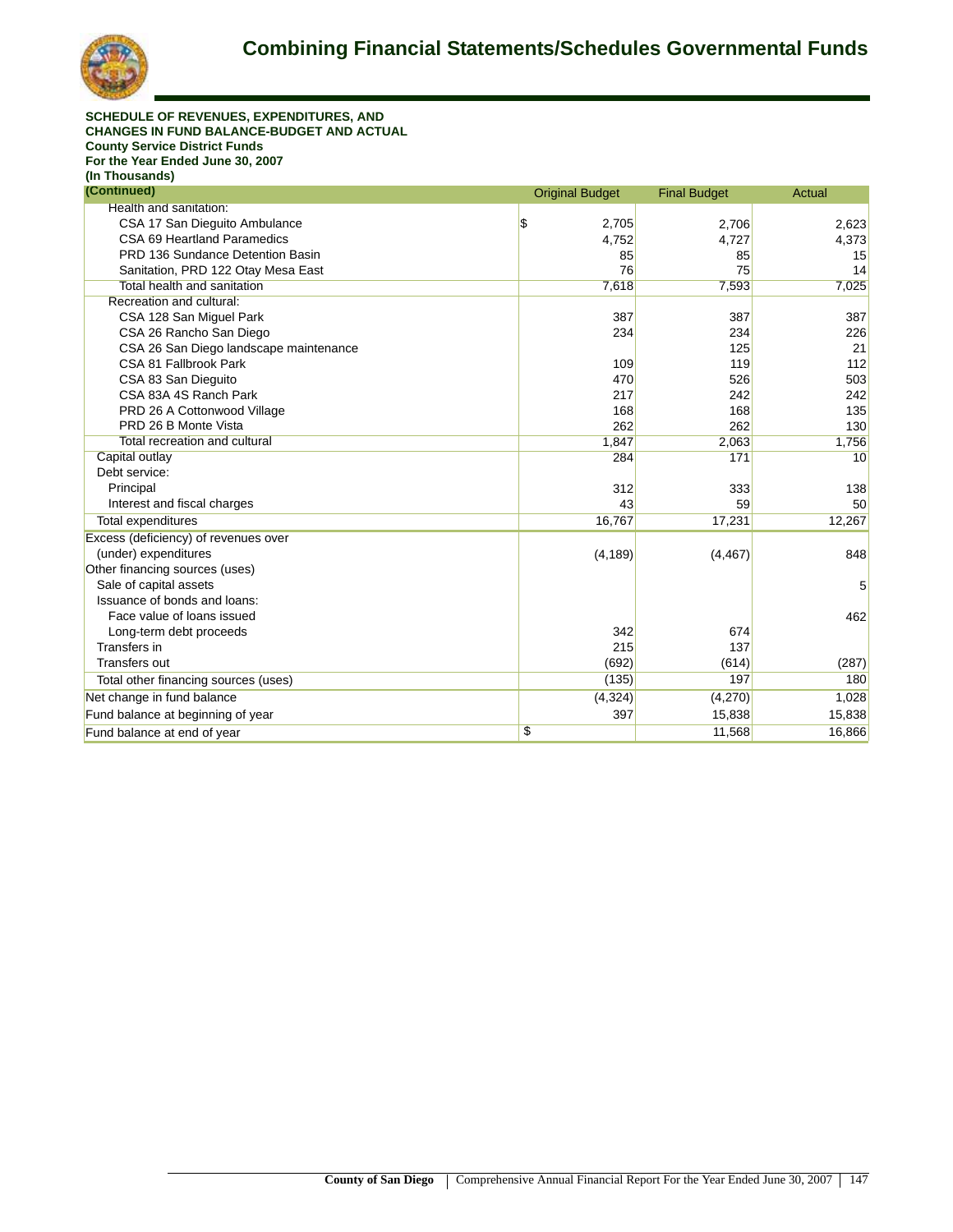

#### **SCHEDULE OF REVENUES, EXPENDITURES, AND CHANGES IN FUND BALANCE-BUDGET AND ACTUAL Flood Control Districts Fund For the Year Ended June 30, 2007 (In Thousands)**

|                                        | <b>Original Budget</b> | <b>Final Budget</b> | <b>Actual</b> |
|----------------------------------------|------------------------|---------------------|---------------|
| Revenues:                              |                        |                     |               |
| Taxes                                  | \$<br>3,201            | 2,236               | 3,829         |
| Revenue from use of money and property | 40                     | 40                  | 185           |
| Aid from other governmental agencies:  |                        |                     |               |
| <b>State</b>                           | 750                    | 750                 | 1,180         |
| Federal                                |                        | 264                 | 3,427         |
| Charges for current services           | 67                     | 67                  | 1,817         |
| Other revenue                          | 6,659                  | 2,970               | 499           |
| Total revenues                         | 10,717                 | 6,327               | 10,937        |
| Expenditures:                          |                        |                     |               |
| Current:                               |                        |                     |               |
| Public protection:                     |                        |                     |               |
| Flood control district                 | 6,780                  | 2,817               | 1,636         |
| <b>Stormwater Maint</b>                | 8                      | 8                   |               |
| Total public protection                | 6,788                  | 2,825               | 1,636         |
| Capital outlay                         | 9,107                  | 9,107               | 9,107         |
| Total expenditures                     | 15,895                 | 11,932              | 10,743        |
| Excess (deficiency) of revenues over   |                        |                     |               |
| (under) expenditures                   | (5, 178)               | (5,605)             | 194           |
| Other financing sources (uses)         |                        |                     |               |
| Transfers in                           | 5,000                  | 5,429               | 6,818         |
| Total other financing sources (uses)   | 5,000                  | 5,429               | 6,818         |
| Net change in fund balance             | (178)                  | (176)               | 7,012         |
| Fund balance at beginning of year      | 10,943                 | 19,324              | 19,324        |
| Fund balance at end of year            | \$                     | 19,148              | 26,336        |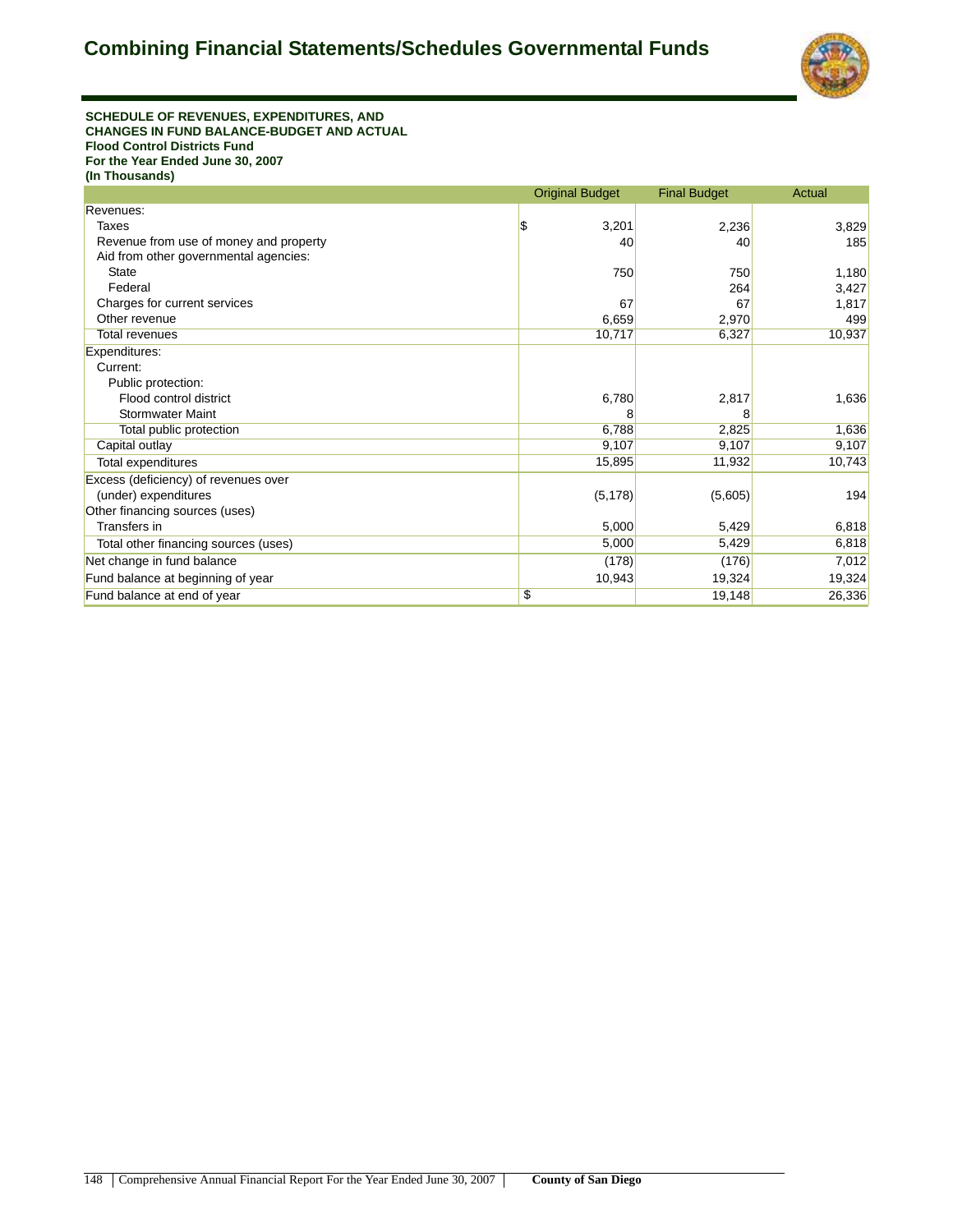

#### **SCHEDULE OF REVENUES, EXPENDITURES, AND CHANGES IN FUND BALANCE-BUDGET AND ACTUAL Housing Authority Fund For the Year Ended June 30, 2007 (In Thousands)**

|                                           | <b>Original Budget</b> | <b>Final Budget</b> | Actual  |
|-------------------------------------------|------------------------|---------------------|---------|
| Revenues:                                 |                        |                     |         |
| Revenue from use of money and property    | \$                     |                     | 1,613   |
| Aid from other governmental agencies:     |                        |                     |         |
| Federal                                   | 103,425                | 103,423             | 98,559  |
| Other                                     | 337                    | 291                 |         |
| Charges for current services              | 6,747                  | 6,747               | 1,870   |
| Other revenue                             | 1,884                  | 1,823               | 1,592   |
| Total revenues                            | 112,393                | 112,284             | 103,641 |
| Expenditures:                             |                        |                     |         |
| Current:                                  |                        |                     |         |
| Public assistance:                        |                        |                     |         |
| Other assistance - other budgetary entity | 112,392                | 112,118             | 96,379  |
| Debt service:                             |                        |                     |         |
| Principal                                 |                        | 133                 | 133     |
| Interest and fiscal charges               |                        | 32                  | 32      |
| Total expenditures                        | 112,392                | 112,283             | 96,544  |
| Excess (deficiency) of revenues over      |                        |                     |         |
| (under) expenditures                      |                        |                     | 7,097   |
| Net change in fund balance                |                        |                     | 7,097   |
| Fund balance at beginning of year         | 195                    | 30,741              | 30,741  |
| Fund balance at end of year               | \$                     | 30,742              | 37,838  |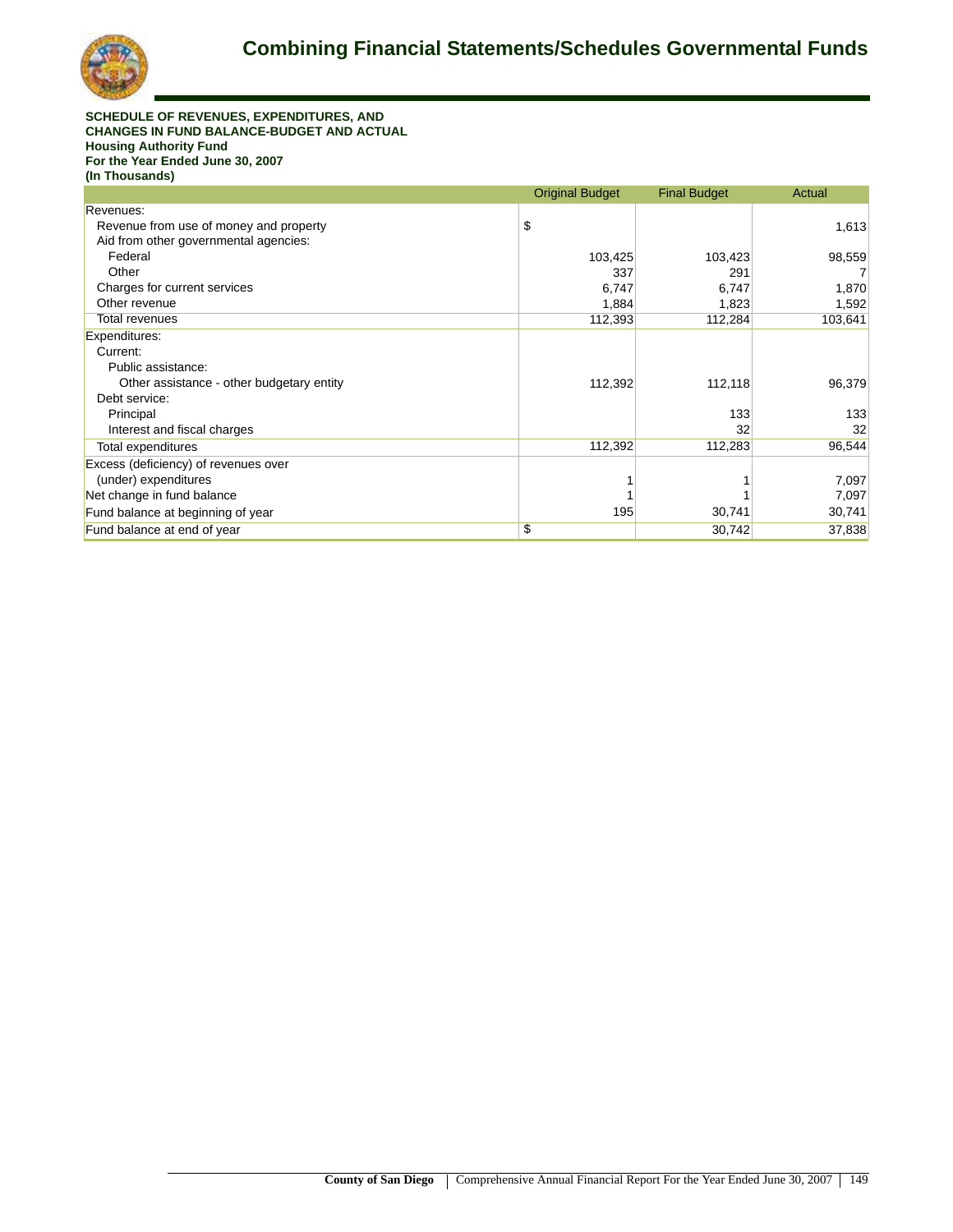

**SCHEDULE OF REVENUES, EXPENDITURES, AND CHANGES IN FUND BALANCE-BUDGET AND ACTUAL Public Safety Fund For the Year Ended June 30, 2007 (In Thousands)**

|                                      | <b>Original Budget</b> | <b>Final Budget</b> | Actual     |
|--------------------------------------|------------------------|---------------------|------------|
| Revenues:                            |                        |                     |            |
| Taxes                                | 238,480<br>D           | 238,480             | 234,797    |
| Total revenues                       | 238,480                | 238,480             | 234,797    |
| Excess (deficiency) of revenues over |                        |                     |            |
| (under) expenditures                 | 238,480                | 238,480             | 234,797    |
| Other financing sources (uses)       |                        |                     |            |
| Transfers out                        | (241, 115)             | (251, 406)          | (251, 406) |
| Total other financing sources (uses) | (241, 115)             | (251, 406)          | (251, 406) |
| Net change in fund balance           | (2,635)                | (12,926)            | (16, 609)  |
| Fund balance at beginning of year    | 1,957                  | 24,536              | 24,536     |
| Fund balance at end of year          | \$                     | 11,610              | 7,927      |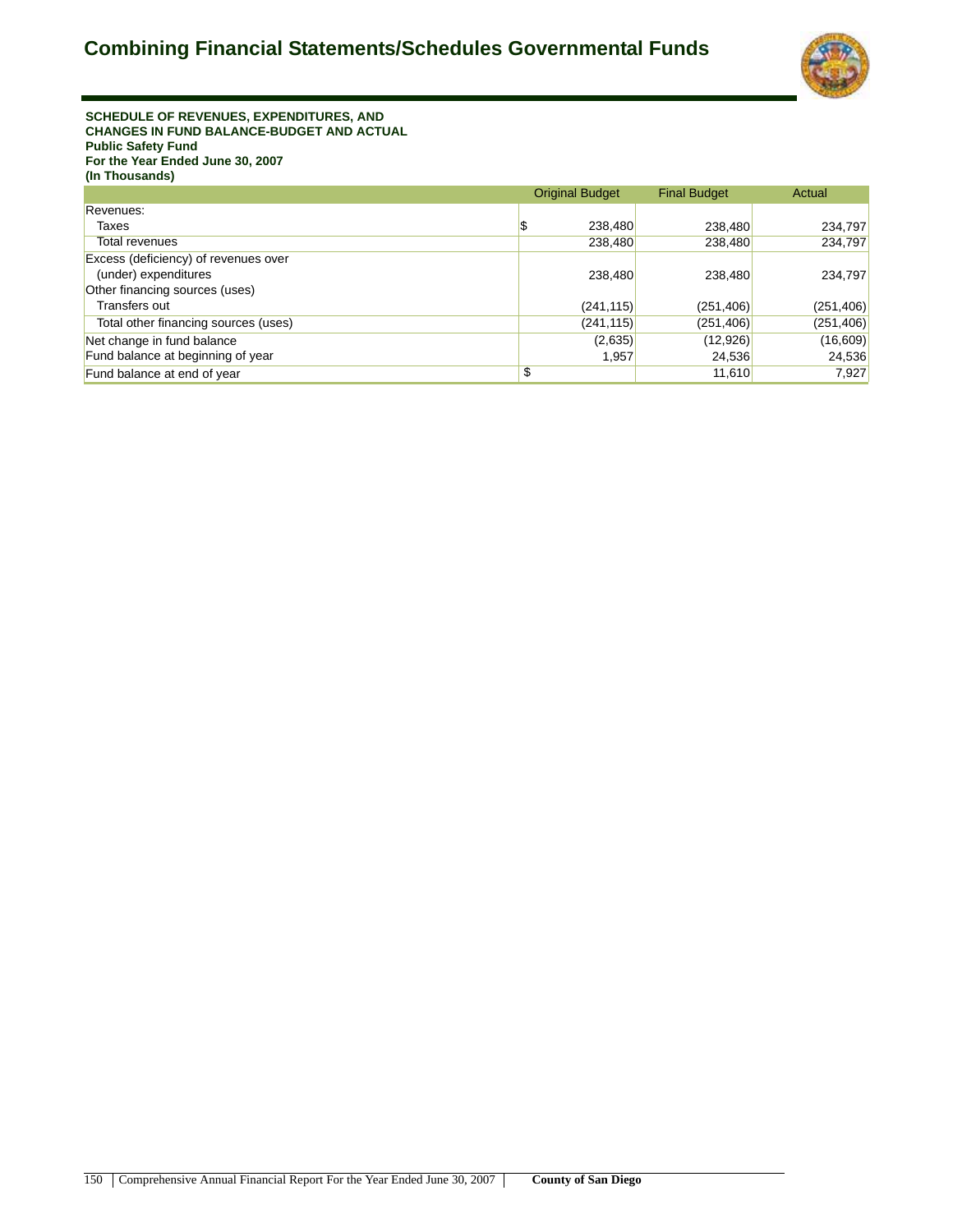

**SCHEDULE OF REVENUES, EXPENDITURES, AND CHANGES IN FUND BALANCE-BUDGET AND ACTUAL In Home Support Services Fund For the Year Ended June 30, 2007 (In Thousands)**

|                                        | <b>Original Budget</b> | <b>Final Budget</b> | Actual  |
|----------------------------------------|------------------------|---------------------|---------|
| Revenues:                              |                        |                     |         |
| Revenue from use of money and property | \$                     |                     | 78      |
| Total revenues                         |                        |                     | 78      |
| Expenditures:                          |                        |                     |         |
| Current:                               |                        |                     |         |
| Public assistance:                     |                        |                     |         |
| <b>IHSS Public authority</b>           | 13,841                 | 13,824              | 9,724   |
| Total public assistance                | 13,841                 | 13,824              | 9,724   |
| Total expenditures                     | 13,841                 | 13,824              | 9,724   |
| Excess (deficiency) of revenues over   |                        |                     |         |
| (under) expenditures                   | (13, 841)              | (13, 824)           | (9,646) |
| Other financing sources (uses)         |                        |                     |         |
| Transfers in                           | 13,799                 | 13,799              | 9,642   |
| Total other financing sources (uses)   | 13,799                 | 13,799              | 9,642   |
| Net change in fund balance             | (42)                   | (25)                | (4)     |
| Fund balance at beginning of year      | 42                     | 30                  | 30      |
| Fund balance at end of year            | \$                     | 5                   | 26      |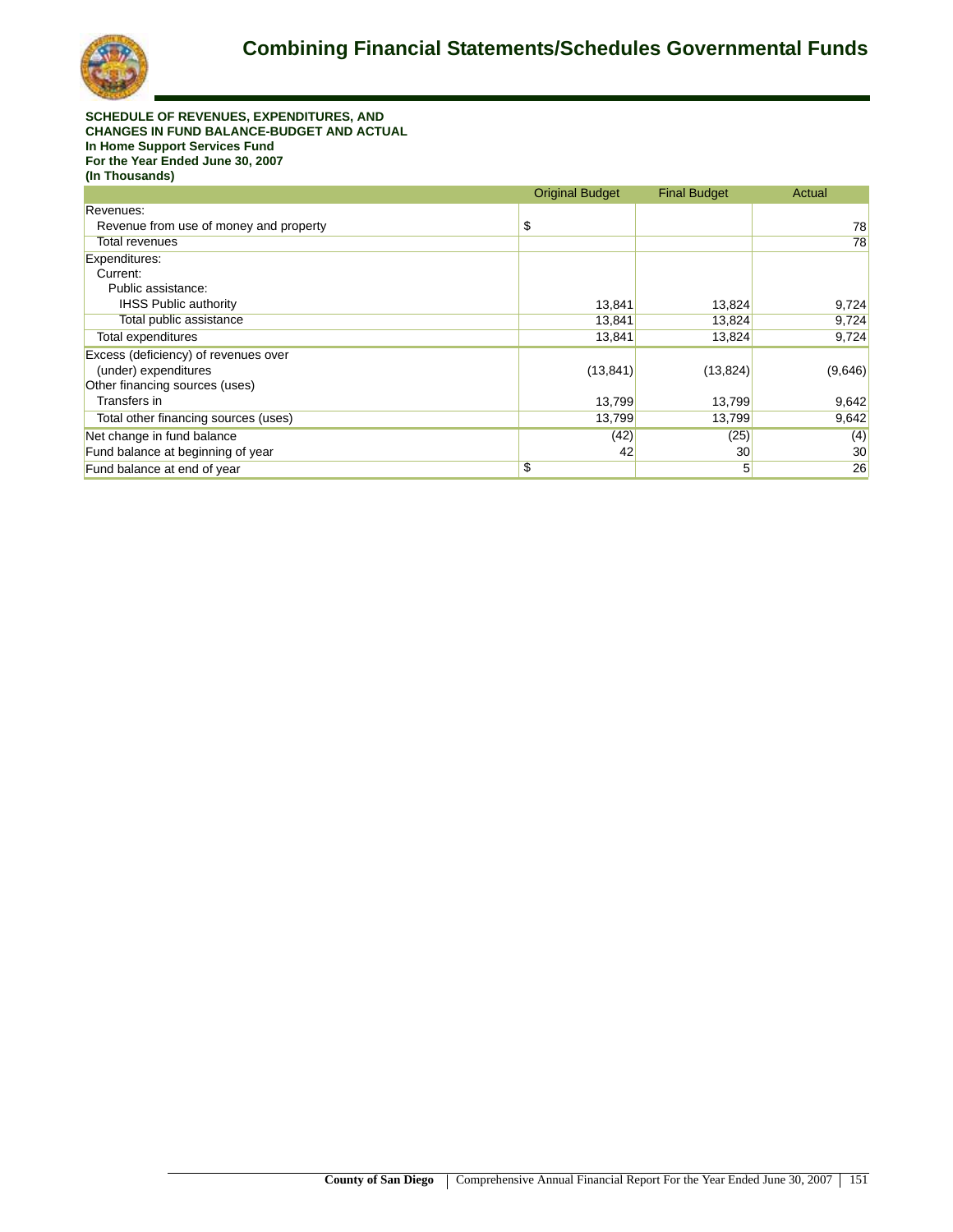

#### **SCHEDULE OF REVENUES, EXPENDITURES, AND CHANGES IN FUND BALANCE-BUDGET AND ACTUAL Other Special Districts Funds For the Year Ended June 30, 2007 (In Thousands)**

|                                                 | <b>Original Budget</b> | <b>Final Budget</b> | Actual |
|-------------------------------------------------|------------------------|---------------------|--------|
| Revenues:                                       |                        |                     |        |
| Fines, forfeitures and penalties                | \$<br>16               | 16                  | 39     |
| Revenue from use of money and property          | 10                     | 10                  | 11     |
| Aid from other governmental agencies:           |                        |                     |        |
| <b>State</b>                                    | 196                    | 196                 | 163    |
| Federal                                         |                        |                     |        |
| Charges for current services                    | 100                    | 130                 | 127    |
| <b>Total revenues</b>                           | 322                    | 352                 | 341    |
| Expenditures:                                   |                        |                     |        |
| Current:                                        |                        |                     |        |
| Public protection:                              |                        |                     |        |
| Agriculture weights and Measure - Fish and Game | 47                     | 47                  | 42     |
| Total public protection                         | 47                     | 47                  | 42     |
| Public ways and facilities:                     |                        |                     |        |
| Special Aviation                                | 206                    | 206                 | 163    |
| Total public ways and facilities                | 206                    | 206                 | 163    |
| Total expenditures                              | 253                    | 253                 | 205    |
| Excess (deficiency) of revenues over            |                        |                     |        |
| (under) expenditures                            | 69                     | 99                  | 136    |
| Other financing sources (uses)                  |                        |                     |        |
| Transfers out                                   | (100)                  | (130)               | (126)  |
| Total other financing sources (uses)            | (100)                  | (130)               | (126)  |
| Net change in fund balance                      | (31)                   | (31)                | 10     |
| Fund balance at beginning of year               |                        | 526                 | 526    |
| Fund balance at end of year                     | \$                     | 495                 | 536    |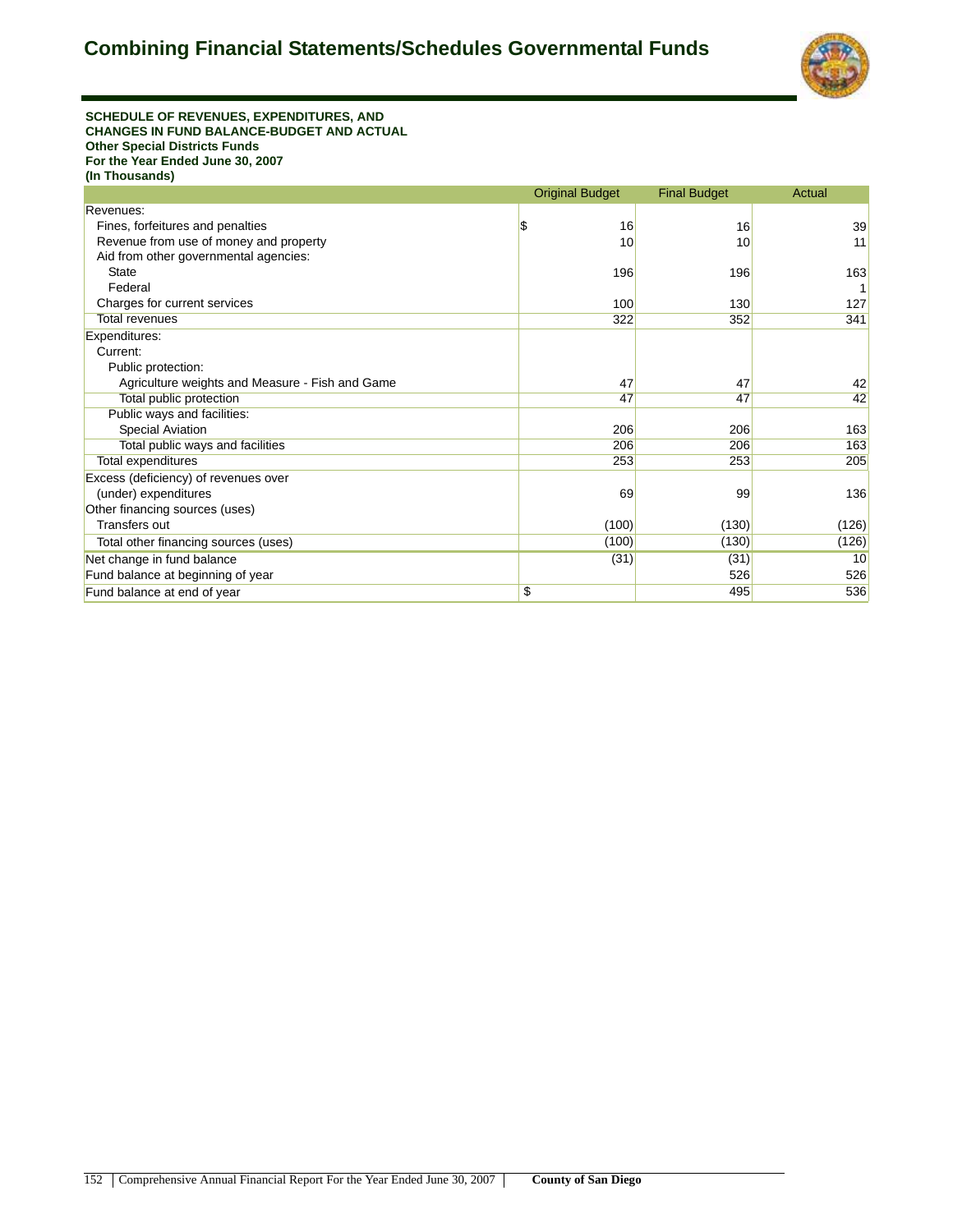

## **ENTERPRISE FUNDS**

Enterprise funds are used to account for operations that are financed and operated in a manner similar to private business enterprises where the intent of the governing body is that the costs of providing goods or services to the general public on a continuing basis be financed or recovered primarily through user charges; or where the governing body has decided that periodic determination of net income is appropriate for accountability purposes.

## **AIRPORT FUND**

This fund is used to account for the maintenance, operations and development of County airports. A major objective of the airport program is to purchase and develop airport property in order to create tax revenues and create jobs in the private sector.

## **WASTEWATER MANAGEMENT**

This fund is used to account for operational services and support provided to sanitation districts governed by the Board of Supervisors.

## **SANITATION DISTRICTS FUND**

This fund is used to account for the activities of all individual sanitation districts governed by the County Board of Supervisors.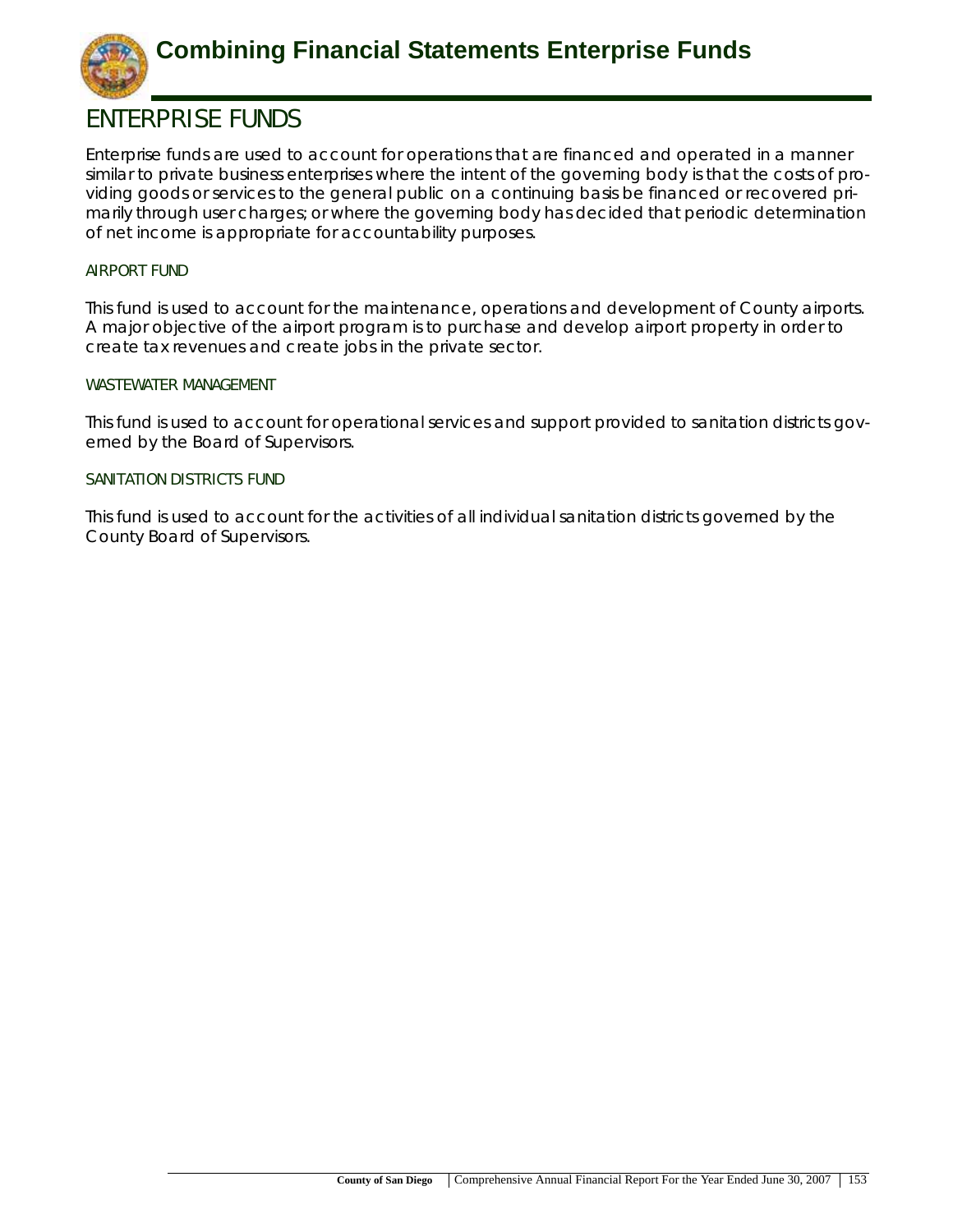

**COMBINING STATEMENT OF NET ASSETS ENTERPRISE FUNDS June 30, 2007 (In thousands)**

|                                                 |                     | Wastewater             | <b>Sanitation Districts</b> | <b>Total Enterprise</b> |
|-------------------------------------------------|---------------------|------------------------|-----------------------------|-------------------------|
|                                                 | <b>Airport Fund</b> | <b>Management Fund</b> | Fund                        | Funds                   |
| <b>ASSETS</b>                                   |                     |                        |                             |                         |
| Current assets:                                 |                     |                        |                             |                         |
| Pooled cash and investments                     | \$<br>15,383        | 1,602                  | 64,043                      | 81,028                  |
| Receivables, net                                | 2,040               | 29                     | 1,149                       | 3,218                   |
| Due from other funds                            | 6                   | 1,633                  | 7                           | 1,646                   |
| <b>Total current assets</b>                     | 17,429              | 3,264                  | 65,199                      | 85,892                  |
| Noncurrent assets:                              |                     |                        |                             |                         |
| Advances to other funds                         | 3,363               |                        |                             | 3,363                   |
| Capital assets:                                 |                     |                        |                             |                         |
| Land                                            | 10,154              | 20                     | 1.069                       | 11,243                  |
| Construction and contracts in progress          | 23,951              |                        | 18,632                      | 42,583                  |
| Buildings and improvements                      | 45,083              | 721                    | 1,699                       | 47,503                  |
| Equipment                                       | 525                 | 222                    | 594                         | 1,341                   |
| Road network                                    | 235                 |                        |                             | 235                     |
| Sewer network                                   |                     |                        | 65,626                      | 65,626                  |
| Accumulated depreciation                        | (22, 049)           | (551)                  | (30, 831)                   | (53, 431)               |
| <b>Total noncurrent assets</b>                  | 61,262              | 412                    | 56,789                      | 118,463                 |
| Total assets                                    | 78,691              | 3,676                  | 121,988                     | 204,355                 |
| <b>LIABILITIES</b>                              |                     |                        |                             |                         |
| <b>Current liabilities:</b>                     |                     |                        |                             |                         |
| Accounts payable                                | 1,247               | 22                     | 556                         | 1,825                   |
| Accrued payroll                                 | 50                  | 59                     |                             | 109                     |
| Due to other funds                              | 624                 | 325                    | 1,688                       | 2,637                   |
| Unearned revenue                                | 129                 |                        | 2                           | 131                     |
| Bonds and loans payable                         | 205                 |                        | 1                           | 206                     |
| Compensated absences                            | 62                  | 75                     |                             | 137                     |
| <b>Total current liabilities</b>                | 2,317               | 481                    | 2,247                       | 5,045                   |
| Noncurrent liabilities:                         |                     |                        |                             |                         |
| Advances from other funds                       |                     |                        | 195                         | 195                     |
| Bonds and loans payable                         | 2,255               |                        | 90                          | 2,345                   |
| Compensated absences                            | 93                  | 112                    |                             | 205                     |
| <b>Total noncurrent liabilities</b>             | 2,348               | 112                    | 285                         | 2,745                   |
| <b>Total liabilities</b>                        | 4,665               | 593                    | 2,532                       | 7,790                   |
| <b>NET ASSETS</b>                               |                     |                        |                             |                         |
| Invested in capital assets, net of related debt | 55,439              | 412                    | 56,698                      | 112,549                 |
| Unrestricted                                    | 18,587              | 2,671                  | 62,758                      | 84,016                  |
| Total net assets                                | \$<br>74,026        | 3,083                  | 119,456                     | 196,565                 |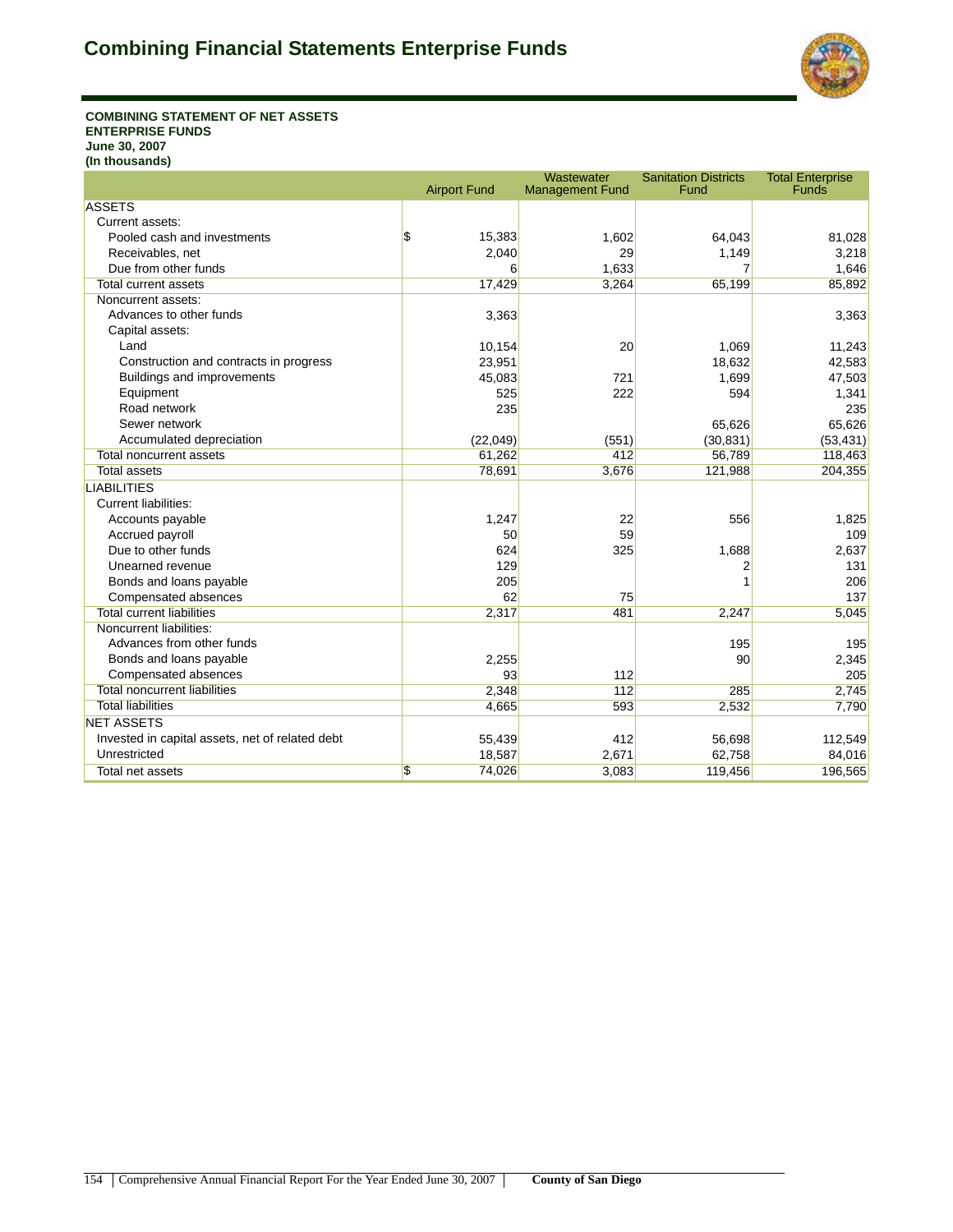

#### **COMBINING STATEMENT OF REVENUES, EXPENSES, AND CHANGES IN FUND NET ASSETS - ENTERPRISE FUNDS For the Year Ended June 30, 2007 (In Thousands)**

|                                                  | <b>Airport Fund</b> | Wastewater<br><b>Management Fund</b> | <b>Sanitation Districts</b><br>Fund | <b>Total Enterprise</b><br><b>Funds</b> |
|--------------------------------------------------|---------------------|--------------------------------------|-------------------------------------|-----------------------------------------|
| <b>OPERATING REVENUES</b>                        |                     |                                      |                                     |                                         |
| Charges for current services                     | \$<br>9,067         | 4,662                                | 17,971                              | 31,700                                  |
| Miscellaneous                                    | 80                  |                                      |                                     | 84                                      |
| <b>Total operating revenues</b>                  | 9,147               | 4,664                                | 17,973                              | 31,784                                  |
| <b>OPERATING EXPENSES</b>                        |                     |                                      |                                     |                                         |
| <b>Salaries</b>                                  | 2,756               | 3,360                                |                                     | 6,116                                   |
| Repairs and maintenance                          | 538                 | 56                                   | 2,580                               | 3,174                                   |
| Equipment rental                                 | 433                 | 54                                   |                                     | 487                                     |
| Sewage processing                                |                     |                                      | 10,412                              | 10,412                                  |
| Contracted services                              | 2,526               | 875                                  |                                     | 3,401                                   |
| Depreciation                                     | 1,115               | 18                                   | 1,339                               | 2,472                                   |
| <b>Utilities</b>                                 | 129                 |                                      |                                     | 130                                     |
| Cost of material                                 |                     |                                      |                                     |                                         |
| Other operating expenses                         | 566                 | 228                                  | 1,273                               | 2,067                                   |
| <b>Total operating expenses</b>                  | 8,063               | 4,593                                | 15,604                              | 28,260                                  |
| Operating income (loss)                          | 1,084               | 71                                   | 2,369                               | 3,524                                   |
| NONOPERATING REVENUES (EXPENSES)                 |                     |                                      |                                     |                                         |
| Grants                                           | 8,257               |                                      |                                     | 8,257                                   |
| Interest and dividends                           | 1,150               | 129                                  | 3,234                               | 4,513                                   |
| Interest expense                                 | (149)               |                                      | (16)                                | (165)                                   |
| Gain or loss on disposal of assets               |                     |                                      | 2,825                               | 2,825                                   |
| Total nonoperating revenues (expenses)           | 9,258               | 129                                  | 6,043                               | 15,430                                  |
| Income (loss) before contributions and transfers | 10,342              | 200                                  | 8,412                               | 18,954                                  |
| <b>Capital contributions</b>                     | 421                 | 28                                   | 15                                  | 464                                     |
| Transfers in                                     |                     |                                      | 326                                 | 326                                     |
| <b>Transfers out</b>                             | (778)               | (149)                                |                                     | (927)                                   |
| Change in net assets                             | 9,985               | 79                                   | 8,753                               | 18,817                                  |
| Net assets (deficits) at beginning of year       | 64,041              | 3,004                                | 110,703                             | 177,748                                 |
| Net assets (deficits) at end of year             | \$<br>74,026        | 3,083                                | 119,456                             | 196,565                                 |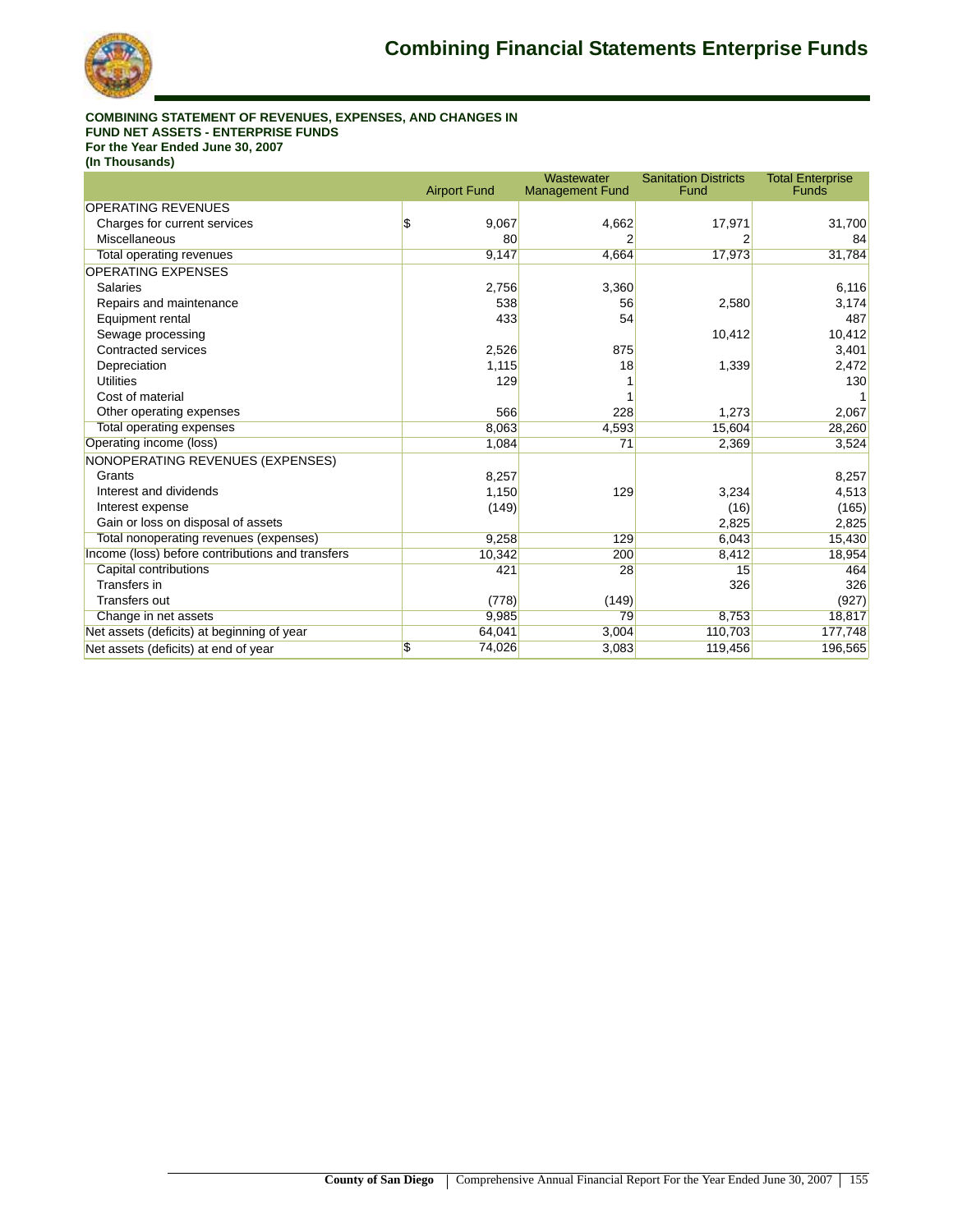

**COMBINING STATEMENT OF CASH FLOWS ENTERPRISE FUNDS For the Year Ended June 30, 2007 (In Thousands)**

|                                                                                                      | <b>Airport Fund</b> | Wastewater<br><b>Management Fund</b> | <b>Sanitation Districts</b><br>Fund | <b>Total Enterprise</b><br><b>Funds</b> |
|------------------------------------------------------------------------------------------------------|---------------------|--------------------------------------|-------------------------------------|-----------------------------------------|
| Cash flows from operating activities:                                                                |                     |                                      |                                     |                                         |
| Cash received from customers                                                                         | \$<br>8,889         | 13                                   | 17,862                              | 26,764                                  |
| Cash received from other funds                                                                       | 582                 | 3,500                                | 173                                 | 4,255                                   |
| Cash payments to suppliers                                                                           | (5,653)             | (1, 132)                             | (10, 549)                           | (17, 334)                               |
| Cash payments to employees                                                                           | (2,765)             | (3, 410)                             |                                     | (6, 175)                                |
| Cash payments to other funds                                                                         | (279)               | (228)                                | (2,863)                             | (3,370)                                 |
| Other miscellaneous revenue                                                                          | 299                 |                                      | 23                                  | 322                                     |
| Net cash provided (used) by operating activities                                                     | 1,073               | (1, 257)                             | 4,646                               | 4,462                                   |
| Cash flows from noncapital financing activities:                                                     |                     |                                      |                                     |                                         |
| Operating grants                                                                                     | 8,257               | 7                                    |                                     | 8,264                                   |
| Transfers from other funds                                                                           |                     |                                      | 326                                 | 326                                     |
| Transfers to other funds                                                                             | (778)               | (149)                                |                                     | (927)                                   |
| Net cash provided (used) by non-capital financing<br>activities                                      | 7,479               | (142)                                | 326                                 | 7,663                                   |
| Cash flows from capital financing activities:                                                        |                     |                                      |                                     |                                         |
| Acquisition of capital assets                                                                        | (9,314)             |                                      | (6, 349)                            | (15,663)                                |
| Proceeds from sale of assets                                                                         |                     |                                      | 2,825                               | 2,825                                   |
| Retirement of capital leases, bonds and loans                                                        | (192)               |                                      | (2)                                 | (194)                                   |
| Interest paid on long-term debt                                                                      | (149)               |                                      | (16)                                | (165)                                   |
| Net cash provided (used) by capital and related<br>financing activities                              | (9,655)             |                                      | (3, 542)                            | (13, 197)                               |
| Cash flows from investing activities:                                                                |                     |                                      |                                     |                                         |
| Interest                                                                                             | 706                 | 131                                  | 2,977                               | 3,814                                   |
| Net increase (decrease) in cash and cash equivalents                                                 | (397)               | (1,268)                              | 4,407                               | 2,742                                   |
| Cash and cash equivalents - beginning of year                                                        | 15,780              | 2,870                                | 59,636                              | 78,286                                  |
| Cash and cash equivalents - end of year                                                              | 15,383              | 1,602                                | 64,043                              | 81,028                                  |
| Reconciliation of operating income (loss) to net cash<br>provided by (used in) operating activities: |                     |                                      |                                     |                                         |
| Operating income (loss)                                                                              | 1,084               | 71                                   | 2,369                               | 3,524                                   |
| Adjustments for non-cash activities:                                                                 |                     |                                      |                                     |                                         |
| Other miscellaneous revenue                                                                          | 299                 |                                      | 23                                  | 322                                     |
| Decrease (increase) in accounts and notes<br>receivable                                              | 68                  | 1                                    | (113)                               | (44)                                    |
| Decrease (increase) in due from other funds                                                          | 339                 | (1, 152)                             | 167                                 | (646)                                   |
| Increase (decrease) in accounts payable                                                              | (2,003)             | (43)                                 | (414)                               | (2,460)                                 |
| Increase (decrease) in accrued payroll                                                               | (1)                 | (8)                                  |                                     | (9)                                     |
| Increase (decrease) in due to other funds                                                            | 261                 | (103)                                | 1,274                               | 1,432                                   |
| Increase (decrease) in compensated absences                                                          | (6)                 | (41)                                 |                                     | (47)                                    |
| Increase (decrease) in deferred credits and other<br>liabilities                                     | (83)                |                                      | 1                                   | (82)                                    |
| Depreciation                                                                                         | 1,115               | 18                                   | 1,339                               | 2.472                                   |
| Net cash provided by (used in) operating activities                                                  | 1,073               | (1, 257)                             | 4,646                               | 4,462                                   |
| Non-cash investing and capital financing activities:                                                 |                     |                                      |                                     |                                         |
| Capital acquisitions included in accounts payable<br><b>Contributions of Capital Assets:</b>         | 841                 |                                      | 428                                 | 1,269                                   |
| From governmental                                                                                    | 421                 | 28                                   | 15                                  | 464                                     |
| Total non-cash investing & capital financing activities                                              | \$<br>1,262         | $\overline{28}$                      | 443                                 | 1,733                                   |

Wastewater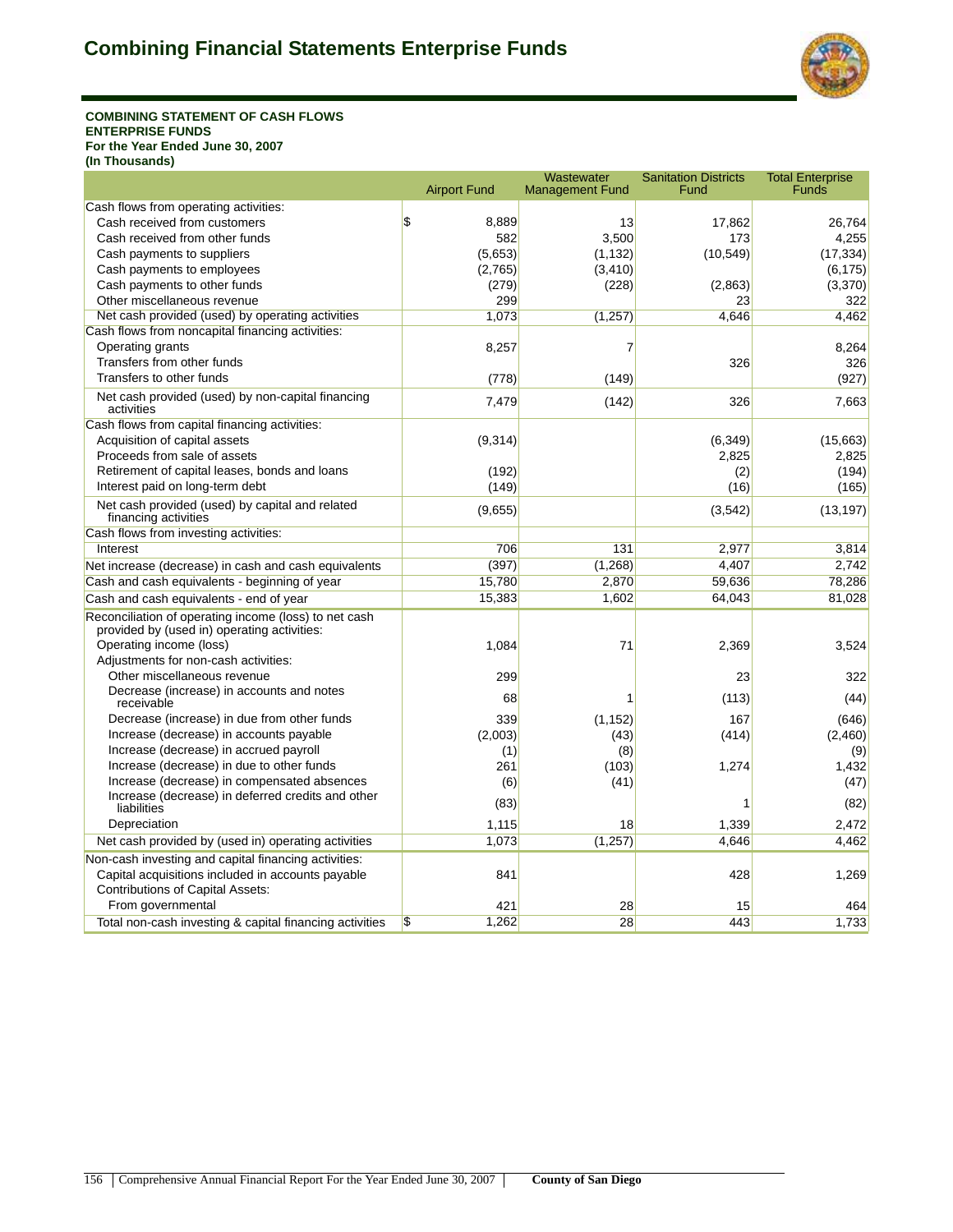

## **INTERNAL SERVICE FUNDS**

Internal service funds are established to account for services furnished to other county departments and are financed primarily by these service charges. Because they are exempt from budgetary control, they are free to employ commercial accounting techniques, and are often used in situations where a more accurate determination of operating results is desired.

## **ROAD AND COMMUNICATION EQUIPMENT FUND**

This fund was established to account for the financing of public works and communications equipment provided to other county departments on a cost reimbursement basis.

## **PURCHASING FUND**

This fund accounts for the financing of materials and supplies provided to county departments and provides printing and record storage services; all on a cost reimbursement basis.

## **SPECIAL DISTRICT LOANS FUND**

This fund was established to provide financing for start up services for new and existing county service districts on a cost reimbursement basis.

## **EMPLOYEE BENEFITS FUND**

This fund was established to account for all of the county's workers' compensation program, unemployment insurance and medical.

## **PUBLIC LIABILITY INSURANCE FUND**

This fund was established to account for all of county's public liability claims and related expenses in compliance with the applicable provisions of the law.

## **FLEET SERVICES FUND**

This fund was established to account for the financing of General Services' Fleet vehicles provided to other County departments on a cost reimbursement basis.

## **FACILITIES MANAGEMENT FUND**

This fund was established to account for the financing of public service utilities, property management, architectural and engineering services and mail services provided to other county departments on a cost reimbursement basis.

## **INFORMATION TECHNOLOGY FUND**

This fund was established to account for the financing of software applications for human resources, payroll, and financial systems as well as telecommunications services provided to other county departments on a cost reimbursement basis.

## **OTHER MISCELLANEOUS INTERNAL SERVICE FUNDS**

This fund was established to provide for the financing of clothing and personal sundry items for persons institutionalized at various County facilities.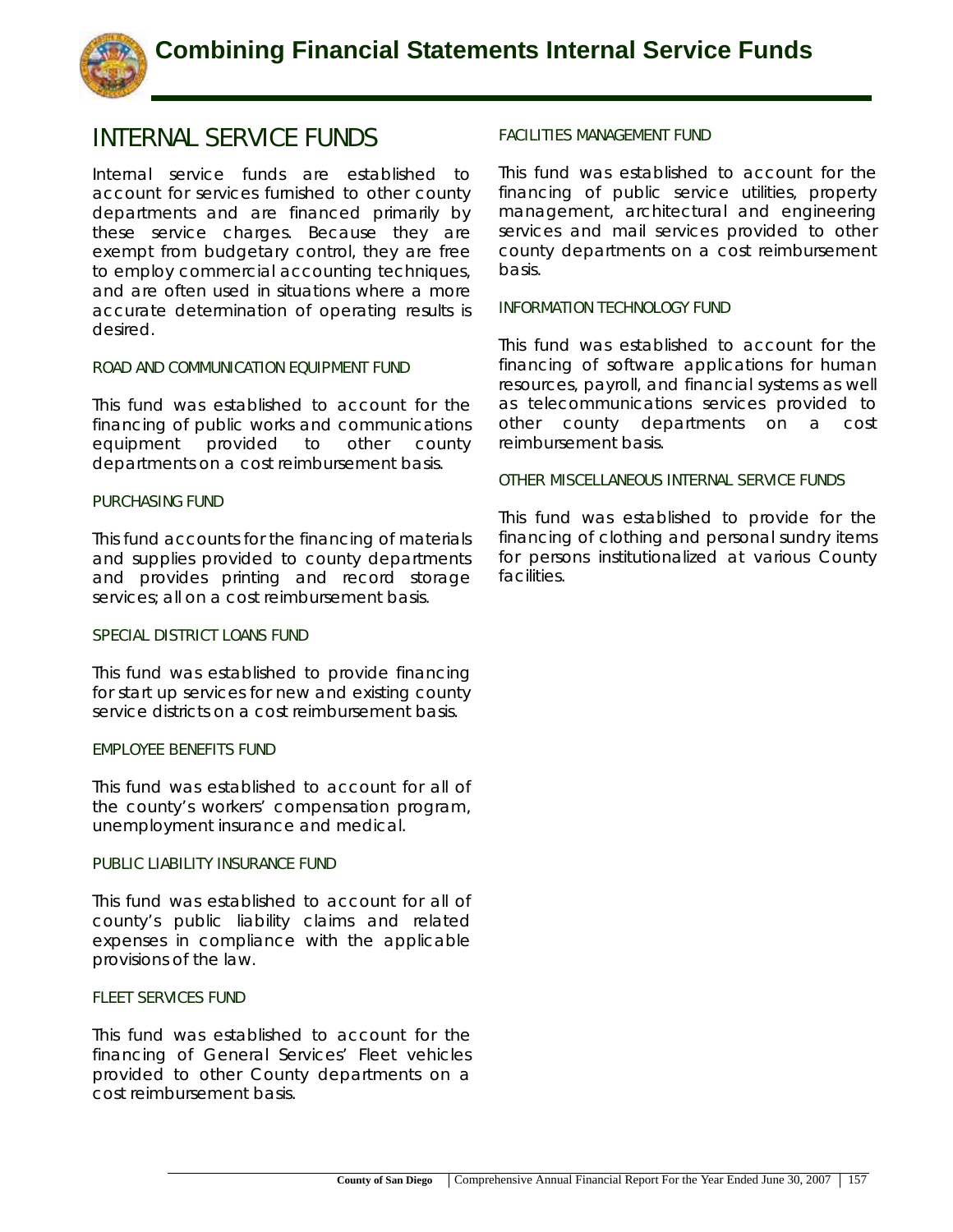

#### **COMBINING STATEMENT OF NET ASSETS INTERNAL SERVICE FUNDS June 30, 2007 (In Thousands)**

|                                                 | Road and<br>Communication |                    |                                       |           |                                                                |
|-------------------------------------------------|---------------------------|--------------------|---------------------------------------|-----------|----------------------------------------------------------------|
|                                                 | Equipment<br>Fund         | Purchasing<br>Fund | <b>Special District</b><br>Loans Fund | Employee  | <b>Public Liability</b><br><b>Benefits Fund Insurance Fund</b> |
| <b>ASSETS</b>                                   |                           |                    |                                       |           |                                                                |
| Current assets:                                 |                           |                    |                                       |           |                                                                |
| Pooled cash and investments                     | \$<br>10,164              | 4,223              | 808                                   | 69,893    | 26,293                                                         |
| Receivables, net                                | 129                       | 60                 |                                       | 925       | 373                                                            |
| Due from other funds                            | 547                       | 653                |                                       | 1,195     |                                                                |
| Advances to other funds                         |                           |                    | 97                                    |           |                                                                |
| Inventories                                     |                           | 5                  |                                       |           |                                                                |
| <b>Total current assets</b>                     | 10,840                    | 4,941              | 905                                   | 72,013    | 26,666                                                         |
| Noncurrent assets:                              |                           |                    |                                       |           |                                                                |
| Advances to other funds                         |                           |                    |                                       |           | 177                                                            |
| Capital assets:                                 |                           |                    |                                       |           |                                                                |
| Equipment                                       | 25,782                    | 56                 |                                       |           |                                                                |
| Accumulated depreciation                        | (15, 166)                 | (43)               |                                       |           |                                                                |
| Total noncurrent assets                         | 10,616                    | 13                 |                                       |           | 177                                                            |
| <b>Total assets</b>                             | 21,456                    | 4,954              | 905                                   | 72,013    | 26,843                                                         |
| <b>LIABILITIES</b>                              |                           |                    |                                       |           |                                                                |
| <b>Current liabilities:</b>                     |                           |                    |                                       |           |                                                                |
| Accounts payable                                | 426                       | 209                |                                       | 1,832     | 113                                                            |
| Accrued payroll                                 |                           | 94                 |                                       |           |                                                                |
| Due to other funds                              | 251                       | 141                |                                       | 1,858     | 866                                                            |
| Unearned revenue                                |                           |                    |                                       |           |                                                                |
| Bonds and loans payable                         |                           |                    |                                       |           |                                                                |
| Compensated absences                            |                           | 147                |                                       |           |                                                                |
| Claims and judgments                            |                           |                    |                                       | 26.311    | 10.934                                                         |
| <b>Total current liabilities</b>                | 677                       | 591                |                                       | 30,001    | 11,913                                                         |
| Noncurrent liabilities:                         |                           |                    |                                       |           |                                                                |
| Bonds and loans payable                         |                           |                    |                                       |           |                                                                |
| Compensated absences                            |                           | 220                |                                       |           |                                                                |
| Claims and judgments                            |                           |                    |                                       | 68,375    | 5,562                                                          |
| <b>Total noncurrent liabilities</b>             |                           | 220                |                                       | 68,375    | 5,562                                                          |
| <b>Total liabilities</b>                        | 677                       | 811                |                                       | 98,376    | 17,475                                                         |
| <b>NET ASSETS</b>                               |                           |                    |                                       |           |                                                                |
| Invested in capital assets, net of related debt | 10,616                    | 13                 |                                       |           |                                                                |
| Unrestricted                                    | 10,163                    | 4,130              | 905                                   | (26, 363) | 9,368                                                          |
| Total net assets                                | 20,779<br>\$              | 4,143              | 905                                   | (26, 363) | 9,368                                                          |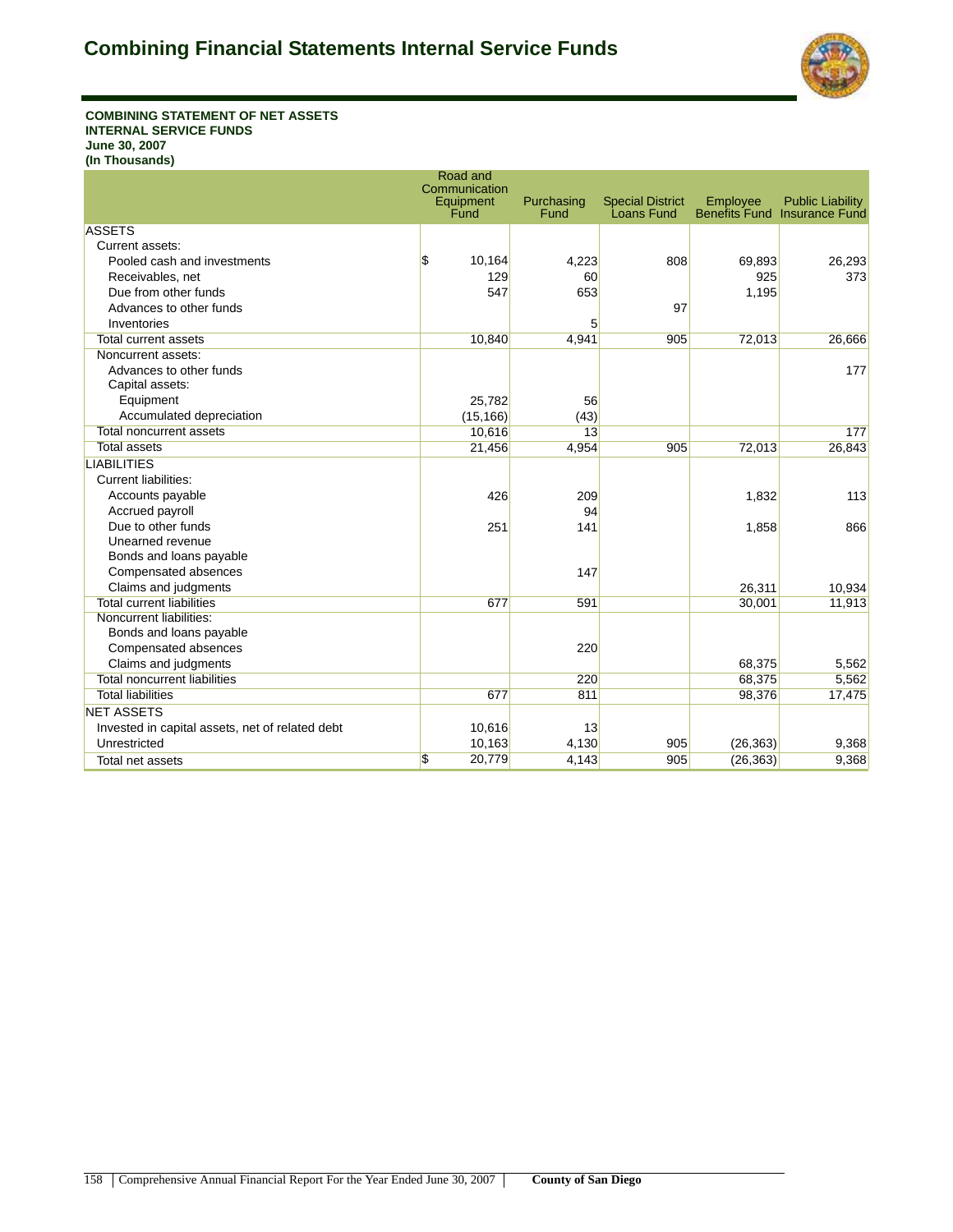

**COMBINING STATEMENT OF NET ASSETS INTERNAL SERVICE FUNDS June 30, 2007 (In Thousands) (Continued)**

| <b>Facilities</b><br><b>Miscellaneous</b><br>Information<br><b>Fleet Services</b><br><b>Internal Service</b><br><b>Total Internal</b><br>Technology<br>Management<br><b>Service Funds</b><br>Fund<br>Fund<br>Funds<br>Fund<br><b>ASSETS</b><br>Current assets:<br>$\mathbf{\hat{s}}$<br>11,340<br>Pooled cash and investments<br>3,140<br>3,264<br>24,664<br>Receivables, net<br>416<br>515<br>1,233<br>Due from other funds<br>10,272<br>1,747<br>8,530<br>Advances to other funds<br>579<br>257<br>158<br>Inventories<br>14,082<br>12,566<br>3,298<br><b>Total current assets</b><br>36,169<br>Noncurrent assets:<br>Advances to other funds<br>177<br>Capital assets:<br>Equipment<br>87.520<br>1,150<br>281<br>55,480<br>Accumulated depreciation<br>(46, 629)<br>(949)<br>(257)<br>(18, 494)<br><b>Total noncurrent assets</b><br>40,891<br>201<br>36,986<br>24<br><b>Total assets</b><br>54,973<br>12,767<br>3,322<br>73,155<br><b>LIABILITIES</b><br><b>Current liabilities:</b><br>2,369<br>Accounts payable<br>5,299<br>28,566<br>971<br>Accrued payroll<br>409<br>74<br>Due to other funds<br>162<br>2,526<br>49<br>Unearned revenue<br>3<br>725<br>482<br>Bonds and loans payable<br>Compensated absences<br>631<br>886<br>108<br>Claims and judgments<br><b>Total current liabilities</b><br>85,556<br>2,716<br>10,072<br>28,566<br>1,020<br>Noncurrent liabilities:<br>Bonds and loans payable<br>3,847<br>3,847<br>Compensated absences<br>162<br>946<br>1,328<br>Claims and judgments<br>73,937<br><b>Total noncurrent liabilities</b><br>162<br>4,793<br>79,112<br><b>Total liabilities</b><br>2,878<br>1,020<br>14,865<br>28,566<br>164,668<br><b>NET ASSETS</b><br>Invested in capital assets, net of related debt<br>40,891<br>201<br>36,986<br>24<br>Unrestricted<br>(2, 299)<br>2,278<br>11,204<br>7,603<br>52,095<br>$\boldsymbol{\mathsf{s}}$<br>44,589<br>(2,098)<br>2,302<br>Total net assets | (Continued) |  | Other |           |
|------------------------------------------------------------------------------------------------------------------------------------------------------------------------------------------------------------------------------------------------------------------------------------------------------------------------------------------------------------------------------------------------------------------------------------------------------------------------------------------------------------------------------------------------------------------------------------------------------------------------------------------------------------------------------------------------------------------------------------------------------------------------------------------------------------------------------------------------------------------------------------------------------------------------------------------------------------------------------------------------------------------------------------------------------------------------------------------------------------------------------------------------------------------------------------------------------------------------------------------------------------------------------------------------------------------------------------------------------------------------------------------------------------------------------------------------------------------------------------------------------------------------------------------------------------------------------------------------------------------------------------------------------------------------------------------------------------------------------------------------------------------------------------------------------------------------------------------------------------------------------------------------------------------------|-------------|--|-------|-----------|
|                                                                                                                                                                                                                                                                                                                                                                                                                                                                                                                                                                                                                                                                                                                                                                                                                                                                                                                                                                                                                                                                                                                                                                                                                                                                                                                                                                                                                                                                                                                                                                                                                                                                                                                                                                                                                                                                                                                        |             |  |       |           |
|                                                                                                                                                                                                                                                                                                                                                                                                                                                                                                                                                                                                                                                                                                                                                                                                                                                                                                                                                                                                                                                                                                                                                                                                                                                                                                                                                                                                                                                                                                                                                                                                                                                                                                                                                                                                                                                                                                                        |             |  |       |           |
|                                                                                                                                                                                                                                                                                                                                                                                                                                                                                                                                                                                                                                                                                                                                                                                                                                                                                                                                                                                                                                                                                                                                                                                                                                                                                                                                                                                                                                                                                                                                                                                                                                                                                                                                                                                                                                                                                                                        |             |  |       |           |
|                                                                                                                                                                                                                                                                                                                                                                                                                                                                                                                                                                                                                                                                                                                                                                                                                                                                                                                                                                                                                                                                                                                                                                                                                                                                                                                                                                                                                                                                                                                                                                                                                                                                                                                                                                                                                                                                                                                        |             |  |       |           |
|                                                                                                                                                                                                                                                                                                                                                                                                                                                                                                                                                                                                                                                                                                                                                                                                                                                                                                                                                                                                                                                                                                                                                                                                                                                                                                                                                                                                                                                                                                                                                                                                                                                                                                                                                                                                                                                                                                                        |             |  |       | 153,789   |
|                                                                                                                                                                                                                                                                                                                                                                                                                                                                                                                                                                                                                                                                                                                                                                                                                                                                                                                                                                                                                                                                                                                                                                                                                                                                                                                                                                                                                                                                                                                                                                                                                                                                                                                                                                                                                                                                                                                        |             |  |       | 3,651     |
|                                                                                                                                                                                                                                                                                                                                                                                                                                                                                                                                                                                                                                                                                                                                                                                                                                                                                                                                                                                                                                                                                                                                                                                                                                                                                                                                                                                                                                                                                                                                                                                                                                                                                                                                                                                                                                                                                                                        |             |  |       | 22,944    |
|                                                                                                                                                                                                                                                                                                                                                                                                                                                                                                                                                                                                                                                                                                                                                                                                                                                                                                                                                                                                                                                                                                                                                                                                                                                                                                                                                                                                                                                                                                                                                                                                                                                                                                                                                                                                                                                                                                                        |             |  |       | 97        |
|                                                                                                                                                                                                                                                                                                                                                                                                                                                                                                                                                                                                                                                                                                                                                                                                                                                                                                                                                                                                                                                                                                                                                                                                                                                                                                                                                                                                                                                                                                                                                                                                                                                                                                                                                                                                                                                                                                                        |             |  |       | 999       |
|                                                                                                                                                                                                                                                                                                                                                                                                                                                                                                                                                                                                                                                                                                                                                                                                                                                                                                                                                                                                                                                                                                                                                                                                                                                                                                                                                                                                                                                                                                                                                                                                                                                                                                                                                                                                                                                                                                                        |             |  |       | 181,480   |
|                                                                                                                                                                                                                                                                                                                                                                                                                                                                                                                                                                                                                                                                                                                                                                                                                                                                                                                                                                                                                                                                                                                                                                                                                                                                                                                                                                                                                                                                                                                                                                                                                                                                                                                                                                                                                                                                                                                        |             |  |       |           |
|                                                                                                                                                                                                                                                                                                                                                                                                                                                                                                                                                                                                                                                                                                                                                                                                                                                                                                                                                                                                                                                                                                                                                                                                                                                                                                                                                                                                                                                                                                                                                                                                                                                                                                                                                                                                                                                                                                                        |             |  |       |           |
|                                                                                                                                                                                                                                                                                                                                                                                                                                                                                                                                                                                                                                                                                                                                                                                                                                                                                                                                                                                                                                                                                                                                                                                                                                                                                                                                                                                                                                                                                                                                                                                                                                                                                                                                                                                                                                                                                                                        |             |  |       |           |
|                                                                                                                                                                                                                                                                                                                                                                                                                                                                                                                                                                                                                                                                                                                                                                                                                                                                                                                                                                                                                                                                                                                                                                                                                                                                                                                                                                                                                                                                                                                                                                                                                                                                                                                                                                                                                                                                                                                        |             |  |       | 170,269   |
|                                                                                                                                                                                                                                                                                                                                                                                                                                                                                                                                                                                                                                                                                                                                                                                                                                                                                                                                                                                                                                                                                                                                                                                                                                                                                                                                                                                                                                                                                                                                                                                                                                                                                                                                                                                                                                                                                                                        |             |  |       | (81, 538) |
|                                                                                                                                                                                                                                                                                                                                                                                                                                                                                                                                                                                                                                                                                                                                                                                                                                                                                                                                                                                                                                                                                                                                                                                                                                                                                                                                                                                                                                                                                                                                                                                                                                                                                                                                                                                                                                                                                                                        |             |  |       | 88,908    |
|                                                                                                                                                                                                                                                                                                                                                                                                                                                                                                                                                                                                                                                                                                                                                                                                                                                                                                                                                                                                                                                                                                                                                                                                                                                                                                                                                                                                                                                                                                                                                                                                                                                                                                                                                                                                                                                                                                                        |             |  |       | 270,388   |
|                                                                                                                                                                                                                                                                                                                                                                                                                                                                                                                                                                                                                                                                                                                                                                                                                                                                                                                                                                                                                                                                                                                                                                                                                                                                                                                                                                                                                                                                                                                                                                                                                                                                                                                                                                                                                                                                                                                        |             |  |       |           |
|                                                                                                                                                                                                                                                                                                                                                                                                                                                                                                                                                                                                                                                                                                                                                                                                                                                                                                                                                                                                                                                                                                                                                                                                                                                                                                                                                                                                                                                                                                                                                                                                                                                                                                                                                                                                                                                                                                                        |             |  |       |           |
|                                                                                                                                                                                                                                                                                                                                                                                                                                                                                                                                                                                                                                                                                                                                                                                                                                                                                                                                                                                                                                                                                                                                                                                                                                                                                                                                                                                                                                                                                                                                                                                                                                                                                                                                                                                                                                                                                                                        |             |  |       | 39,785    |
|                                                                                                                                                                                                                                                                                                                                                                                                                                                                                                                                                                                                                                                                                                                                                                                                                                                                                                                                                                                                                                                                                                                                                                                                                                                                                                                                                                                                                                                                                                                                                                                                                                                                                                                                                                                                                                                                                                                        |             |  |       | 577       |
|                                                                                                                                                                                                                                                                                                                                                                                                                                                                                                                                                                                                                                                                                                                                                                                                                                                                                                                                                                                                                                                                                                                                                                                                                                                                                                                                                                                                                                                                                                                                                                                                                                                                                                                                                                                                                                                                                                                        |             |  |       | 5,853     |
|                                                                                                                                                                                                                                                                                                                                                                                                                                                                                                                                                                                                                                                                                                                                                                                                                                                                                                                                                                                                                                                                                                                                                                                                                                                                                                                                                                                                                                                                                                                                                                                                                                                                                                                                                                                                                                                                                                                        |             |  |       | 728       |
|                                                                                                                                                                                                                                                                                                                                                                                                                                                                                                                                                                                                                                                                                                                                                                                                                                                                                                                                                                                                                                                                                                                                                                                                                                                                                                                                                                                                                                                                                                                                                                                                                                                                                                                                                                                                                                                                                                                        |             |  |       | 482       |
|                                                                                                                                                                                                                                                                                                                                                                                                                                                                                                                                                                                                                                                                                                                                                                                                                                                                                                                                                                                                                                                                                                                                                                                                                                                                                                                                                                                                                                                                                                                                                                                                                                                                                                                                                                                                                                                                                                                        |             |  |       |           |
|                                                                                                                                                                                                                                                                                                                                                                                                                                                                                                                                                                                                                                                                                                                                                                                                                                                                                                                                                                                                                                                                                                                                                                                                                                                                                                                                                                                                                                                                                                                                                                                                                                                                                                                                                                                                                                                                                                                        |             |  |       | 37,245    |
|                                                                                                                                                                                                                                                                                                                                                                                                                                                                                                                                                                                                                                                                                                                                                                                                                                                                                                                                                                                                                                                                                                                                                                                                                                                                                                                                                                                                                                                                                                                                                                                                                                                                                                                                                                                                                                                                                                                        |             |  |       |           |
|                                                                                                                                                                                                                                                                                                                                                                                                                                                                                                                                                                                                                                                                                                                                                                                                                                                                                                                                                                                                                                                                                                                                                                                                                                                                                                                                                                                                                                                                                                                                                                                                                                                                                                                                                                                                                                                                                                                        |             |  |       |           |
|                                                                                                                                                                                                                                                                                                                                                                                                                                                                                                                                                                                                                                                                                                                                                                                                                                                                                                                                                                                                                                                                                                                                                                                                                                                                                                                                                                                                                                                                                                                                                                                                                                                                                                                                                                                                                                                                                                                        |             |  |       |           |
|                                                                                                                                                                                                                                                                                                                                                                                                                                                                                                                                                                                                                                                                                                                                                                                                                                                                                                                                                                                                                                                                                                                                                                                                                                                                                                                                                                                                                                                                                                                                                                                                                                                                                                                                                                                                                                                                                                                        |             |  |       |           |
|                                                                                                                                                                                                                                                                                                                                                                                                                                                                                                                                                                                                                                                                                                                                                                                                                                                                                                                                                                                                                                                                                                                                                                                                                                                                                                                                                                                                                                                                                                                                                                                                                                                                                                                                                                                                                                                                                                                        |             |  |       |           |
|                                                                                                                                                                                                                                                                                                                                                                                                                                                                                                                                                                                                                                                                                                                                                                                                                                                                                                                                                                                                                                                                                                                                                                                                                                                                                                                                                                                                                                                                                                                                                                                                                                                                                                                                                                                                                                                                                                                        |             |  |       |           |
|                                                                                                                                                                                                                                                                                                                                                                                                                                                                                                                                                                                                                                                                                                                                                                                                                                                                                                                                                                                                                                                                                                                                                                                                                                                                                                                                                                                                                                                                                                                                                                                                                                                                                                                                                                                                                                                                                                                        |             |  |       |           |
|                                                                                                                                                                                                                                                                                                                                                                                                                                                                                                                                                                                                                                                                                                                                                                                                                                                                                                                                                                                                                                                                                                                                                                                                                                                                                                                                                                                                                                                                                                                                                                                                                                                                                                                                                                                                                                                                                                                        |             |  |       |           |
|                                                                                                                                                                                                                                                                                                                                                                                                                                                                                                                                                                                                                                                                                                                                                                                                                                                                                                                                                                                                                                                                                                                                                                                                                                                                                                                                                                                                                                                                                                                                                                                                                                                                                                                                                                                                                                                                                                                        |             |  |       | 88,731    |
|                                                                                                                                                                                                                                                                                                                                                                                                                                                                                                                                                                                                                                                                                                                                                                                                                                                                                                                                                                                                                                                                                                                                                                                                                                                                                                                                                                                                                                                                                                                                                                                                                                                                                                                                                                                                                                                                                                                        |             |  |       | 16,989    |
|                                                                                                                                                                                                                                                                                                                                                                                                                                                                                                                                                                                                                                                                                                                                                                                                                                                                                                                                                                                                                                                                                                                                                                                                                                                                                                                                                                                                                                                                                                                                                                                                                                                                                                                                                                                                                                                                                                                        |             |  |       | 105,720   |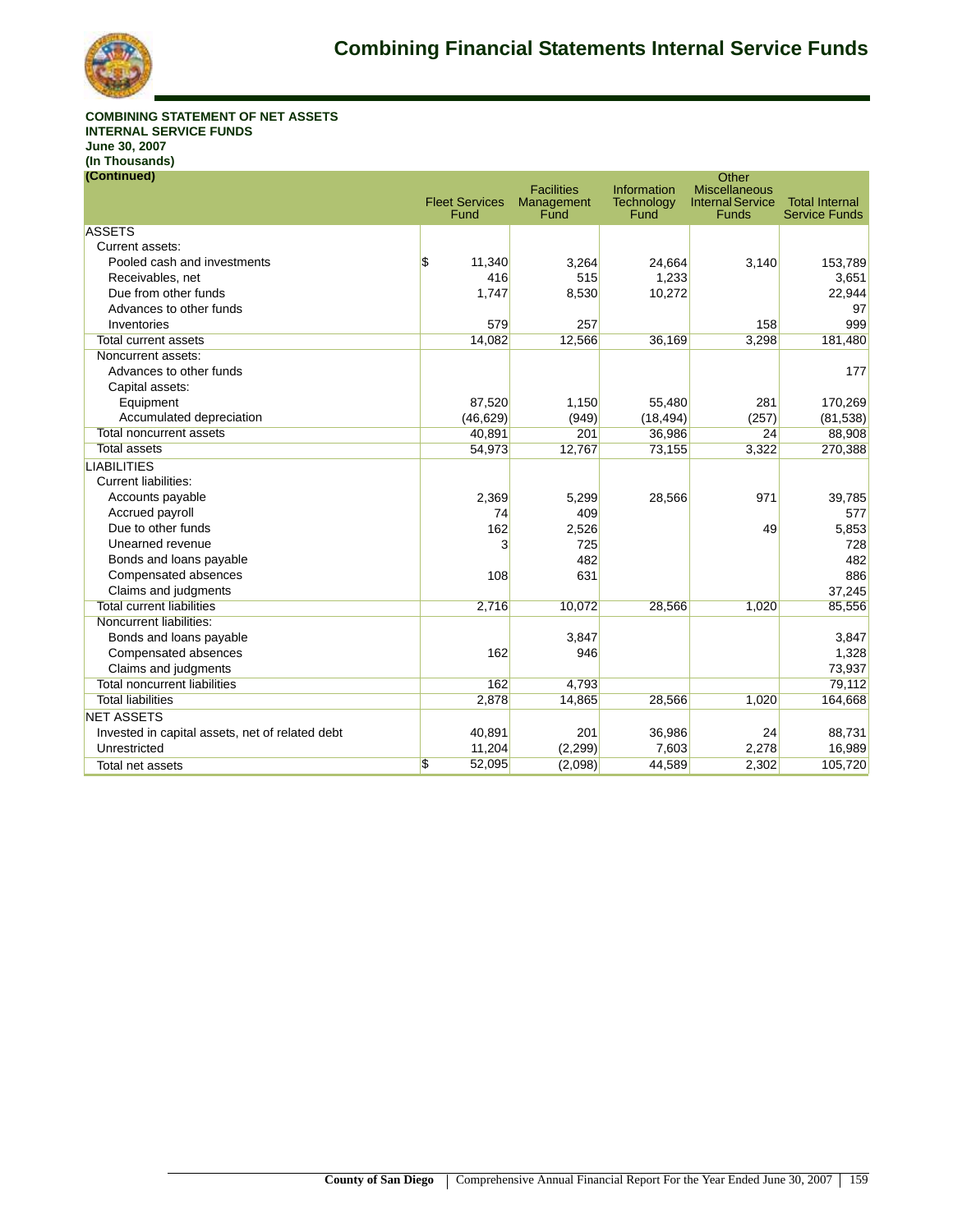

### Combining Statement of Revenues, Expenses, and Changes in Fund Net Assets - Internal Service Funds - Internal Service Funds **COMBINING STATEMENT OF REVENUES, EXPENSES, AND CHANGES IN FUND NET ASSETS-INTERNAL SERVICE FUNDS For the Year Ended June 30, 2007**

|                                                  | Road and<br>Communication<br>Equipment<br>Fund | Purchasing<br>Fund | <b>Special District</b><br>Loans Fund | Employee  | <b>Public Liability</b><br><b>Benefits Fund Insurance Fund</b> |
|--------------------------------------------------|------------------------------------------------|--------------------|---------------------------------------|-----------|----------------------------------------------------------------|
| <b>OPERATING REVENUES</b>                        |                                                |                    |                                       |           |                                                                |
| Charges for current services                     | \$<br>5,387                                    | 6,879              |                                       | 35,523    | 4,004                                                          |
| Miscellaneous                                    | 200                                            | 165                |                                       |           | 64                                                             |
| <b>Total operating revenues</b>                  | 5,587                                          | 7,044              |                                       | 35,523    | 4,068                                                          |
| <b>OPERATING EXPENSES</b>                        |                                                |                    |                                       |           |                                                                |
| <b>Salaries</b>                                  |                                                | 4,780              |                                       |           |                                                                |
| Repairs and maintenance                          | 2,195                                          | 209                |                                       |           |                                                                |
| Equipment rental                                 |                                                | 100                |                                       |           |                                                                |
| Contracted services                              | 448                                            | 804                |                                       | 7,694     | 5,753                                                          |
| Depreciation                                     | 1,732                                          | 9                  |                                       |           |                                                                |
| <b>Utilities</b>                                 |                                                | 105                |                                       |           |                                                                |
| Cost of material                                 |                                                |                    |                                       |           |                                                                |
| Claims and judgments                             |                                                |                    |                                       | 20,374    | (11, 121)                                                      |
| Fuel                                             | 922                                            | 2                  |                                       |           |                                                                |
| Other operating expenses                         |                                                | 746                |                                       |           |                                                                |
| <b>Total operating expenses</b>                  | 5,297                                          | 6,755              |                                       | 28,068    | (5,368)                                                        |
| Operating income (loss)                          | 290                                            | 289                |                                       | 7,455     | 9,436                                                          |
| NONOPERATING REVENUES (EXPENSES)                 |                                                |                    |                                       |           |                                                                |
| Grants                                           |                                                |                    |                                       | 236       |                                                                |
| Interest and dividends                           | 491                                            | 228                | 2                                     | 3,562     | 1,124                                                          |
| Interest expense                                 |                                                |                    |                                       |           |                                                                |
| Gain or loss on disposal of assets               | 29                                             | (19)               |                                       |           |                                                                |
| Total nonoperating revenues (expenses)           | 520                                            | 209                | $\overline{2}$                        | 3,798     | 1,124                                                          |
| Income (loss) before contributions and transfers | 810                                            | 498                | $\overline{2}$                        | 11,253    | 10,560                                                         |
| <b>Capital contributions</b>                     |                                                |                    |                                       |           |                                                                |
| Transfers in                                     | 200                                            |                    |                                       | 232       |                                                                |
| Transfers out                                    |                                                | (221)              |                                       |           |                                                                |
| Change in net assets                             | 1,010                                          | 278                | $\overline{2}$                        | 11,485    | 10,560                                                         |
| Net assets (deficits) at beginning of year       | 19,769                                         | 3,865              | 903                                   | (37, 848) | (1, 192)                                                       |
| Net assets (deficits) at end of year             | \$<br>20,779                                   | 4,143              | 905                                   | (26, 363) | 9,368                                                          |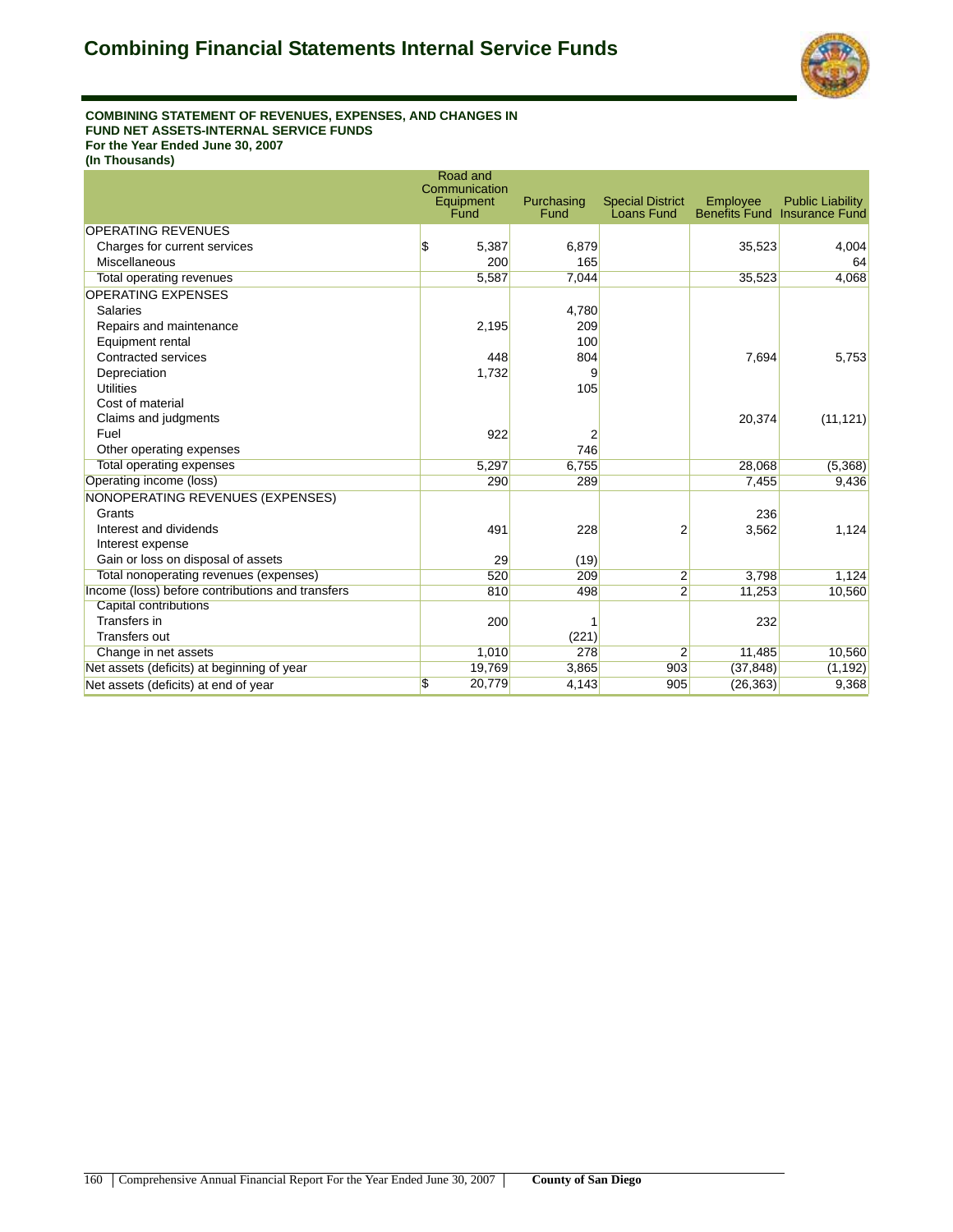

#### **COMBINING STATEMENT OF REVENUES, EXPENSES, AND CHANGES IN FUND NET ASSETS-INTERNAL SERVICE FUNDS For the Year Ended June 30, 2007**

| (Continued)                                      |                       |                    |                           | Other                                           |                       |
|--------------------------------------------------|-----------------------|--------------------|---------------------------|-------------------------------------------------|-----------------------|
|                                                  | <b>Fleet Services</b> | <b>Facilities</b>  | Information               | <b>Miscellaneous</b><br><b>Internal Service</b> | <b>Total Internal</b> |
|                                                  | Fund                  | Management<br>Fund | <b>Technology</b><br>Fund | <b>Funds</b>                                    | <b>Service Funds</b>  |
| <b>OPERATING REVENUES</b>                        |                       |                    |                           |                                                 |                       |
| Charges for current services                     | \$<br>26,620          | 94,224             | 100,873                   |                                                 | 273,510               |
| Miscellaneous                                    | 191                   | 1,346              |                           | 4,011                                           | 5,977                 |
| <b>Total operating revenues</b>                  | 26,811                | 95,570             | 100,873                   | 4,011                                           | 279,487               |
| <b>OPERATING EXPENSES</b>                        |                       |                    |                           |                                                 |                       |
| <b>Salaries</b>                                  | 4,079                 | 21,854             |                           |                                                 | 30,713                |
| Repairs and maintenance                          | 5,633                 | 31,818             |                           | 13                                              | 39,868                |
| Equipment rental                                 | 82                    | 1,509              |                           |                                                 | 1,693                 |
| Contracted services                              | 1,022                 | 5,174              | 94,103                    | 715                                             | 115,713               |
| Depreciation                                     | 8,431                 | 69                 | 12,946                    | 14                                              | 23,201                |
| <b>Utilities</b>                                 | 237                   | 17,894             |                           |                                                 | 18,236                |
| Cost of material                                 | 95                    | 48                 |                           | 1,479                                           | 1,622                 |
| Claims and judgments                             |                       |                    |                           |                                                 | 9,253                 |
| Fuel                                             | 8,339                 | 264                |                           | 7                                               | 9,534                 |
| Other operating expenses                         | 718                   | 17,252             |                           | 21                                              | 18,737                |
| Total operating expenses                         | 28,636                | 95,882             | 107,049                   | 2,251                                           | 268,570               |
| Operating income (loss)                          | (1,825)               | (312)              | (6, 176)                  | 1,760                                           | 10,917                |
| NONOPERATING REVENUES (EXPENSES)                 |                       |                    |                           |                                                 |                       |
| Grants                                           |                       | 563                |                           |                                                 | 800                   |
| Interest and dividends                           | 810                   | 2,066              | 225                       | 10                                              | 8,518                 |
| Interest expense                                 |                       | (281)              |                           |                                                 | (281)                 |
| Gain or loss on disposal of assets               | (258)                 |                    |                           |                                                 | (248)                 |
| Total nonoperating revenues (expenses)           | 553                   | 2,348              | 225                       | 10                                              | 8,789                 |
| Income (loss) before contributions and transfers | (1, 272)              | 2,036              | (5,951)                   | 1,770                                           | 19,706                |
| <b>Capital contributions</b>                     | 18                    |                    |                           |                                                 | 18                    |
| Transfers in                                     | 216                   | 3,891              | 845                       |                                                 | 5,385                 |
| <b>Transfers out</b>                             | (171)                 | (968)              |                           | (1, 130)                                        | (2, 490)              |
| Change in net assets                             | (1,209)               | 4,959              | (5, 106)                  | 640                                             | 22,619                |
| Net assets (deficits) at beginning of year       | 53,304                | (7,057)            | 49,695                    | 1,662                                           | 83,101                |
| Net assets (deficits) at end of year             | 1\$<br>52,095         | (2,098)            | 44,589                    | 2,302                                           | 105,720               |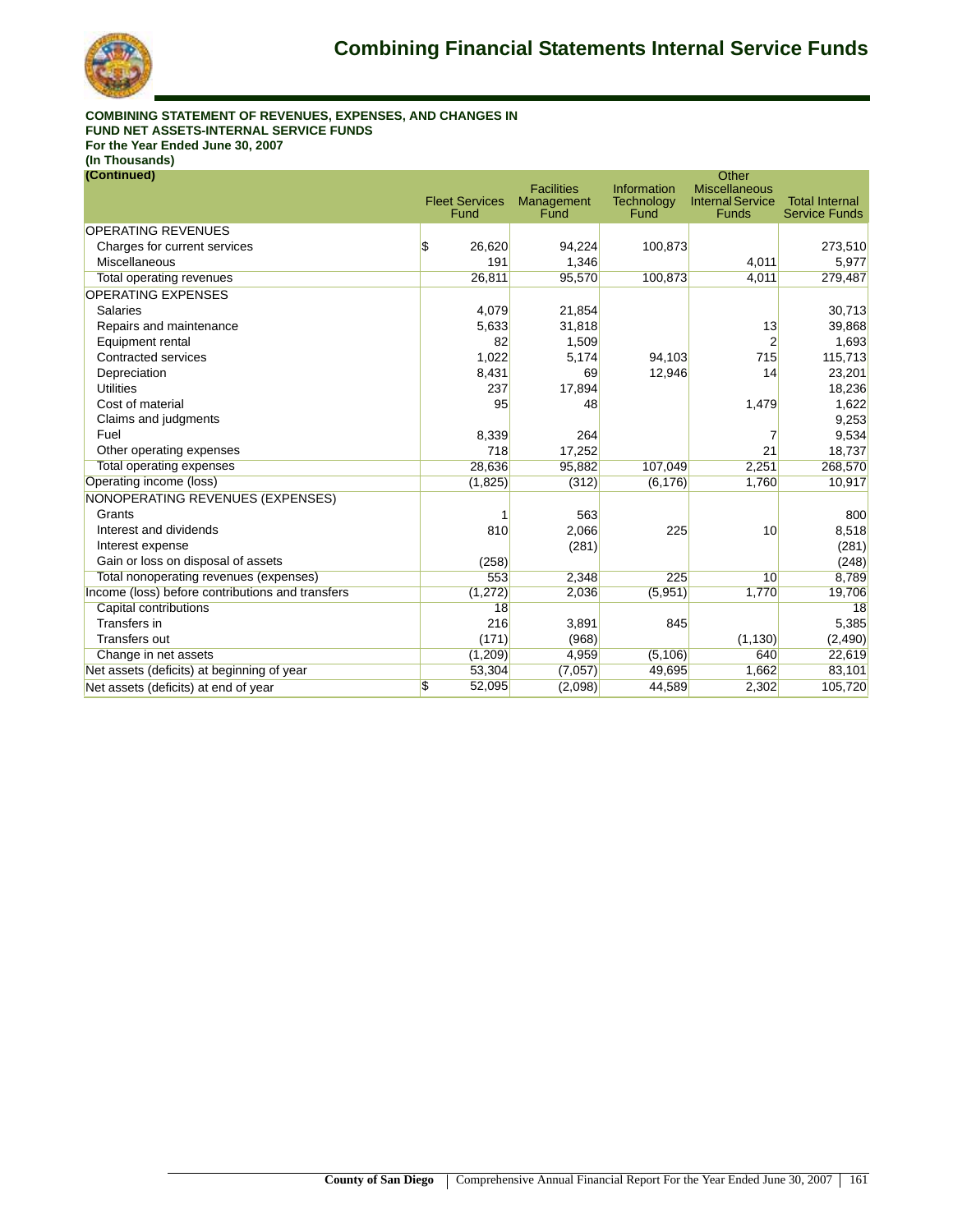

#### Combining Statement of Cash Flows - Internal Service Funds 3 **COMBINING STATEMENT OF CASH FLOWS INTERNAL SERVICE FUNDS For the Year Ended June 30, 2007**

|                                                                                                      | Road and                         |            |                         |           |                                     |
|------------------------------------------------------------------------------------------------------|----------------------------------|------------|-------------------------|-----------|-------------------------------------|
|                                                                                                      | Communication<br>Equipment       | Purchasing | <b>Special District</b> | Employee  | <b>Public Liability</b>             |
|                                                                                                      | Fund                             | Fund       | Loans Fund              |           | <b>Benefits Fund Insurance Fund</b> |
| Cash flows from operating activities:                                                                |                                  |            |                         |           |                                     |
| Cash received from customers                                                                         | <sup>\$</sup><br>5.587           | 186        |                         |           | 64                                  |
| Cash received from other funds                                                                       | 1,056                            | 6,942      | 140                     | 36.876    | 4,490                               |
| Cash payments to suppliers                                                                           | (2,547)                          | (1, 108)   |                         | (9, 256)  | (5,782)                             |
| Cash payments to employees                                                                           |                                  | (4,863)    |                         |           |                                     |
| Cash payments to other funds                                                                         | (6,072)                          | (595)      | (50)                    | (115)     |                                     |
| Cash paid for judgments and claims                                                                   |                                  |            |                         | (16, 985) | (3, 418)                            |
| Other miscellaneous revenue                                                                          |                                  |            |                         |           |                                     |
| Net cash provided (used) by operating activities                                                     | (1,976)                          | 562        | 90                      | 10,520    | (4,646)                             |
| Cash flows from noncapital financing activities:                                                     |                                  |            |                         |           |                                     |
| Operating grants                                                                                     |                                  |            |                         | 236       |                                     |
| Transfers from other funds                                                                           | 200                              | 1          |                         | 232       | 60                                  |
| Transfers to other funds                                                                             |                                  | (221)      |                         |           |                                     |
| Advances to other funds                                                                              |                                  |            | 114                     |           |                                     |
| Net cash provided (used) by non-capital financing activities                                         | 200                              | (220)      | 114                     | 468       | 60                                  |
| Cash flows from capital financing activities:                                                        |                                  |            |                         |           |                                     |
| Capital contributions                                                                                |                                  |            |                         |           |                                     |
| Acquisition of capital assets                                                                        | (1, 123)                         |            |                         |           |                                     |
| Proceeds from sale of assets                                                                         | 245                              |            |                         |           |                                     |
| Retirement of capital leases, bonds and loans                                                        |                                  |            |                         |           |                                     |
| Interest paid on long-term debt                                                                      |                                  |            |                         |           |                                     |
| Net cash provided (used) by capital and related financing<br>activities                              | (878)                            |            |                         |           |                                     |
| Cash flows from investing activities:                                                                |                                  |            |                         |           |                                     |
| Interest                                                                                             | 489                              | 208        | $\overline{2}$          | 2,635     | 751                                 |
| Net increase (decrease) in cash and cash equivalents                                                 | (2, 165)                         | 550        | 206                     | 13.623    | (3,835)                             |
| Cash and cash equivalents - beginning of year                                                        | 12,329                           | 3,673      | 602                     | 56,270    | 30,128                              |
| Cash and cash equivalents - end of year                                                              | 10,164                           | 4,223      | 808                     | 69,893    | 26,293                              |
| Reconciliation of operating income (loss) to net cash<br>provided by (used in) operating activities: |                                  |            |                         |           |                                     |
| Operating income (loss)                                                                              | 290                              | 289        |                         | 7,455     | 9,436                               |
| Adjustments for non-cash activities:                                                                 |                                  |            |                         |           |                                     |
| Other miscellaneous revenue                                                                          |                                  |            |                         |           |                                     |
| Decrease (increase) in accounts and notes receivable                                                 |                                  | 18         |                         | 2         |                                     |
| Decrease (increase) in due from other funds                                                          | 1,055                            | 64         | 140                     | 824       |                                     |
| Decrease (increase) in Inventories                                                                   |                                  | (1)        |                         |           |                                     |
| Decrease (increase) in other current assets                                                          |                                  |            |                         |           |                                     |
| Increase (decrease) in accounts payable                                                              | (41)                             | 175        |                         | (1,658)   | 66                                  |
| Increase (decrease) in accrued payroll                                                               |                                  | 8          |                         |           |                                     |
| Increase (decrease) in due to other funds                                                            | (5,013)                          | 82         | (50)                    | 508       | 391                                 |
| Increase (decrease) in compensated absences                                                          |                                  | (82)       |                         |           |                                     |
| Increase (decrease) in claims and judgments                                                          |                                  |            |                         | 3,389     | (14, 539)                           |
| Increase (decrease) in deferred credits and other<br>liabilities                                     |                                  |            |                         |           |                                     |
| Depreciation                                                                                         | 1,732                            | 9          |                         |           |                                     |
| Net cash provided by (used in) operating activities                                                  | $\sqrt{3}$<br>(1,976)            | 562        | 90                      | 10,520    | (4,646)                             |
| Non-cash investing and capital financing activities:                                                 |                                  |            |                         |           |                                     |
| Capital acquisitions included in accounts payable                                                    | 423                              |            |                         |           |                                     |
| Total non-cash investing and capital financing activities                                            | $\boldsymbol{\mathsf{s}}$<br>423 |            |                         |           |                                     |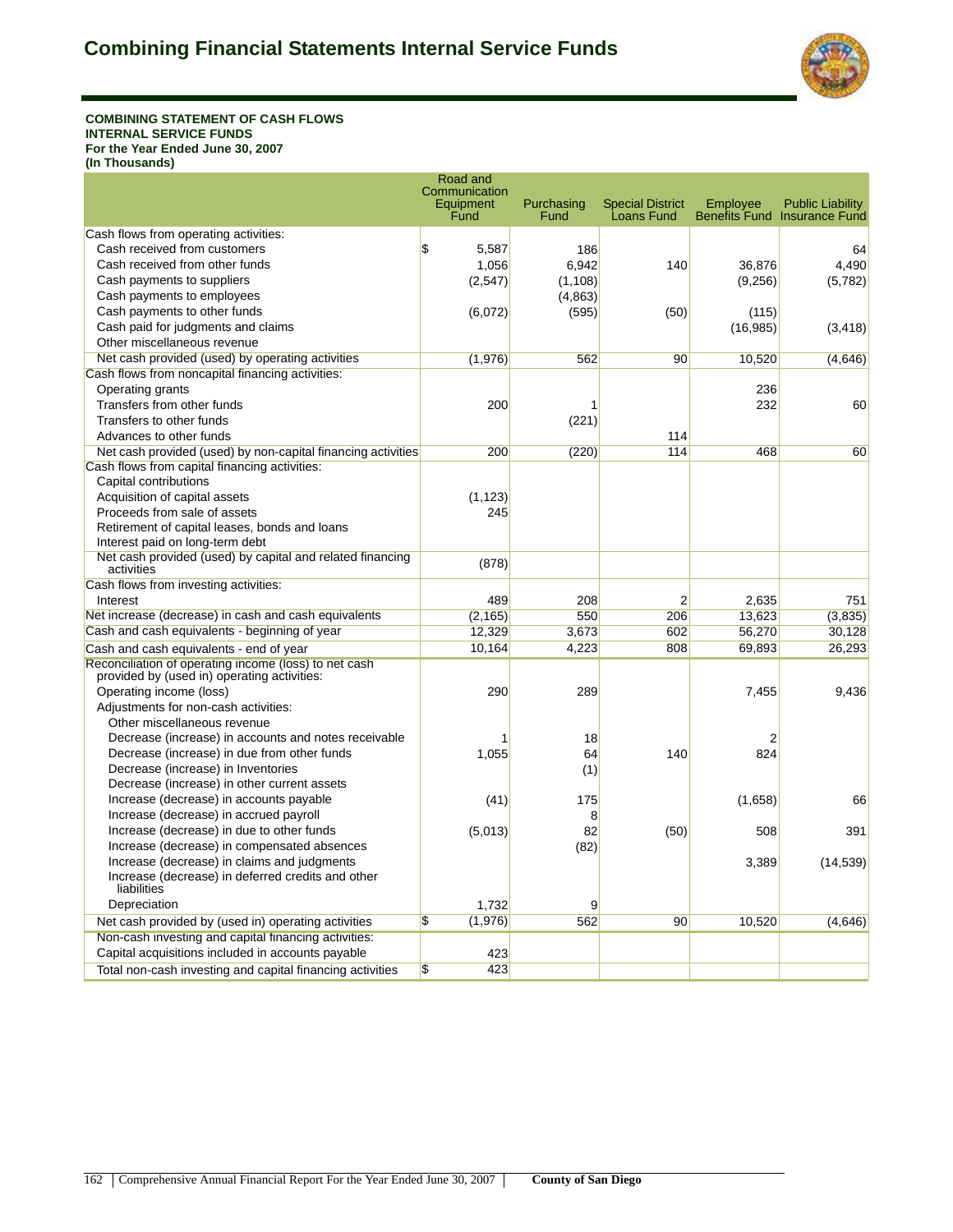

#### **COMBINING STATEMENT OF CASH FLOWS INTERNAL SERVICE FUNDS For the Year Ended June 30, 2007 (In Thousands)**

| (Continued)                                                                                          |                                    |                                         |                                                 | Other                                                           |                                               |
|------------------------------------------------------------------------------------------------------|------------------------------------|-----------------------------------------|-------------------------------------------------|-----------------------------------------------------------------|-----------------------------------------------|
|                                                                                                      | <b>Fleet Services</b><br>Fund      | <b>Facilities</b><br>Management<br>Fund | <b>Information</b><br><b>Technology</b><br>Fund | <b>Miscellaneous</b><br><b>Internal Service</b><br><b>Funds</b> | <b>Total Internal</b><br><b>Service Funds</b> |
| Cash flows from operating activities:                                                                |                                    |                                         |                                                 |                                                                 |                                               |
| Cash received from customers                                                                         | $\boldsymbol{\mathsf{s}}$<br>943   | 2,688                                   | 4,850                                           | 4,011                                                           | 18,329                                        |
| Cash received from other funds                                                                       | 25,299                             | 91,279                                  | 96,555                                          | $\overline{2}$                                                  | 262,639                                       |
| Cash payments to suppliers                                                                           | (15, 649)                          | (71, 289)                               | (82, 599)                                       | (1,746)                                                         | (189, 976)                                    |
| Cash payments to employees                                                                           | (4,090)                            | (21, 845)                               |                                                 |                                                                 | (30, 798)                                     |
| Cash payments to other funds                                                                         | (1,368)                            | (7, 334)                                | (44, 669)                                       | (21)                                                            | (60, 224)                                     |
| Cash paid for judgments and claims                                                                   |                                    |                                         |                                                 |                                                                 | (20, 403)                                     |
| Other miscellaneous revenue                                                                          |                                    | 2,045                                   |                                                 |                                                                 | 2,045                                         |
| Net cash provided (used) by operating activities                                                     | 5,135                              | (4, 456)                                | (25, 863)                                       | 2,246                                                           | (18, 388)                                     |
| Cash flows from noncapital financing activities:                                                     |                                    |                                         |                                                 |                                                                 |                                               |
| Operating grants                                                                                     | 1                                  | 563                                     |                                                 |                                                                 | 800                                           |
| Transfers from other funds                                                                           | 216                                | 3,891                                   | 845                                             |                                                                 | 5,445                                         |
| Transfers to other funds                                                                             | (171)                              | (968)                                   |                                                 | (1, 130)                                                        | (2, 490)                                      |
| Advances to other funds                                                                              |                                    |                                         |                                                 |                                                                 | 114                                           |
| Net cash provided (used) by non-capital financing activities                                         | 46                                 | 3,486                                   | 845                                             | (1, 130)                                                        | 3,869                                         |
| Cash flows from capital financing activities:                                                        |                                    |                                         |                                                 |                                                                 |                                               |
| Capital contributions                                                                                | 18                                 |                                         |                                                 |                                                                 | 18                                            |
| Acquisition of capital assets                                                                        | (10, 276)                          | (12)                                    |                                                 |                                                                 | (11, 411)                                     |
| Proceeds from sale of assets                                                                         | 571                                |                                         |                                                 |                                                                 | 816                                           |
| Retirement of capital leases, bonds and loans                                                        |                                    | (369)                                   |                                                 |                                                                 | (369)                                         |
| Interest paid on long-term debt                                                                      |                                    | (281)                                   |                                                 |                                                                 | (281)                                         |
| Net cash provided (used) by capital and related financing<br>activities                              | (9,687)                            | (662)                                   |                                                 |                                                                 | (11, 227)                                     |
| Cash flows from investing activities:                                                                |                                    |                                         |                                                 |                                                                 |                                               |
| Interest                                                                                             | 801                                | 21                                      | 225                                             | 10                                                              | 5,142                                         |
| Net increase (decrease) in cash and cash equivalents                                                 | (3,705)                            | (1,611)                                 | (24, 793)                                       | 1,126                                                           | (20,604)                                      |
| Cash and cash equivalents - beginning of year                                                        | 15,045                             | 4,875                                   | 49,457                                          | 2,014                                                           | 174,393                                       |
| Cash and cash equivalents - end of year                                                              | 11,340                             | 3,264                                   | 24,664                                          | 3,140                                                           | 153,789                                       |
| Reconciliation of operating income (loss) to net cash<br>provided by (used in) operating activities: |                                    |                                         |                                                 |                                                                 |                                               |
| Operating income (loss)                                                                              | (1,825)                            | (312)                                   | (6, 176)                                        | 1,760                                                           | 10,917                                        |
| Adjustments for non-cash activities:                                                                 |                                    |                                         |                                                 |                                                                 |                                               |
| Other miscellaneous revenue                                                                          |                                    | 2,045                                   |                                                 |                                                                 | 2,045                                         |
| Decrease (increase) in accounts and notes receivable                                                 | 66                                 | 739                                     | 1,316                                           |                                                                 | 2,142                                         |
| Decrease (increase) in due from other funds                                                          | (637)                              | (2,937)                                 | (784)                                           |                                                                 | (2, 274)                                      |
| Decrease (increase) in Inventories                                                                   | (100)                              | (221)                                   |                                                 | (37)                                                            | (359)                                         |
| Decrease (increase) in other current assets                                                          |                                    | 86                                      |                                                 |                                                                 | 86                                            |
| Increase (decrease) in accounts payable                                                              | (764)                              | 715                                     | 11,504                                          | 511                                                             | 10,508                                        |
| Increase (decrease) in accrued payroll                                                               | (4)                                | 24                                      |                                                 |                                                                 | 28                                            |
| Increase (decrease) in due to other funds                                                            | (26)                               | (5,275)                                 | (44, 669)                                       | (3)                                                             | (54, 055)                                     |
| Increase (decrease) in compensated absences                                                          | (8)                                | 15                                      |                                                 |                                                                 | (75)                                          |
| Increase (decrease) in claims and judgments                                                          |                                    |                                         |                                                 |                                                                 | (11, 150)                                     |
| Increase (decrease) in deferred credits and other<br>liabilities                                     | $\overline{\mathbf{c}}$            | 596                                     |                                                 |                                                                 | 598                                           |
| Depreciation                                                                                         | 8,431                              | 69                                      | 12,946                                          | 14                                                              | 23,201                                        |
| Net cash provided by (used in) operating activities                                                  | $\boldsymbol{\mathsf{s}}$<br>5,135 | (4, 456)                                | (25, 863)                                       | 2,246                                                           | (18, 388)                                     |
| Non-cash investing and capital financing activities:                                                 |                                    |                                         |                                                 |                                                                 |                                               |
| Capital acquisitions included in accounts payable                                                    | 864                                |                                         |                                                 |                                                                 | 1,287                                         |
| Total non-cash investing and capital financing activities                                            | 864<br>\$                          |                                         |                                                 |                                                                 | 1,287                                         |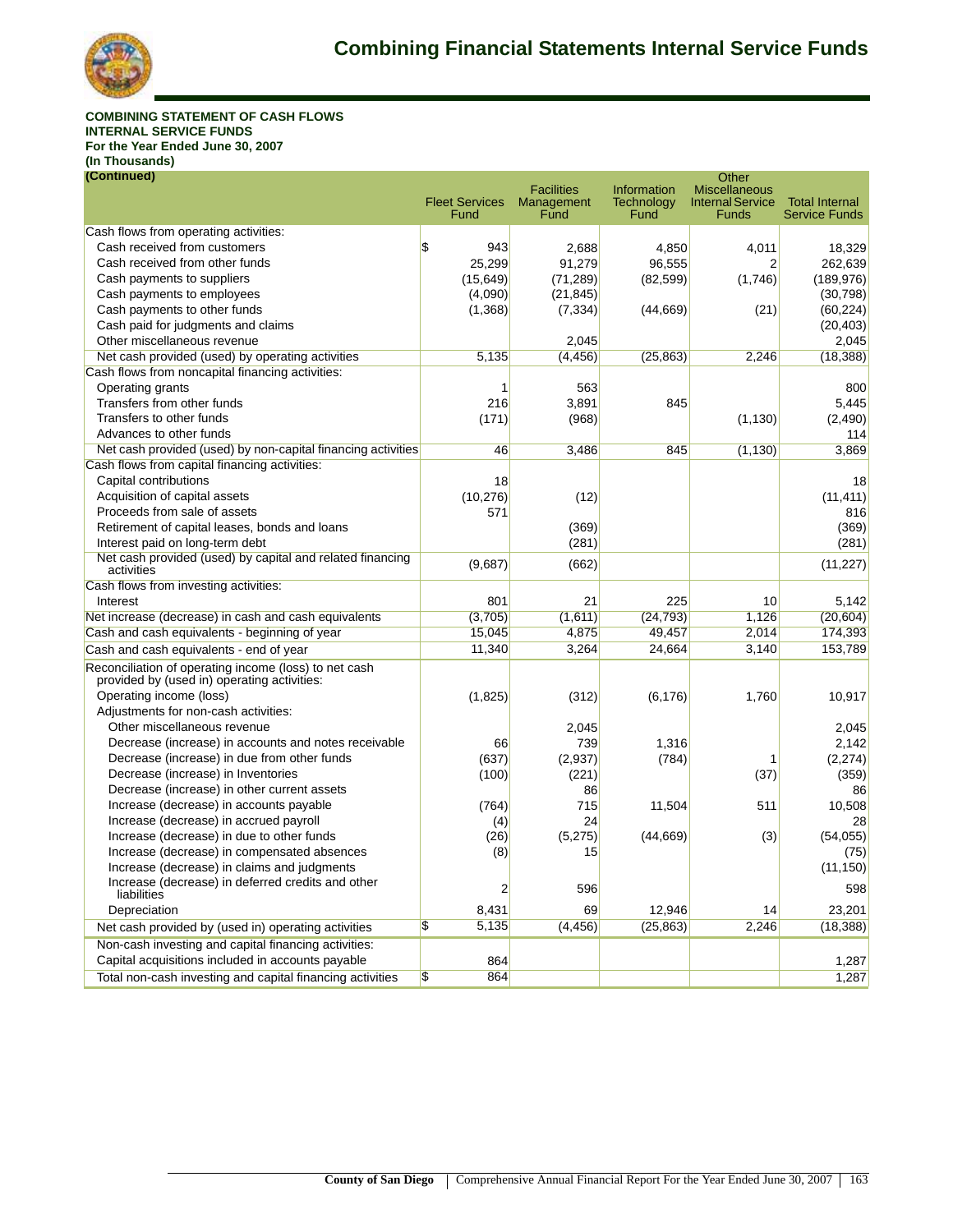

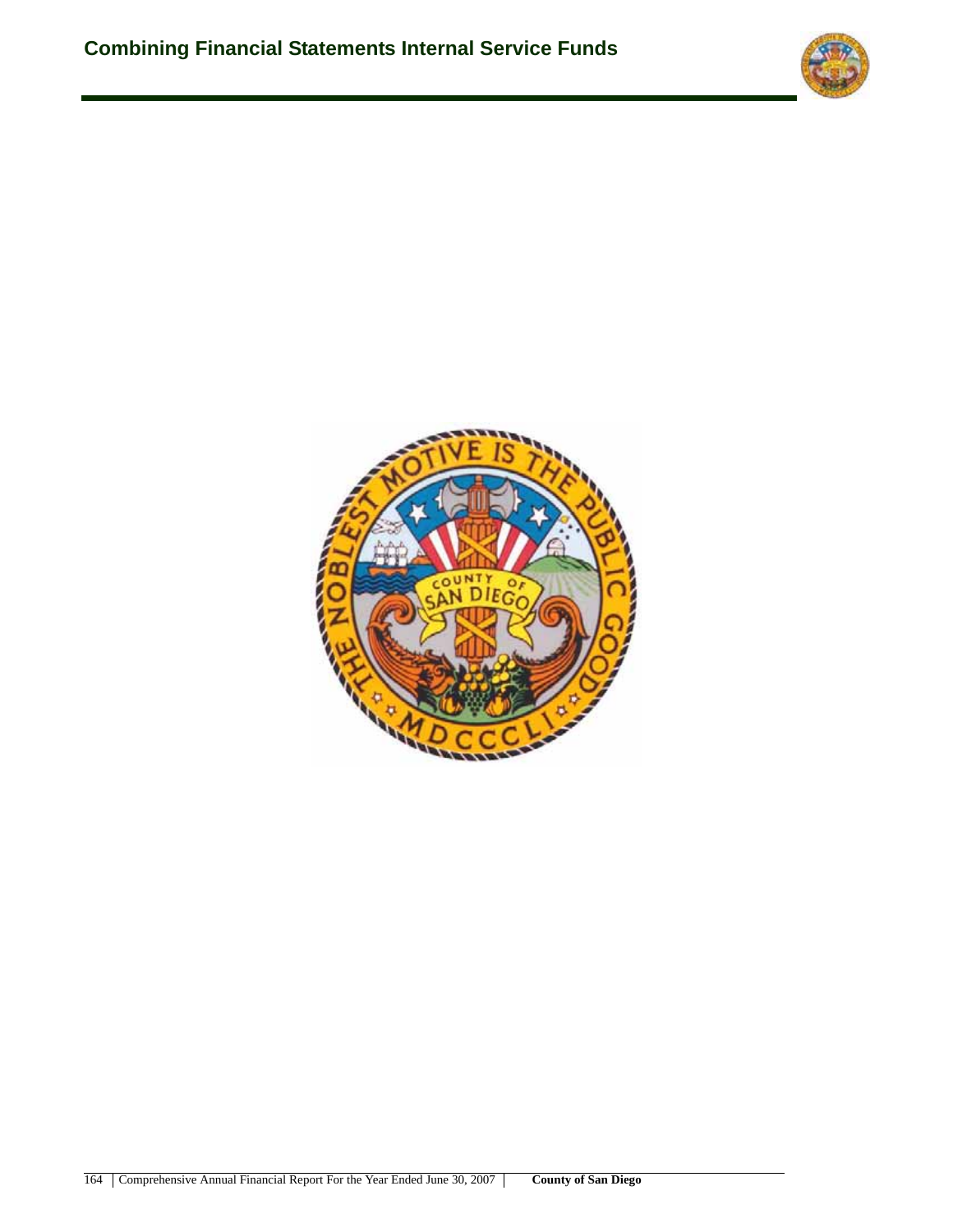

## **AGENCY FUNDS**

Agency funds are used to account for situations where the County's role is purely custodial, such as the receipt, temporary investment, and remittance of fiduciary resources to individuals, private organizations, or other governments. Accordingly, assets reported in the agency funds are offset by a liability to the party on whose behalf they are held.

## **PROPERTY TAXES COLLECTIONS FUNDS**

These funds are used for recording the collection and distribution of property taxes.

## **OTHER AGENCY FUNDS**

These funds maintain assets held in an agent capacity for other governments, organizations and individuals. These assets do not support the county's programs or services. Any portion of agency fund assets held at fiscal year end for other funds are reported in those funds rather than in the agency funds.